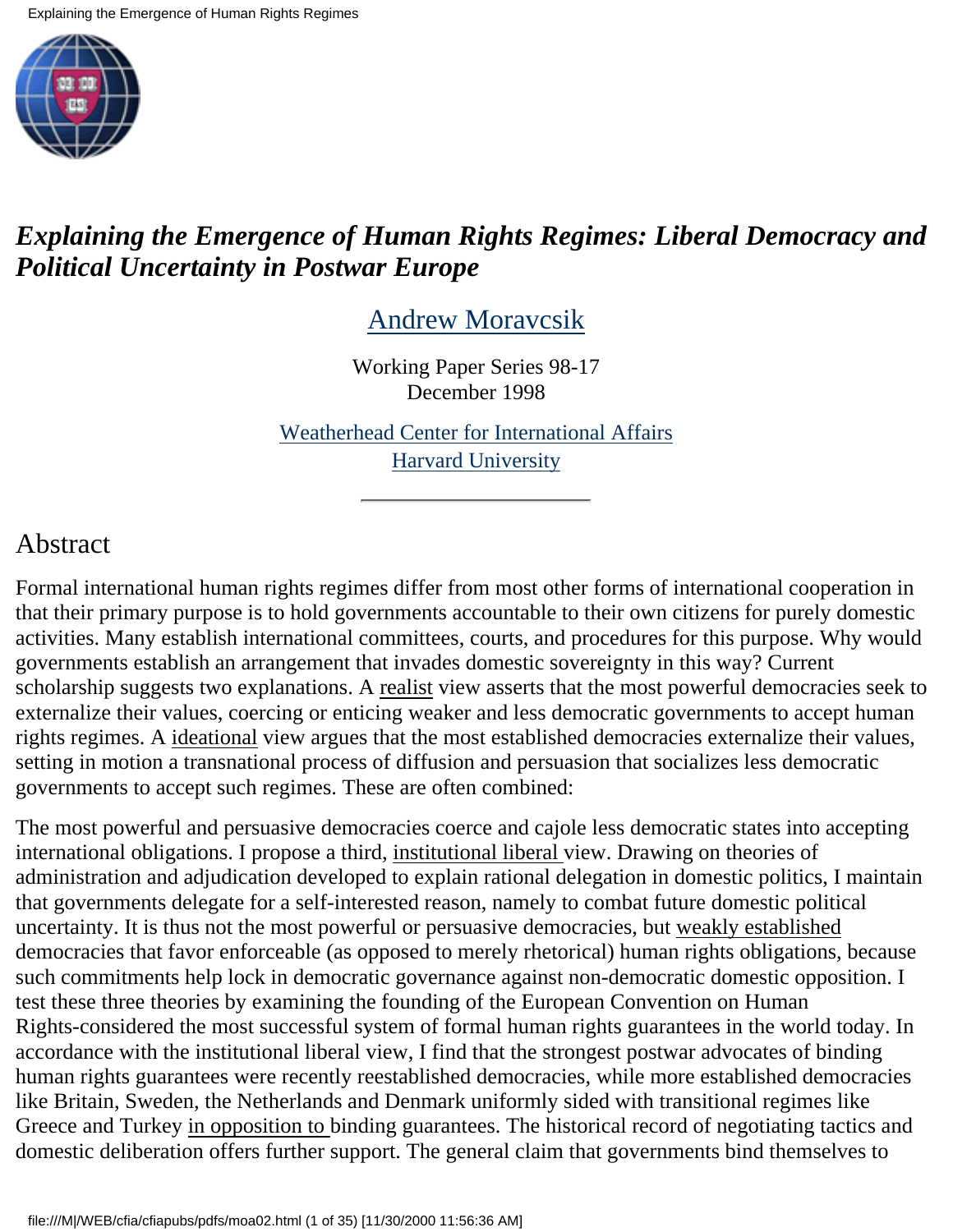Explaining the Emergence of Human Rights Regimes

international regimes to dampen domestic political uncertainty might usefully be generalized to other human rights regimes, such as similar UN, Inter-American, and African regimes, as well as to cooperation in other issue areas, including international trade and monetary policy coordination.

The 50<sup>th</sup> anniversary of the United Nations' Universal Declaration on Human Rights marks an appropriate moment to reconsider the reasons why governments construct formally binding international regimes to adjudicate and enforce human rights.  $_1$  Such regimes differ from most other forms of

<span id="page-1-0"></span>international cooperation—and from purely rhetorical human rights declarations like the Universal Declaration itself—in that their primary purpose is to hold governments accountable before international institutions for their purely domestic activities. Such regimes do little to structure transactions among different governments. While some formally empower governments to challenge one another, this almost never occurs. It is a commonplace of international legal scholarship that the distinctiveness of such regimes lies instead in the empowerment of *individual citizens* to bring suit to challenge the domestic activities of *their own government* . The independent courts and commissions attached to such regimes are often empowered to nullify domestic legislation—even if enacted through fully democratic procedures. In this regard, such regimes pose a fundamental challenge not just to the Westphalian ideal of state sovereignty that underlies both realist international relations theory and classical international law, but also, though this is far less often noted, to liberal notions of democratic legitimacy and self-determination. For this reason, their postwar emergence, beginning with the Universal Declaration, has been called the most "radical development in the whole history of international law."  $_2$  $_2$ 

<span id="page-1-1"></span>There is a real theoretical puzzle here: Why would any government, democratic or dictatorial, favor establishment of an independent international authority, the sole purpose of which is to constrain its domestic sovereignty in such an unprecedentedly invasive and overtly non-democratic manner? Nearly all scholars who seek to answer this question theoretically, and thereby to explain human rights regimes, advance either a realist or an ideational explanation—or some combination of both.

Those who argue in a broadly realist vein maintain that normative coherence is a function of the concentration of interstate power. Powerful states, some of which happen to be democratic, impose human rights values on weaker ones. Those who argue in a more ideational vein (variously identified as liberal idealists or liberal constructivists) maintain that human rights regimes are a reflection of altruistic ideals. Democratic governments, or transnationally active members of democratic civil societies, are the strongest supporters of human rights regimes. They then externalize their ideology, persuading and encouraging other governments to implement human rights norms. Many scholars espouse both positions at once, arguing that powerful democracies coerce and induce others to respect human rights norms for idealist reasons.

Neither explanation, I argue below, captures the primary motivation behind the construction of formal human rights regimes. Existing theoretical claims rest on a near-total absence of empirical analysis. Neither historians nor political scientists have gone beyond published secondary sources in seeking to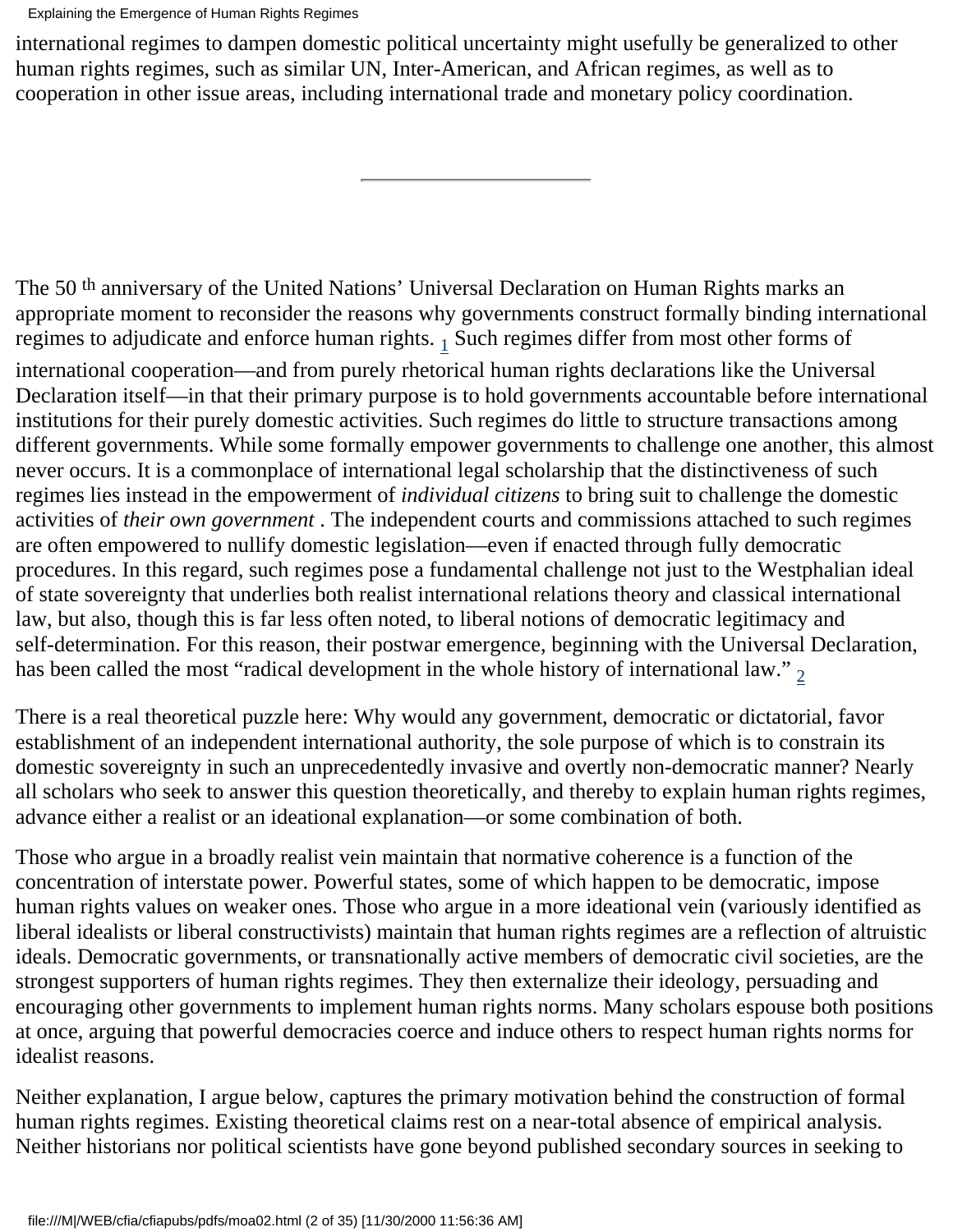explain the motivations of governments to create and join such regimes. The explanations above are no more than speculation based on casual observation of such regimes. Yet even casual observation is enough to suggest that neither explanation is correct. Even the secondary source record makes clear that the primary proponents of binding international human rights commitments in postwar Europe (as well as other regions) were neither the most democratic nor the most powerful states. Indeed, *strong democracies tend to ally with dictatorships in opposition to binding human rights protection* —a tendency very seldom noted by scholars and for which realists and idealist have no explanation. The primary proponents of formal human rights protection are instead the governments of weak and newly established democracies.

This curious pattern is explicable, I argue in the second section of this essay, only if we adopt a different theoretical starting point—that of domestic self-interest rather than realist power politics or exceptional transnational idealism. It is an act of political delegation akin to the establishment of domestic courts and administrative agencies as understood using theories of delegation drawn from the sub-disciplines of American politics and comparative public policy.

From this perspective—we might term it an institutional liberal or "two-level" perspective—delegation is a tactic to insulate the policies favored by a current government against future domestic political uncertainty. It "locks in" democratic norms against future threats from non-democratic opponents by placing the definition, interpretation, and adjudication of fundamental human rights claims in the hands of an independent international authority. Any violation of human rights is thereby rendered a more salient and symbolic event at home and abroad, against which governments hope to marshal greater domestic and perhaps also international support. The cost of such an arrangement is, however, that a measure of power to nullify or reinterpret individual domestic laws is thereby placed in the hands of the international body likely to render decisions that seek to bring all governments under common principles, rather than accommodating specific national particularities, compromises, exceptions, or political circumstances. The strongest support for legally binding guarantees will come instead from weak democracies, for which the need to stabilize the democratic system outweighs limitations on sovereign control over individual legislation.

In the third section of the essay, I test the realist, ideational, and institutional liberal explanations using historical data drawn from a primary source-based investigation of the origins of what is widely accepted to be the most effective of enforceable international human rights regimes in the world today—and for some decades, the only effective one—the European Convention on Human Rights (ECHR) system under the auspices of the Council of Europe, based in Strasbourg, France. Over the last half century, commentators agree, the European Convention system has established "effective supranational adjudication" in Europe.  $_3$  $_3$  The European Court has rightly proclaimed the Convention "a constitutional document of European public order."  $_4$  Systematic comparison of national positions and primary-source evidence concerning negotiating tactics and domestic political decision-making strongly confirm the institutional liberal explanation.

<span id="page-2-1"></span><span id="page-2-0"></span>The notion that states construct international institutions in order to reduce domestic political uncertainty, I conclude in the fourth and final section, can be usefully extended to other areas of world politics, including other human rights regimes, monetary policy coordination, and trade liberalization.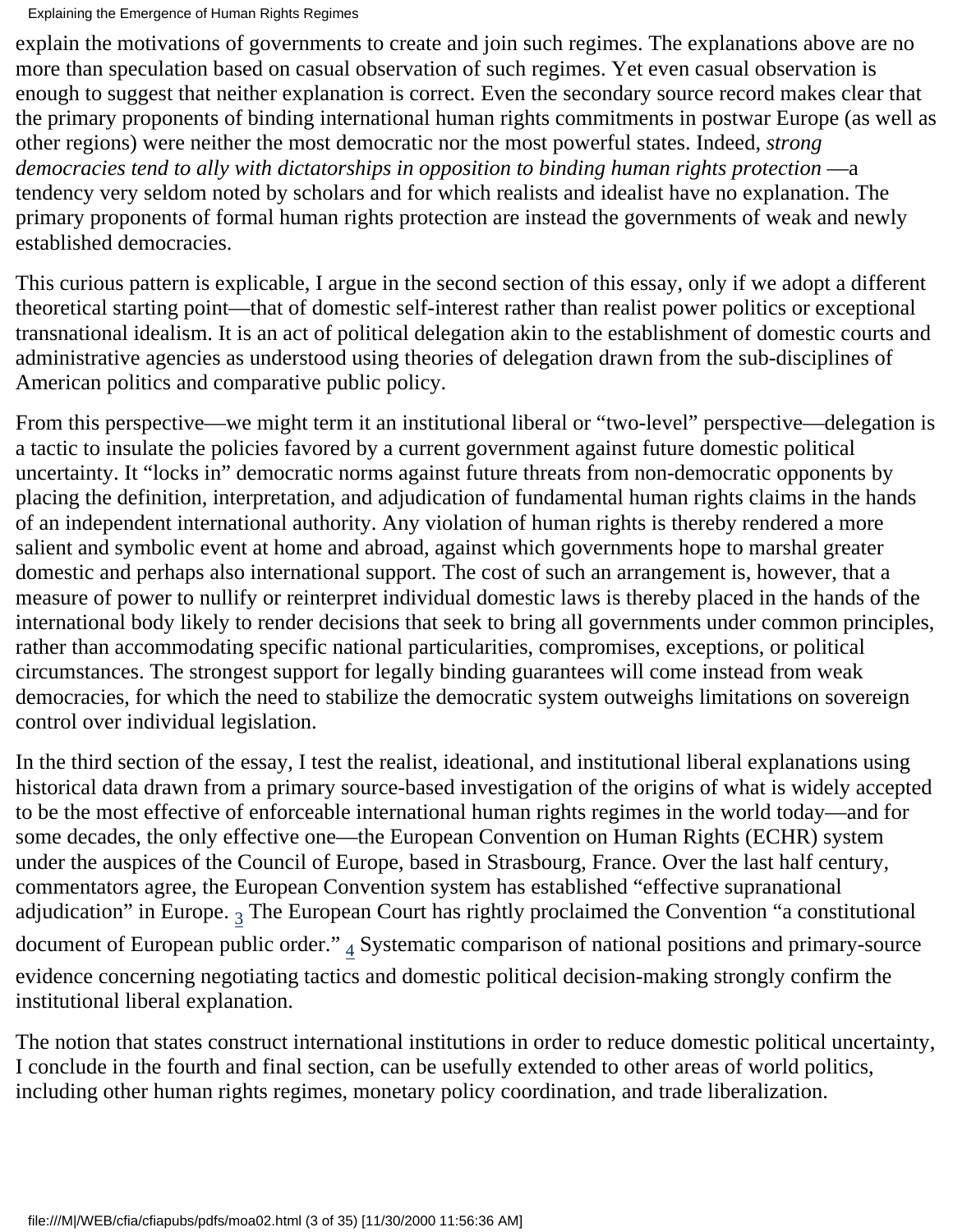# I. Existing Theories of International Human Rights Cooperation

Unlike international regimes governing international trade, environmental externalities, and international security, human rights enforcement and adjudication regimes do not seek to regulate ongoing international transactions. Instead they constrain governments solely in interaction with their own citizens or residents.  $5$  Why should governments coordinate their domestic policies?

<span id="page-3-0"></span>Existing scholarship seeking to explain why governments accept the constraints on domestic sovereignty imposed by formal international human rights regimes has therefore focused on either power or altruism. These two options define distinctive realist and ideational explanations of human rights regimes, which, despite being viewed historically as antitheses, tend to converge toward similar empirical predictions. These theories are discussed below; their predictions are summarized on the next page on Table One.

To offer a brief preview of our findings, we see that even at the social conferences, sovereignty issues continue to shape NGO-state relations. As expected, sovereignty debates do indeed center around economic and cultural referents, in the absence of much debate about traditional security issues at these conferences. NGOs at the UN conferences of the 1990s exhibit an expanded global role, possessing more potential for independent agency and dialogue with states than at any time before. However, NGOs' agency is also shaped by the procedures and agenda that remain in the hands of states. We also find that money does not "change everything"; on issues of foreign aid discussed at the conferences, recipient states were not willing to have international agreements dictate the percentage of their budget dedicated to social programs. Few donor states were willing to bow to similar recommendations for the percentage of aid they should give for social needs.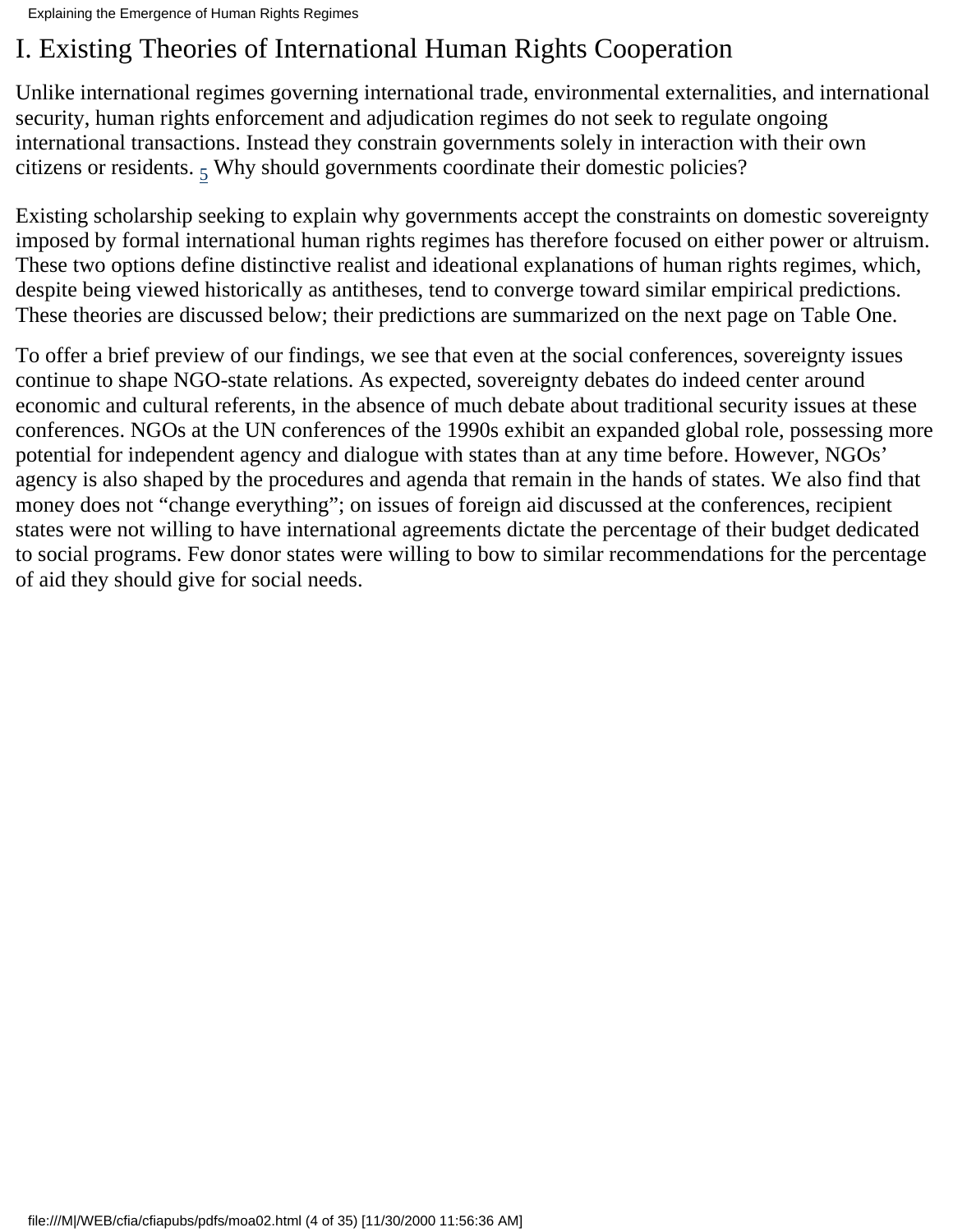## TABLE ONE – ESTABLISHING HUMAN RIGHTS REGIMES: CAUSAL MECHANISMS AND PREDICTIONS

|                                                                                        | <b>Realism</b>                                                                                                                                                                                                                                    | <b>Ideational Theory</b>                                                                                                                                                                                                                           | <b>Institutional</b><br>Liberalism                                                                                                                                                                                                                                                                 |
|----------------------------------------------------------------------------------------|---------------------------------------------------------------------------------------------------------------------------------------------------------------------------------------------------------------------------------------------------|----------------------------------------------------------------------------------------------------------------------------------------------------------------------------------------------------------------------------------------------------|----------------------------------------------------------------------------------------------------------------------------------------------------------------------------------------------------------------------------------------------------------------------------------------------------|
| Supporters and<br><b>Opponents</b>                                                     | Most powerful<br>democratic states are<br>strongest supporters.<br>Smaller states and<br>perhaps non-<br>democracies are<br>opposed.                                                                                                              | Most stable and<br>idealistic de mocracies<br>are strongest<br>supporters. Non-<br>democracies and<br>unstable democracies<br>are opposed.                                                                                                         | Weak, but established,<br>democracies are<br>strongest supporters.<br>Strong democracies<br>and non-democracies<br>are opposed.                                                                                                                                                                    |
| <b>Negotiating</b><br><b>Dynamics</b>                                                  | Coercion or<br>inducements by great<br>powers.                                                                                                                                                                                                    | Socialization through<br>example or persuasion<br>by established and<br>committed<br>democracies.                                                                                                                                                  | Convergence of<br>interest and willingness<br>to accept "self-<br>binding."                                                                                                                                                                                                                        |
| Primary<br><b>Motivations for and</b><br><b>Constraints on</b><br><b>Partic pation</b> | Great powers see k to<br>extend specific<br>national ideals,<br>probably for reasons of<br>self-interest or pride,<br>subject to constraint<br>imposed by the cost of<br>coercion or<br>inducement. Smaller<br>states are compelled to<br>comply. | Democratic states have<br>an altruistic desire to<br>extend perceived<br>universal norms,<br>constrained by cost of<br>transnational<br>socialization,<br>persuasion, and<br>organization. Weaker<br>states follow "logic of<br>appropriate ness." | Participants seek to<br>secure domestic<br>democrac y against<br>future political<br>uncertainty by creating<br>domestic political<br>symbols and,<br>secondarily, mobilizing<br>collective security,<br>subject to constraints<br>imposed by the risk<br>that domestic laws will<br>be nullified. |

### **A. Interstate Power and Human Rights: "For countries at the top, this is predictable"**

<span id="page-4-1"></span><span id="page-4-0"></span>One distinctive set of theories of international cooperation focus on the distribution of interstate bargaining power. Let us call these "realist" theories. In this view, governments accept formal human rights enforcement regimes because they are compelled to do so by great powers, who externalize their ideology—a view shared by the theory of hegemonic stability and conventional realist bargaining theory.  $6$  The causal link between the concentration of power in a hegemon or a few great powers, on the one hand, and international cooperation, on the other, runs through the willingness of one or a few great powers to coerce or induce recalcitrant states to accept, adjust to, and comply with international obligations.  $7$  The major constraint on cooperation is the cost of coercion or inducement; only hegemons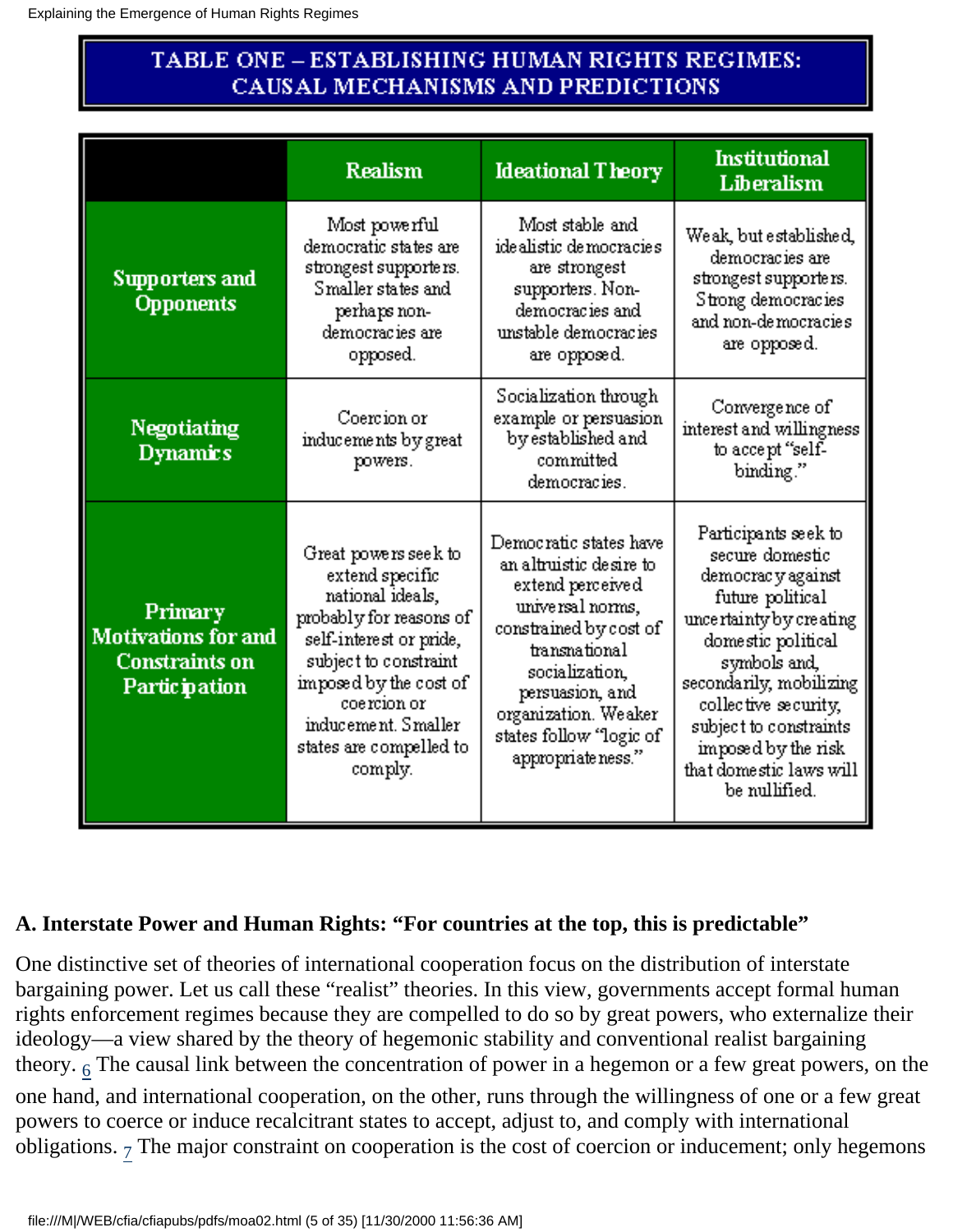or small ("k") groups among great powers—or, at least, democratic great powers—have the concentrated power to do so. The greater the concentration of relative power capabilities, the greater the pressure on recalcitrant governments and the more likely a regime is to form and prosper.

<span id="page-5-1"></span><span id="page-5-0"></span>Such arguments are often invoked to explain human rights regimes. E.H. Carr, Hans Morgenthau and other classical realists argue that governments employ such liberal ideology as justifications for geopolitical and economic interests.  $8$  Stephen Krasner has maintained that human rights regimes almost invariably reflect the interests, power, and intervention of great powers.  $9$  Kenneth Waltz presents the theoretical claim in a general form—powerful nations predictably seek to impose their (arbitrary) views on other nations—then applies it to the postwar U.S.:

Like some earlier great powers, we [the U.S.] can identify the presumed duty of the rich and powerful to help others with our own beliefs about what a better world would look like. England claimed to bear the white man's burden; France had its mission civilisatrice .... For countries at the top, this is predictable behavior.  $10$ 

<span id="page-5-2"></span>Such efforts are constrained by the willingness and ability of great powers to expend resources for this purpose. Even John Ruggie, a theorist who generally stresses institutional and ideational factors, predicts that human rights regimes are likely to be weaker than nuclear non-proliferation regimes, because the former are of less concern to the core superpower security interests.  $_{11}$  Jack Donnelly writes of the

<span id="page-5-3"></span>Inter-American Convention on Human Rights:

Much of the explanation [for] the Inter-American human rights regime...lies in power, particularly the dominant power of the United States....[It] is probably best understood in these terms. The United States, for whatever reasons, decided that a regional regime with relatively strong monitoring powers was desirable, then exercised its hegemonic power to ensure its creation and support its operation.  $_{12}$ 

<span id="page-5-5"></span><span id="page-5-4"></span>Others link acceptance of human rights norms to pressures by international financial organizations (the World Bank) or Western donors of development and military aid. [13](#page-27-9)

Realist theory is often invoked as an explanation for the emergence of the European, UN, and American human rights regimes in the immediate post-World War II period. It was the dawning of an "American century," and the West was embroiled in a bipolar conflict with the Soviet Union. The U.S. and UK could be expected to use their power to promote human rights, either for reasons of pride or to provide ideological legitimacy for the Western unity against the Soviets.

#### **B. Liberal Idealism: "The Inescapable Ideological Appeal of Human Rights"**

Ideational explanations look to the altruistic pursuit of principled ideas. Governments accept binding international human rights norms, in this view, because they are swayed by their obvious ideological and normative appeal. "The seemingly inescapable ideological appeal of human rights in the postwar world," writes Donnelly, who espouses a wide range of explanations for human rights regimes, "is an important element in the rise of international human rights regimes....True hegemony is often based on ideological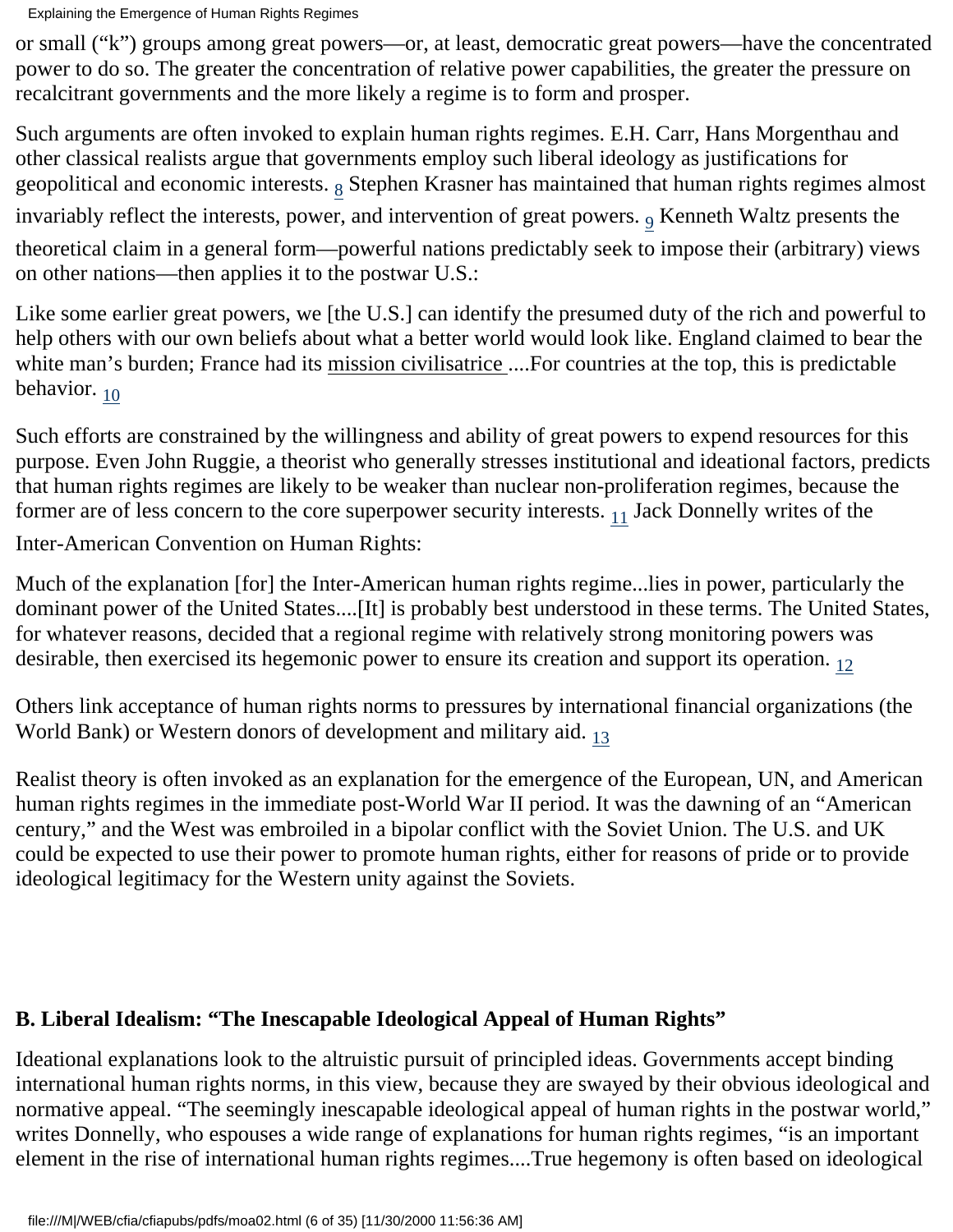<span id="page-6-0"></span>'power." [14](#page-27-10)

<span id="page-6-1"></span>Whence the ideological appeal of human rights? Psychological, cultural, historical, and domestic political explanations have been proposed. Some look to moral psychology. Human rights ideals such as the right to life and freedom from torture are said to be intuitively attractive to human beings and are therefore recognized cross-culturally as valid.  $_{15}$  Others look to cultural homogeneity. States "within the same geographical region, sharing a common history and cultural tradition," it is argued, are more likely to agree on and enforce common human rights provisions—a characteristic often said to distinguish the European and American regions, which share distinctive approaches to human rights "nurtured by a long tradition of common history, religion, culture, and human values," as against the global UN regime. [16](#page-27-12)

<span id="page-6-2"></span>Still others attribute the appeal of human rights to salient historical events, in this case the wave of moral revulsion that followed the experience of Nazi atrocities during World War II. The formation of the European Convention, it has been argued, was "a direct consequence of the Nuremberg Tribunal."  $_{17}$ 

<span id="page-6-5"></span><span id="page-6-4"></span><span id="page-6-3"></span>A final ideational approach links support for international human rights protection to domestic democratization and commitment to the "rule of law."  $_{18}$  This viewpoint has deeper roots in liberal IR theory, extending beyond human rights policy: Thomas Risse has termed this approach "liberal constructivism" and others term it "ideational liberalism."  $_{19}$  In this view, democratic governments seek to extend their domestic values abroad; the more democratic they are, the more likely they are to do so. Regime theorists Charles and Clifford Kupchan conjecture that "states willing to submit to the rule of law and civil society are more likely to submit to their analogues internationally." $_{20}$  International legal scholar Thomas Frank asserts that compliance with international law is a function of normative acceptance of international rules, which in turn reflects their universal form and consistency with domestic norms, as well as the legitimacy of the process that promulgated them.  $_{21}$  Kathryn Sikkink links

<span id="page-6-8"></span><span id="page-6-7"></span><span id="page-6-6"></span>what appears to be the particularly enthusiastic support of Scandinavian governments for European human rights enforcement to their domestic democratic and social democratic values.  $_{22}$ 

What all such arguments share at the level of fundamental theory is a commitment to the transformative power of normative discourse and ideals. Ideational theorists insist that the source of international cooperation lies in the persuasive power of an underlying normative belief concerning the value of human rights. Conversely such theorists reject explicitly the possibility that governments might support human rights regimes for self-interested reasons, for example to respond to a pragmatic need for domestic institutional checks and balances or to prevent warfare by buttressing the "democratic peace."  $_{23}$  The most fundamental motive force behind human rights regimes is not rational adaptation, but transnational socialization—the "logic of appropriateness."  $_{24}$  $_{24}$  $_{24}$ 

<span id="page-6-12"></span><span id="page-6-11"></span><span id="page-6-10"></span><span id="page-6-9"></span>Ideational explanations lay particular emphasis on the mechanism of domestic and transnational public opinion and "principled" interest groups (non-governmental organizations or NGOs). <sub>25</sub> Human rights activism emanates from long-established and domestically generous democracies—say the United States in the UN and the Scandinavians in Europe. Domestic publics and interest groups convince their governments to create regimes and press other states to commit to and comply with them, establish transnational networks, epistemic communities, and global discourses of human rights, which in turn mobilize domestic and transnational civil society and socialize foreign leaders. [26](#page-28-6)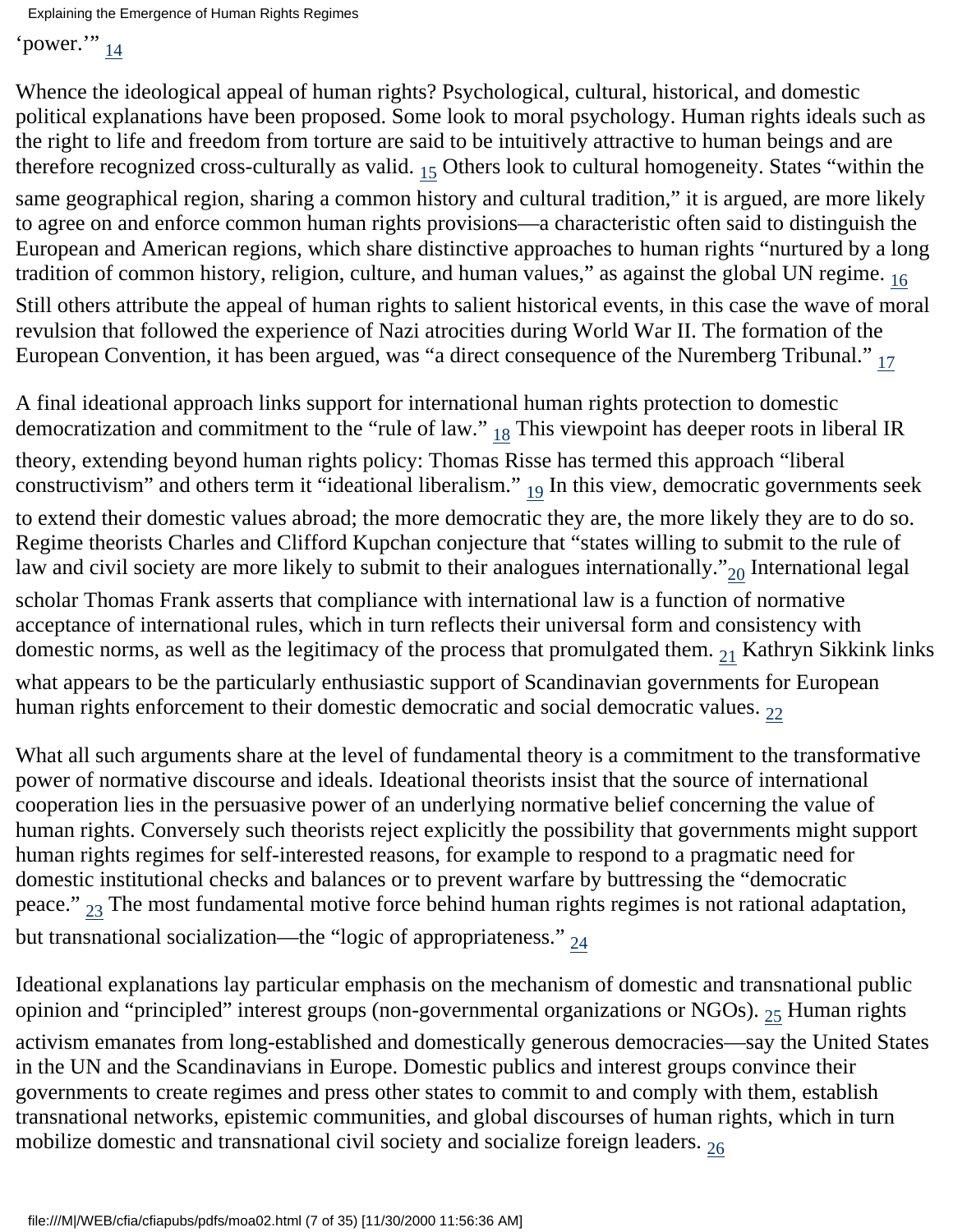Like realism, ideational theory offers a prima facie plausible explanation for the timing of the emergence of human rights regimes in the immediate post-World War II period. To be sure, appeals to psychology or deep culture manifestly fail to do this; at most they help explain why the defense of human rights might be fertile ground for transnational mobilization and persuasion. Yet the post-war period did immediately follow a salient historical event—the Nazi horrors—and raised the specter of Stalinism, and it was a period in which strong democracies like the U.S. and UK emerged as global leaders. There was much idealistic rhetoric and some interest group and partisan mobilization, particularly connected with the promulgation of human rights declarations like the UN Universal Declaration.

## **C. The "New Orthodoxy": A Curious Convergence of Realism and Idealism**

The study of human rights makes unlikely bedfellows. While in principle the realist and ideational theories may seem quite different, in practice they tend to converge. In explaining human rights regimes, few realists utterly forsake idealism and few idealists utterly forsake realism. Instead, there has been a widespread acceptance of a uneasy synthesis of the two.

The realists cited above do not argue that human rights norms are simply propagandistic justifications for the pursuit of national security interests.  $_{27}$  Instead, they concede that the underlying preferences of the

<span id="page-7-0"></span>hegemon concerning human rights are independent of its power position: each great power seeks to extend idiosyncratic domestic views or to promote the form of government that is likely to encourage others to ally with it. Underlying state interests are defined domestically, but countries then pursue them by exploiting their relative material capabilities or international institutions. What makes such an argument realist, in this case, is that a different hegemon or great power might promote some values with equal effectiveness; what makes it ideational or liberal constructivist is that domestic societal values determine what values are chosen.  $_{28}$  $_{28}$  $_{28}$ 

<span id="page-7-2"></span><span id="page-7-1"></span>Similarly, few idealists actually believe that the use of force or domestic political calculation is irrelevant. Socialization (i.e. transnational education, imitation, and fundamental normative persuasion) is rarely treated as the sole (or even the primary) mechanism that induces governments to accept formal human rights guarantees. There are those, to be sure, who argue that commitments to fundamental human rights are spread by governments imitating one another—a pure "logic of adaptation."  $_{29}$  Yet most idealists are more nuanced. Donnelly argues, for example, that "hegemonic ideas can be expected to draw acquiescence in relatively weak regimes, but beyond promotional activities—that is, once significant sacrifices of sovereignty are demanded by states—something more is needed."  $_{30}$  Many idealists therefore adopt the realist "fall-back" position.  $_{31}$  They maintain that public interest groups and idealistic values shape the policies of democratic great powers, which then use their preponderant power to construct and enforce international human rights norms. Idealism explains the position of great powers; realism explains the spread of such norms. $32$ 

<span id="page-7-5"></span><span id="page-7-4"></span><span id="page-7-3"></span>There is thus considerably more convergence in empirical analyses of human rights regimes than broad theoretical labels might suggest. Whether realist and liberal constructivist, most human rights scholars predict that established democratic states pressured by domestic interest groups and public opinion will be the primary proponents of the emergence of strong international human rights regimes. As we shall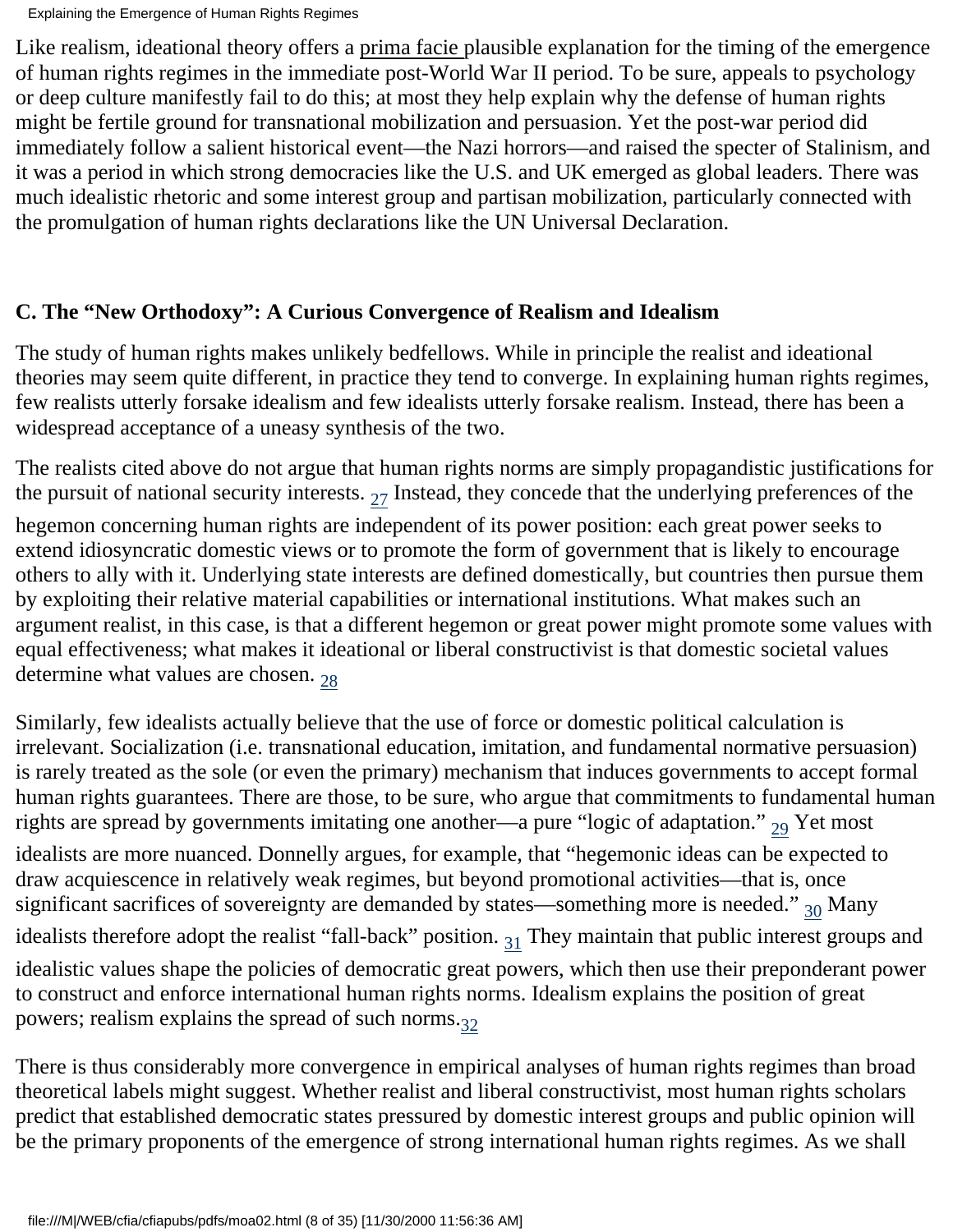see below, this is simply not the case. Strong democracies are in fact consistent opponents of binding human rights regimes. Thus before moving on to the empirical analysis, I shall propose a third explanation for the formation of human rights regimes.

## II. Institutional Liberalism: Political Uncertainty and Democratic Peace

If the realist and liberal constructivist explanations view human rights regimes primarily as a international or transnational phenomenon, respectively, what I shall term here the "liberal institutional" explanation views it primarily as a domestic phenomenon. This explanation treats international institutional commitments, like domestic institutional commitments, as self-interested means of "locking in" preferred policies in the face of future political uncertainty.

This view, which draws on theory widely employed to explain delegation in American and comparative politics, treats domestic politics as a game in which politicians compete to exercise public authority. It is a game of winners and losers, in which the transfer of power, whether it takes place through majority rule or forcible change, gives individuals the right to profit at the expense of others.  $_{33}$  In this context,

<span id="page-8-0"></span>independent political bodies like courts and administrative agencies are not simply means of overcoming Pareto-suboptimal collective action problems (domestic or international) for the general good, but also means by which the winners of political conflict seek to lock in their preferred policies. Independent authorities, whether judges or administrators, are selected with the strategic intent to ensure that laws will be enforced over the long-term in a way consistent with a specified initial intent. Institutional commitments, properly designed, insulate the administration, interpretation, and enforcement of rules from future political opponents. As Terry Moe puts it: "Most political institutions...arise out of a politics of structural choice in which the winners use their temporary hold on public authority to design new structures and impose them on the polity as a whole." $_{34}$ 

<span id="page-8-1"></span>From this perspective, a rational decision to delegate requires that a government weigh two cross-cutting considerations: the surrender of discretion and the reduction of political uncertainty. Consider first the *surrender of discretion* . In democratic politics, groups and individuals compete to establish policies that shape collective behavior or redistribute wealth in their favor. Independent international human rights enforcement, like independent judiciary and administration in domestic politics, seems inconsistent with if not subversive of this interest-based domestic political process, whether democratic or not. Independent judges (or administrators) unsympathetic to any provision that emerges from this democratic process can seek to negate it either by direct nullification or by failing to enforce it effectively. William Landes and Richard Posner observe: "The outcomes of the [democratic] struggle can readily be nullified by unsympathetic judges—and why should judges be sympathetic to a process that simply ratifies political power rather than expresses principle?" (Consider, for example, the sixty years preceding the New Deal in the U.S., in which the federal judiciary obstructed reform favored by the Congress.  $_{35}$  $_{35}$  $_{35}$ ) From this perspective, there is always some agency cost—the cost of creating an independent agent not fully under the control of government or people—to establishing independent political authority. It is thus hard to see why a sitting government or the domestic groups who support it should ever favor establishment of an independent court or administrative agency.

<span id="page-8-2"></span>What is true domestically is surely even more so internationally. We would expect to see cross-national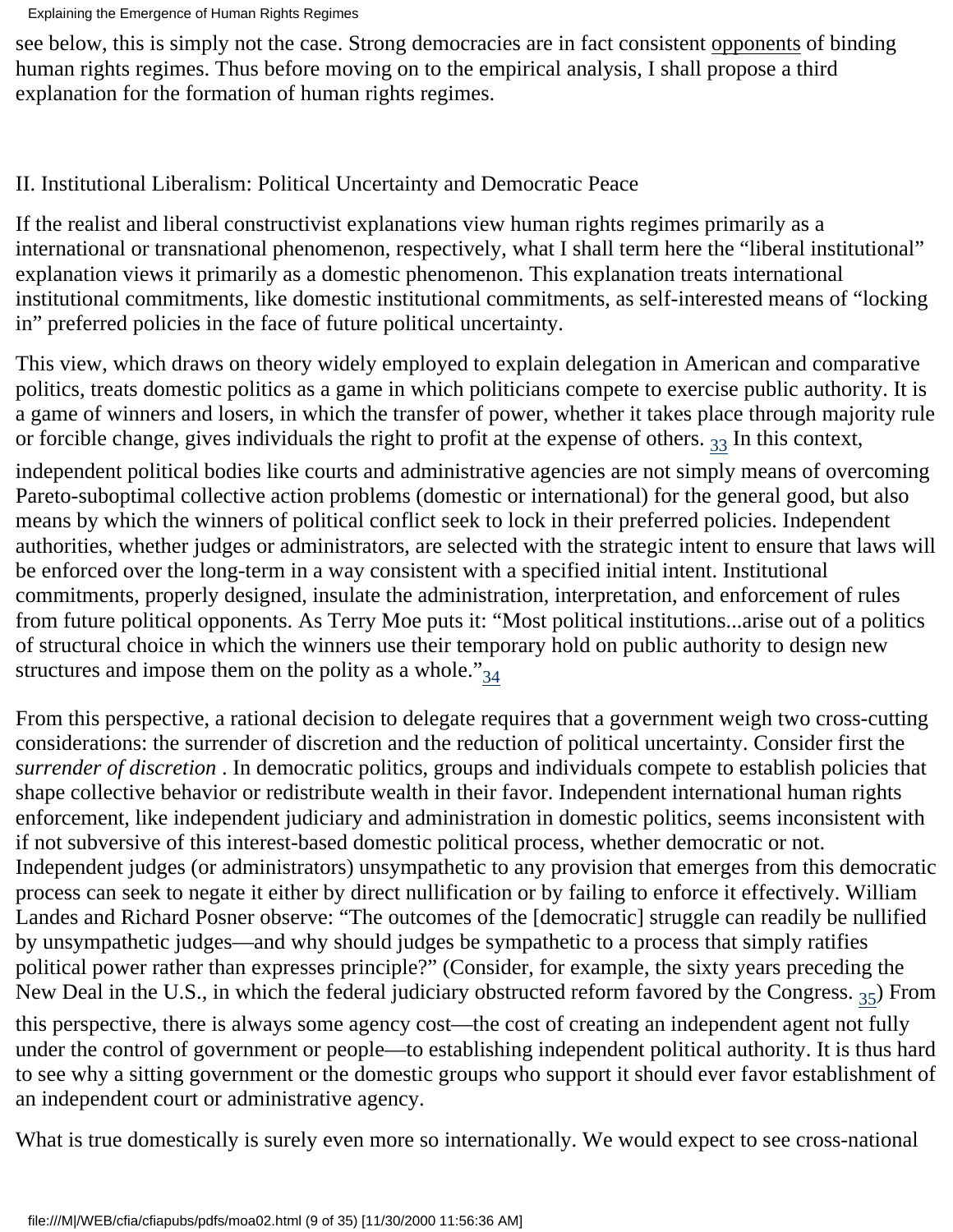differences concerning the precise scope and nature of enforceable human rights even greater than those among domestic groups. An international judiciary is thus likely to impose an inconvenient constraint on any given national government with particular views concerning the issues under its jurisdiction. From this perspective, "national sovereignty," the commitment to national rather than international adjudication of human rights claims, is the equivalent of a domestic government's desire to retain discretion and autonomy vis-à-vis courts and administrative agencies. This inconvenience stems not only from the inherently cumbersome nature of international litigation and the difficulty of enforcing international judgements, but also from the lack of sympathy international judges or administrators are likely to feel for national particularities. Whereas the launching of open-ended and global judicial discourse over the harmonization of human rights practices may have seemed attractive to those who draft international covenants, it is surely less so from the perspective of an individual national government.

More concretely, an international human rights regime imposes two sorts of constraints on member states: one normative and the other institutional. First, an international treaty may promulgate a precise list of human rights that differs from specific national practices of established democracies. In the case of Britain, a country without a written bill of rights, for example, the European Convention on human rights introduced such a list for the first time. In other countries distinctive national traditions concerning the balance of specific rights in specific cases are likely to differ from any international treaty. In his contribution in 1949 to the UNESCO Committee on the Theoretical Bases of Human Rights (chaired by the political scientist E.H. Carr), University of Chicago philosopher Richard McKeon pointed out that any international human rights document must necessarily contain ambiguities and tensions, perhaps even contradictions, within it—concerning the precise interpretation and resolution of conflicts between general principles. Different countries and groups—even among democratic rule-of-law societies—"advance special interests."  $_{36}$  These divergent views do not simply reflect self-interested special interest pleading, but ambiguities and contradictions among divergent concepts of man and society, which in turn lead to legitimate disagreements concerning the scope, conflict and application of specific rights. One legal scholar notes that "the key issues on human rights (whether in the courts or in public controversy) is not about the existence of a basic human right or its source but is about the validity of a limitation imposed on that right." $_{37}$ 

<span id="page-9-2"></span><span id="page-9-1"></span><span id="page-9-0"></span>Second, international human rights regimes establish single centralized institutional mechanisms for appealing and enforcing particular interpretations of those rights—in the case of the European Convention, the European Commission and Court of Human Rights. Particularly for nations without a constitutional court, this marks a significant innovation.  $_{38}$  If such a court was to develop a coherent jurisprudence, as the drafters of the UN's Universal Declaration foresaw, it could only doing so by imposing a measure of harmony on the idiosyncrasies of national systems in the interest of general principles. Uncomfortable external constraints would surely be imposed.

In sum, the surrender of sovereignty imposes a real cost on any government that signs onto a human rights regime. Recalling, as noted above, that the primary purpose of international human rights courts and commissions—in contrast, say, to international legal norms for commercial transactions—is *not* to adjudicate international disputes arising from the coordination of transnational policy externalities. It therefore remains unclear why any government, democratic or dictatorial, should ever establish or accept such an international regime. Even if a government decided for some reason that it required judicial oversight, why not simply incorporate such principles into a domestic statute or constitution and establish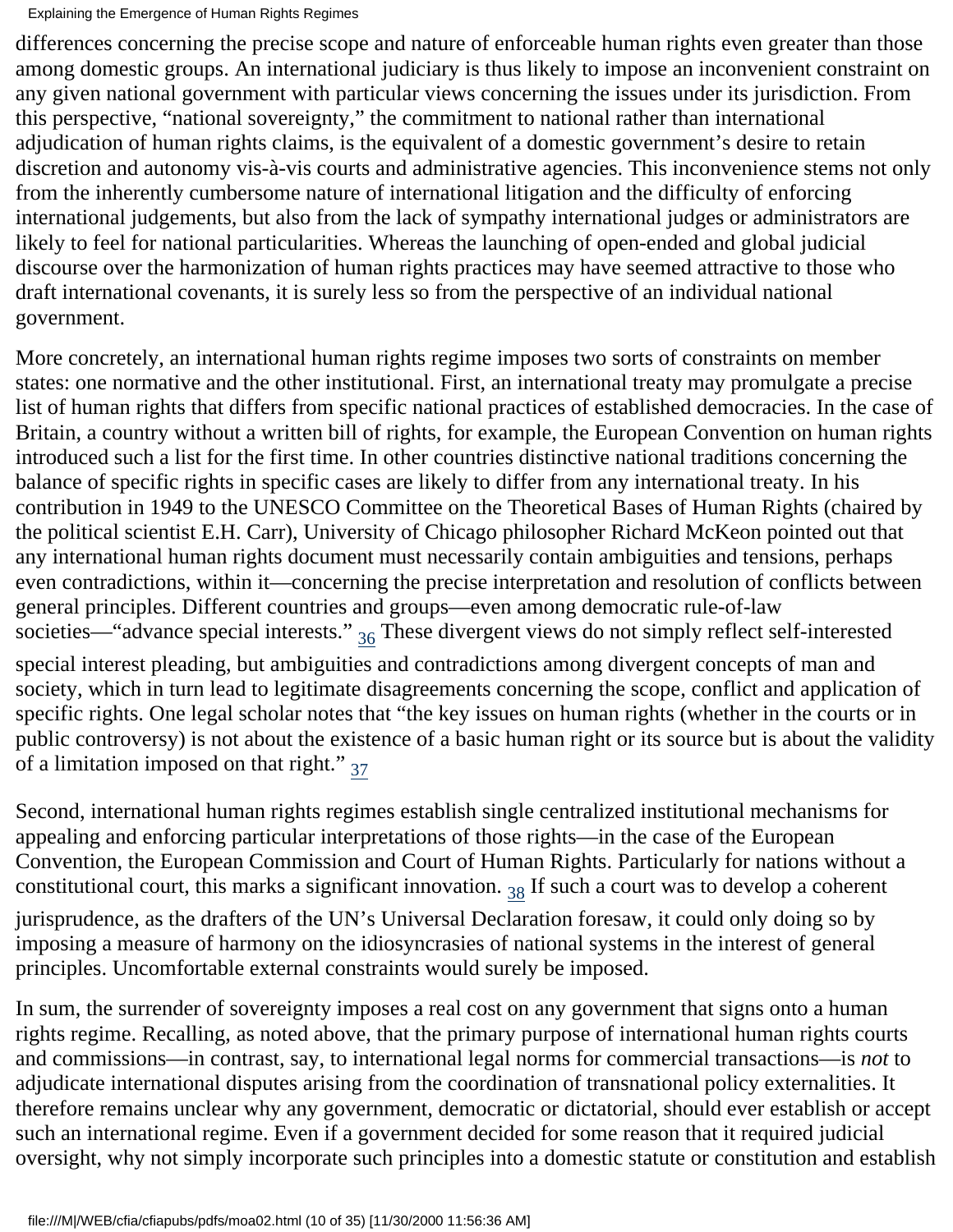Explaining the Emergence of Human Rights Regimes

a domestic court or administrative agency to enforce human rights? Why would a national government accept an independent, external normative and institutional checks on its behavior that are uncontrolled by its direct will *and* unconnected with its distinctive political values?

The answer lies in the second major consideration that enters into a government's decision whether to delegate to an independent political body: *reduction of political uncertainty* . Politicians delegate power to human rights regimes, like domestic courts and administrative agencies, to stabilize future political behavior of domestic governments. A politician must always calculate that:

While the right to exercise public authority happens to be theirs today, other political actors with different and perhaps opposing interests may gain that right tomorrow, along with legitimate control over the policies and structures that their predecessors put in place. Whatever today's authorities create, therefore, stands to be subverted or perhaps completely destroyed—quite legally and perhaps without any compensation whatever—by tomorrow's authorities.  $_{39}$ 

<span id="page-10-0"></span>To defend against this eventuality, government authorities today may seek to institutionalize favored policies in such a way as to insulate them from the actions of future governments. A government is most likely to employ this tactic when it is committed to a certain policy but faces strong internal challenges that may threaten its realization in the future—in short, where it faces *high political uncertainty* .

The fundamental purpose of human rights regimes, from this perspective, is to reduce future political uncertainty concerning adherence to basic human rights. Most democratic governments seek to assure future democratic rule. While domestic commitments, if truly effective, are surely to be preferred, there may be no way to implement a domestic judicial constraint that can withstand determined non-democratic opposition. Under such circumstances, governments may have an incentive to make a salient international commitment to human rights enforcement—playing a "two-level" strategy by "tying their hands." By placing certain authoritative functions in the hands of independent authorities managed in part by foreign governments—in other words, by alienating sovereignty, governments may be able to establish more reliable judicial constraints on future behavior. Salient and symbolic constraints of this type may trigger domestic, or perhaps transnational and international, opposition to any breach of the democratic order. In sum, such independent bodies are means employed by democratic regimes to avoid political retrogression or "backsliding."

In this view the decision of any individual government whether to support binding international human rights enforcement depends, therefore, on the relative importance placed by a government on the two basic factors analyzed above: protection of sovereignty and reduction of political uncertainty. The governments that most strongly support human rights regimes will be those that are democratic, thus rendering the sovereignty costs relatively low, and that face high political uncertainty concerning the future domestic adherence to human rights norms.

What does this mean concretely? As with realist and idealist theory, we expect *non-democracies* (or *not yet fully established democracies* ) to oppose binding human rights commitments, since such governments are likely to face particularly large inconvenience from challenges to domestic sovereignty, yet have no interest in stabilizing future democracy.

More surprisingly—and in contrast to realist or liberal constructivist predictions— *strong, well-established democracies* should also oppose binding human rights commitments. Strong democracies face an increased (if modest) risk of nullification of domestic laws without a corresponding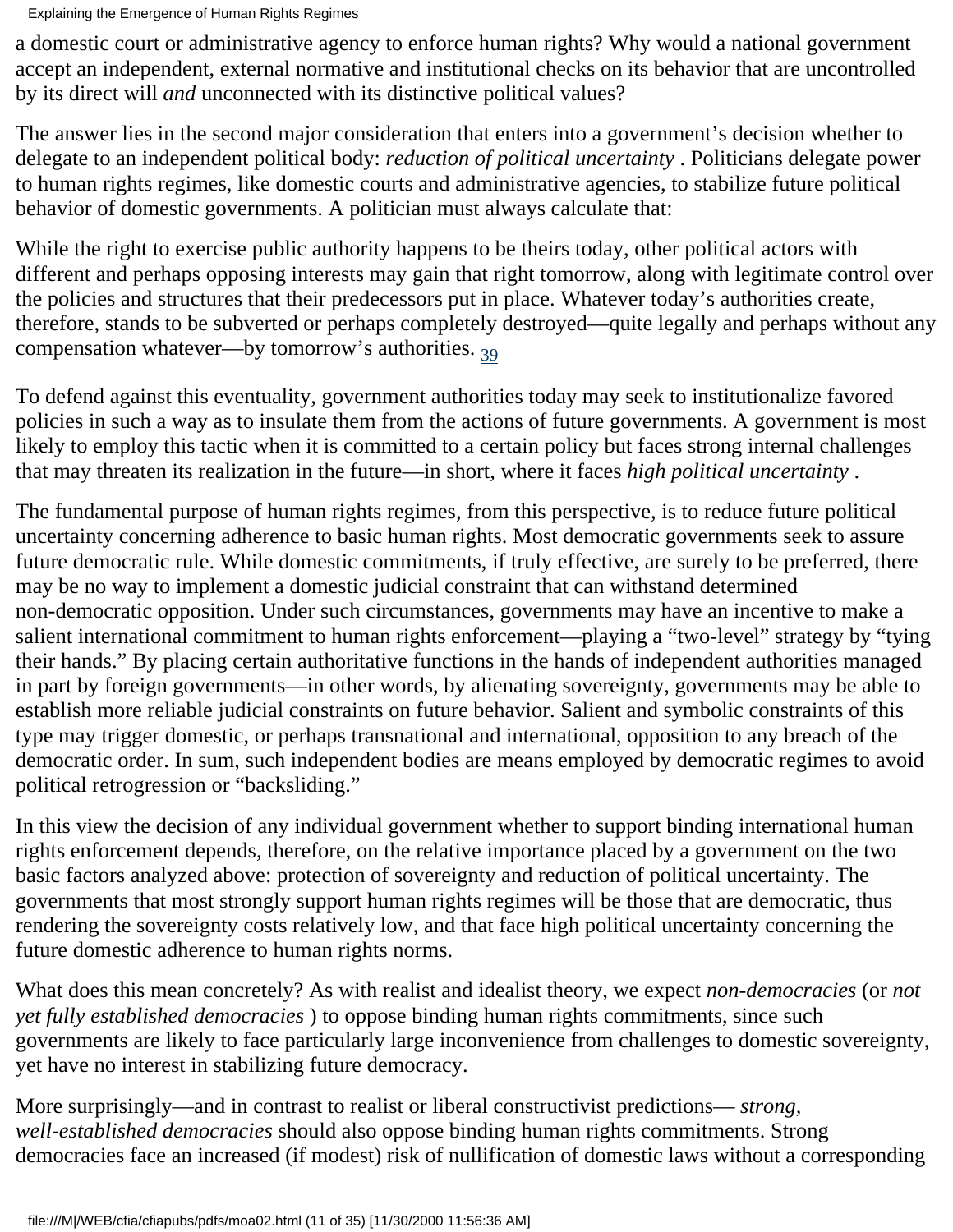increase in the stability of domestic democracy, since this is already high. While such governments may support rhetorical declarations in favor of human rights, they have good reason—indeed, democratically legitimate reason—to reject binding international adjudication and enforcement of human rights claims. The only justification for a confident democracy to support reciprocally binding international human rights commitments, pure idealism aside, would therefore be to pacify other states—that is, because they believe that a "democratic peace" can be locked in by domestic rule-of-law institutions.  $_{40}$  They

<span id="page-11-0"></span>generally favor non-binding human rights declarations or one-sided commitments, but will ally with dictatorships against binding guarantees.

The strongest support for binding human rights regimes should come not from strong democracies but from *weak democracies* , that is, from democratic regimes that are firmly established at the moment but fear future instability. Only where there are real threats to future democracy from the extreme right or left, the military, or religious or nationalist movements, is concern about future political uncertainty likely to outweigh the inconvenience of supranational adjudication.  $_{41}$  For such regimes, the

<span id="page-11-1"></span>inconvenience of supranational nullification of specific provisions is outweighed by the promise of greater political certainty concerning the fundamental tenets of democratic, rule-of-law governance.

Like the realist and ideational explanations, the institutional liberal approach offers a prima facie explanation for the emergence of human rights regimes in Europe after World War II. New and unstable democracies emerged or reemerged in Western Europe during this period. In the next section, we shall see that it was indeed the newly emerging democracies that played the most active role in creating formal international human rights regimes over the strenuous objections of their more democratic and non-democratic counterparts.

## III. Competing Theories and the European Convention on Human Rights

<span id="page-11-2"></span>The European Convention on Human Rights, which came into force (in its initial form) in 1953, enumerates a set of civil and political rights.  $_{42}$  A Committee on Human Rights reviews petitions, which it can judge admissible if they meet several criteria, most importantly exhaustion of domestic remedies. The Commission can investigate the case, seek to settle it, or forward it under certain circumstances to a Court of Human Rights, whose decisions governments are legally bound to follow. Optional protocols, subsequently accepted by nearly all member states, provide governments with options to permit individual, as well as state-to-state petitions, and to recognize the jurisdiction of the Court. Many governments, most recently Britain, have incorporated the Convention into their domestic law.  $_{43}$  $_{43}$  $_{43}$ 

<span id="page-11-4"></span><span id="page-11-3"></span>In the hundreds of cases in which explicit ECHR decisions have been taken or "friendly settlements" have been reached prior to a final Court decisions, the result has been modification of statutes, rules, and decisions concerning criminal procedure, penal codes and the treatment of prisoners, vagrancy legislation, civil codes, systems of legal aid fees and civil legal advice, the rights of illegitimate children, military codes, expropriation policies, systems of awarding building permits, treatment of the mentally ill, reformatory centers, wiretapping, government censorship of the press, interrogatory techniques, and homosexual relations. In countless additional cases, litigants have pleaded the European Convention before domestic courts.<sub>44</sub> Compliance is so good that ECHR judgments are, in the words of two leading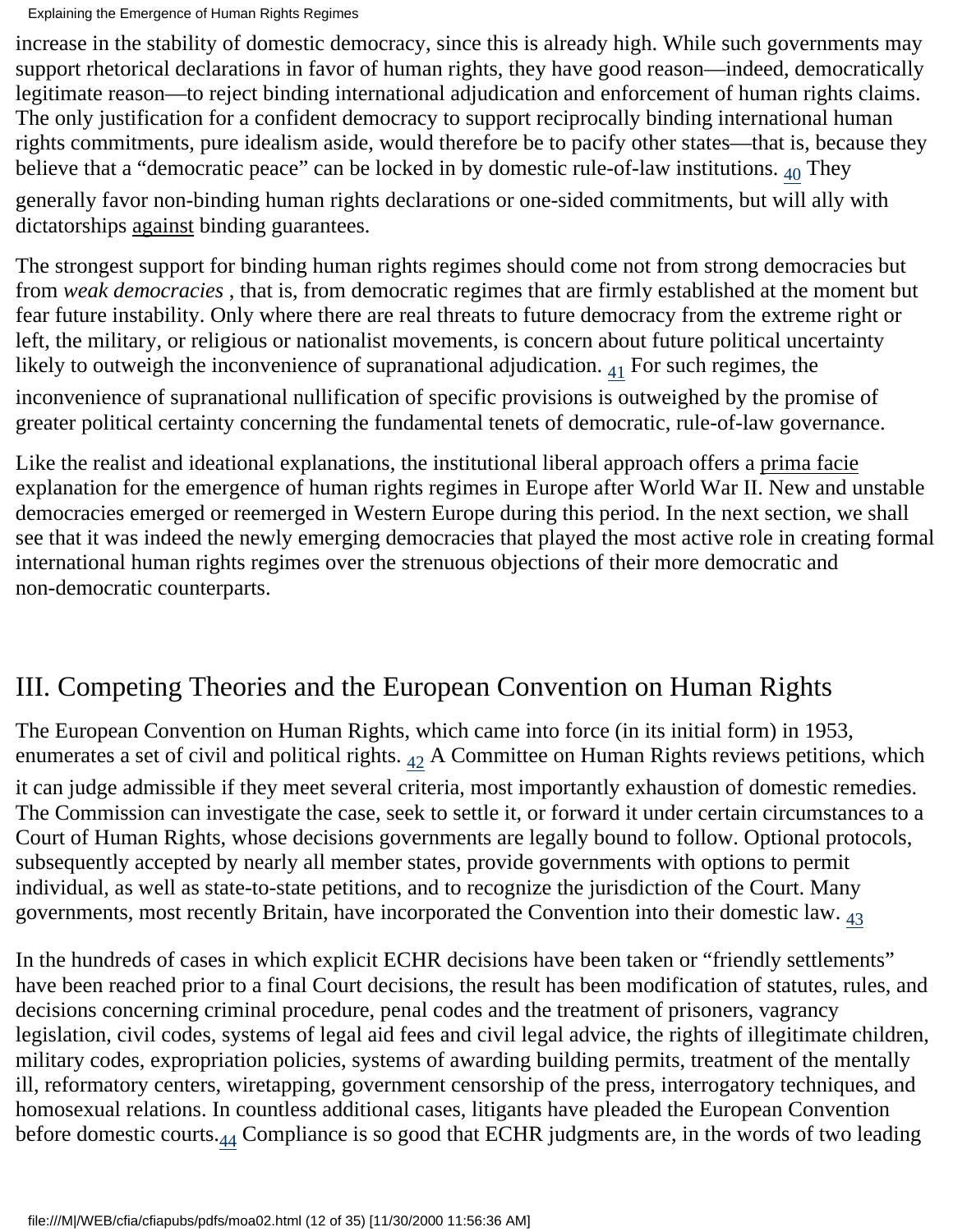<span id="page-12-0"></span>international legal scholars, "as effective as those of any domestic court." [45](#page-30-1)

The negotiation and ratification of the European Convention on Human Rights took place between 1949 and 1953, under the auspices of the Council of Europe. At the first session of the Council's Consultative Assembly in September 1949, its legal committee under the chairmanship of the Frenchman Pierre-Henri Teitgen recommended that an organization be created to ensure adherence to human rights in Europe. Extended meetings of governmental committees and consultations with the Assembly itself through the first half of 1950 led to the signing of the European Convention, which came into force three years later.

The timing of the negotiation is, as we have seen, consistent with all three theories—realist, idealist, and liberal. The first decade after World War II was one of emergent bipolar conflict, powerful democratic great powers, salient historical reminders of human rights violations, and the reestablishment of democratic governance. To assess the relative importance of various theories, we therefore require more fine-grained evidence of national calculations, of which three types are considered below: the cross-national pattern of national positions, the negotiating tactics employed, the direct documentary record of national motivations, taken from debates in the Assembly of the Council of Europe and confidential documents of governmental deliberations in one critical country where these are available, namely the United Kingdom (UK). Each, we shall see, strongly supports the institutional liberal view.

### **A. Cross-National Variation in Negotiating Positions**

Realist and ideational theories both predict that the most firmly established and committed democratic states, the most powerful states, or most powerful democracies will be the primary supporters of international human rights norms. Institutional liberal theory, by contrast, suggests that weak democracies will most strongly support binding international human rights guarantees, while strong democracies will support only declarations and dictatorships or transitional democracies no commitment at all.

Three issues of institutional design in the negotiations implicating national sovereignty played a fundamental role in the negotiation of the European Convention—each was essential to the future effectiveness of the regime. The first involved *the autonomy of international officials* : Should the Convention create no central authority, a quasi-judicial body of government representatives, or an independent court? A second involved *the power of the central authorities* : Should the Convention mandate that member states grant the Court jurisdiction? A third involved *individual access to the system* : Should the Convention mandate that member states grant private individuals and groups direct access to supranational institutions?

These three issues generated parallel, if not precisely identical, coalitions among national governments, suggesting that they tap a single underlying dimension of state preference. Austria, Belgium, France, Germany, Iceland, Ireland, and Italy supported creation of a Court of Human Rights and mandatory jurisdiction, while Denmark, Greece, Luxembourg, the Netherlands, Norway, Sweden, Turkey and the United Kingdom were opposed to anything except a court whose jurisdiction remained optional. On the question of whether the right of individual petition should be automatic, there was slightly more ambivalence, but Britain, Greece and perhaps also the Netherlands remained the most skeptical. <sub>46</sub>

<span id="page-12-1"></span>To uncover the relationship between democratic governance and support for binding human rights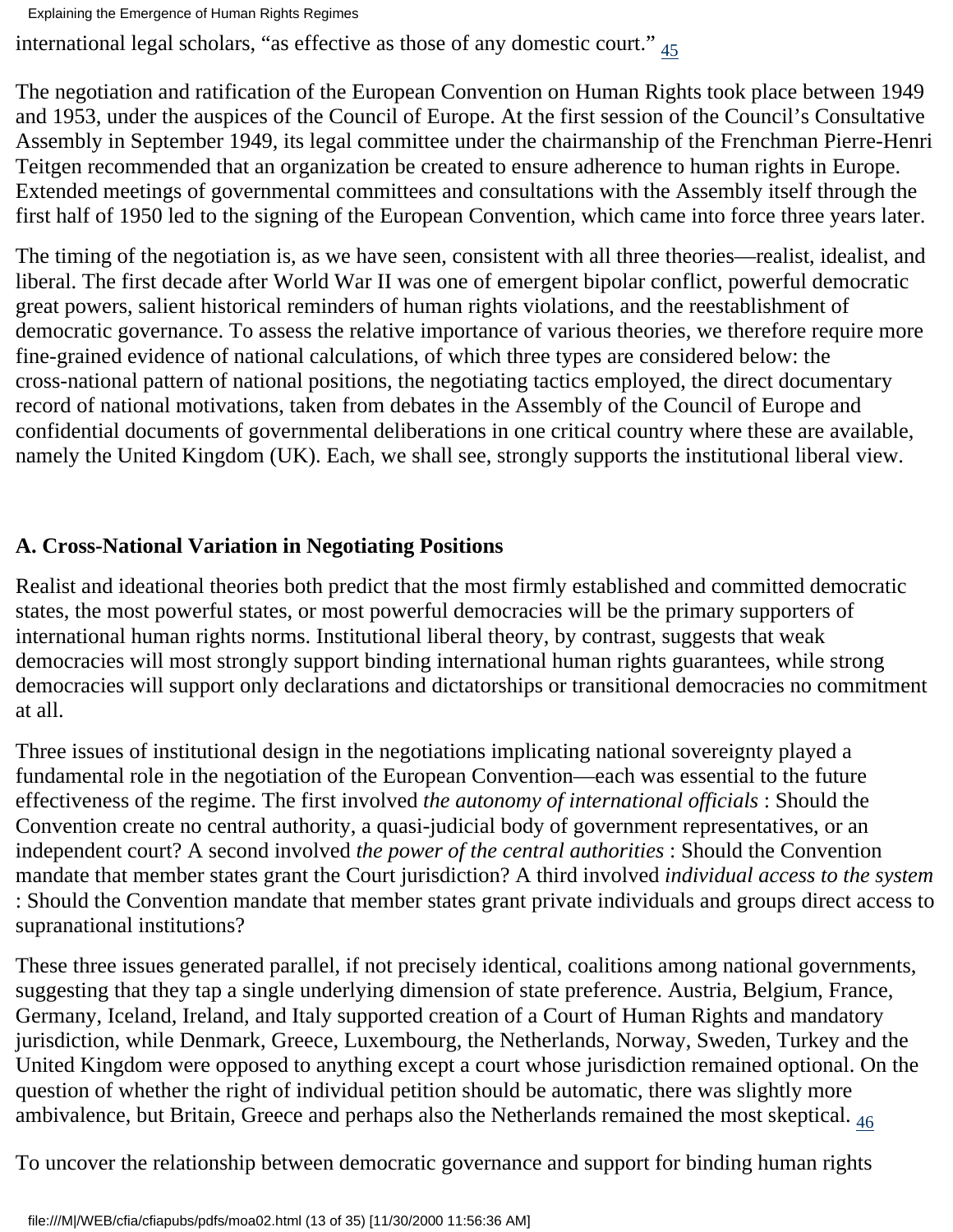regimes revealed by these cleavages, measures of each are employed. On the independent variable side, the length of continuous democratic rule measures the strength of democratic norms and institutions—as is conventional in the literature on democracies and foreign policy.  $_{47}$  European governments involved in

<span id="page-13-0"></span>the negotiations can thus be divided into three categories. "Strong democracies" that had been continuously under democratic rule since before 1920 and remained so thereafter: Belgium, Denmark, Luxembourg, Netherlands, Norway, Sweden, Netherlands, and the United Kingdom. "Weak democracies" were firmly established during the negotiations and remained so thereafter, but which established or reestablished democracy at some point between 1920 to 1950: Austria, France, Italy, Iceland, Ireland, and West Germany. "Transitional democracies and dictatorships," the third category, consists of two governments that either were not fully democratic by 1950, due to civil war or internal repression, and did not remain so thereafter: Greece and Turkey.  $_{48}$  On the dependent variable side, votes

<span id="page-13-2"></span><span id="page-13-1"></span>for both mandatory binding jurisdiction and individual petition define support for a binding regime; a vote against either marks opposition to the regime. [49](#page-30-5)

| TABLE 2 – STABILITY OF DEMOCRATIC GOVERNANCE AND NATIONAL<br>POSITIONS ON THE EUROPEAN CONVENTION ON HUMAN RIGHTS <sup>3</sup> |                                                                                                                   |                                                                                                            |                                                                                          |  |  |
|--------------------------------------------------------------------------------------------------------------------------------|-------------------------------------------------------------------------------------------------------------------|------------------------------------------------------------------------------------------------------------|------------------------------------------------------------------------------------------|--|--|
|                                                                                                                                | <b>UNSTABLE OR NON-</b><br><b>DEMOCRACIES</b><br>(Continuous democracy not<br>yet clearly established by<br>1950) | <b>WEAK</b><br><b>DEMOCRACIES</b><br>(Cominuous democracy)<br>only since a date between<br>1920 and 1950). | <b>STRONG</b><br><b>DEMOCRACIES</b><br>(Cominuous democracy<br>since a date before 1920) |  |  |
| <b>SUPPORTS</b><br><b>ENFORCEMENT</b><br>(Mandatory Individual<br>Petition and Compulsory<br>Junisdiction)                     |                                                                                                                   | Austria, France, Italy,<br>Iceland, Ireland, Germany <sup>b</sup>                                          | Belgium <sup>e</sup>                                                                     |  |  |
| <b>OPPOSES</b><br><b>ENFORCEMENT</b><br>(Optional Individual<br>Petition and/or<br>Compulsory<br>Junisdiction)                 | Greece, Turkey<br>(Portugal <sup>d</sup> , Spain <sup>d</sup> )                                                   |                                                                                                            | Denmark, Sweden,<br>Netherlands, Norway,<br>United Kingdom,<br>Luxembourg*               |  |  |

# **Coding**

a - The coding of most cases is self-explanatory. Greece and Turkey are distinguished as unstable, whereas Austria, France, Italy, Iceland, Ireland, Germany as weak, in that: (1) Greek and Turkish democracy is still not fully stabilized. It was less than a year after conclusion of the bloody Greek civil war. (2) Greek and Turkish democracy were widely viewed as limited by the role of the military and incomplete judicial autonomy. (3) Greece would slip back into dictatorship in 1974. This coding is consistent with the American politics literature. Terry Moe points out that governments must have sufficient power to put institutions in place—indeed, initial coalitional strength enters into his model as an independent factor; it seems reasonable to think that governments unable to rule by established democratic means therefore should be placed in a distinct category.

b - Germany, not yet a member of the Council of Europe, did not have voting rights, but participated actively in the negotiations.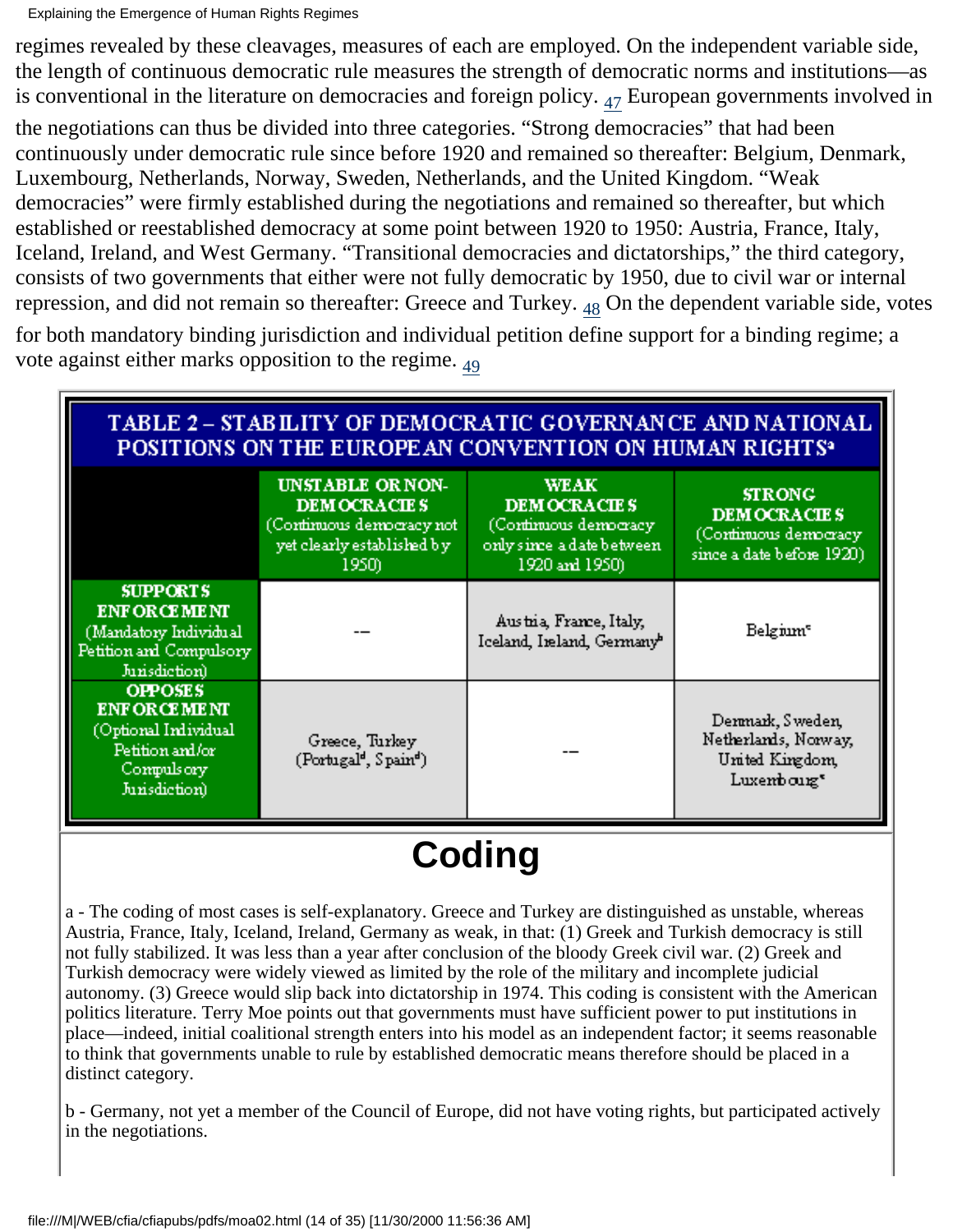c - Belgium initially hesitated, supporting the convention only with optional protocols, but then came to favor mandatory enforcement.

d - Spain and Portugal, both dictatorships, were neither invited to participate in the negotiations nor, in striking contrast to Germany, showed any interest in doing so.

e - Luxembourg abstained on some proposals for mandatory enforcement.

The pattern of positions, summarized on Table 2, strongly confirms institutional liberal theory. There is almost no support for the realist or ideational view that the most democratic (or the most powerful) countries support human rights guarantees. All six weak democracies (plus one of the ten strong democracies) support binding human rights guarantees. By contrast, nine of the ten strong democracies join both transitional democracies in opposing one or both such guarantees (or, in the case of Luxembourg, abstaining). The sole national position unexplained by liberal theory—a strong democracy that supported binding guarantees—is that of Belgium. Yet even this exception is not fully disconfirming, for closer inspection reveals that among all the governments involved, Belgium's position was among the least stable. Belgian representatives originally sided with the other strong democracies against binding guarantees and shifted their position only late in the negotiations.  $_{50}$  Not only are the

<span id="page-14-0"></span>strongest democracies overwhelmingly opposed, but there is no evident (realist) relationship between power and national preferences. Britain, the strongest among European great powers, was opposed, whereas France, Germany, and Italy were supportive. Small countries were split.  $\epsilon_1$ 

<span id="page-14-1"></span>On the question of the scope of the rights to be protected under the regime, a similar cleavage emerged. Advocates of a strong system supported an open-ended grant of institutional authority. As Teitgen put it:  $52$ 

<span id="page-14-2"></span>Experience shows the court comes first. For the Court deals with cases; it progressively establishes a jurisprudence. Confidence is inspired according to the value of this jurisprudence....A long time afterwards, codification may be achieved; this will define and crystallize the results acquired by judicial experience.

<span id="page-14-3"></span>Consistent with both tactical and fundamental motivations, more skeptical countries, such as Britain, the Netherlands, Sweden, and Denmark sought a more precise and narrower enumeration of rights and warned against an ambitious, open-ended system.  $53$ 

#### **B. Negotiating Tactics**

Each of the three theories generates distinctive predictions about the tactics employed in interstate negotiations. Realist theory, with its stress on interstate power, leads us to expect attempts by great powers to coerce or induce changes in the behavior of weaker states. Ideational theory predicts a strong role for transnational persuasion by interest groups based in more democratic countries. Institutional liberal theory predicts little interstate strategic interaction, either persuasive or coercive; cooperation is instead driven and limited by convergence of self-interest among democratic governments.

Negotiating tactics reveal little direct evidence to support realist theory. No great power (or any other government) appears to have made threats or offered inducements to secure stronger commitments.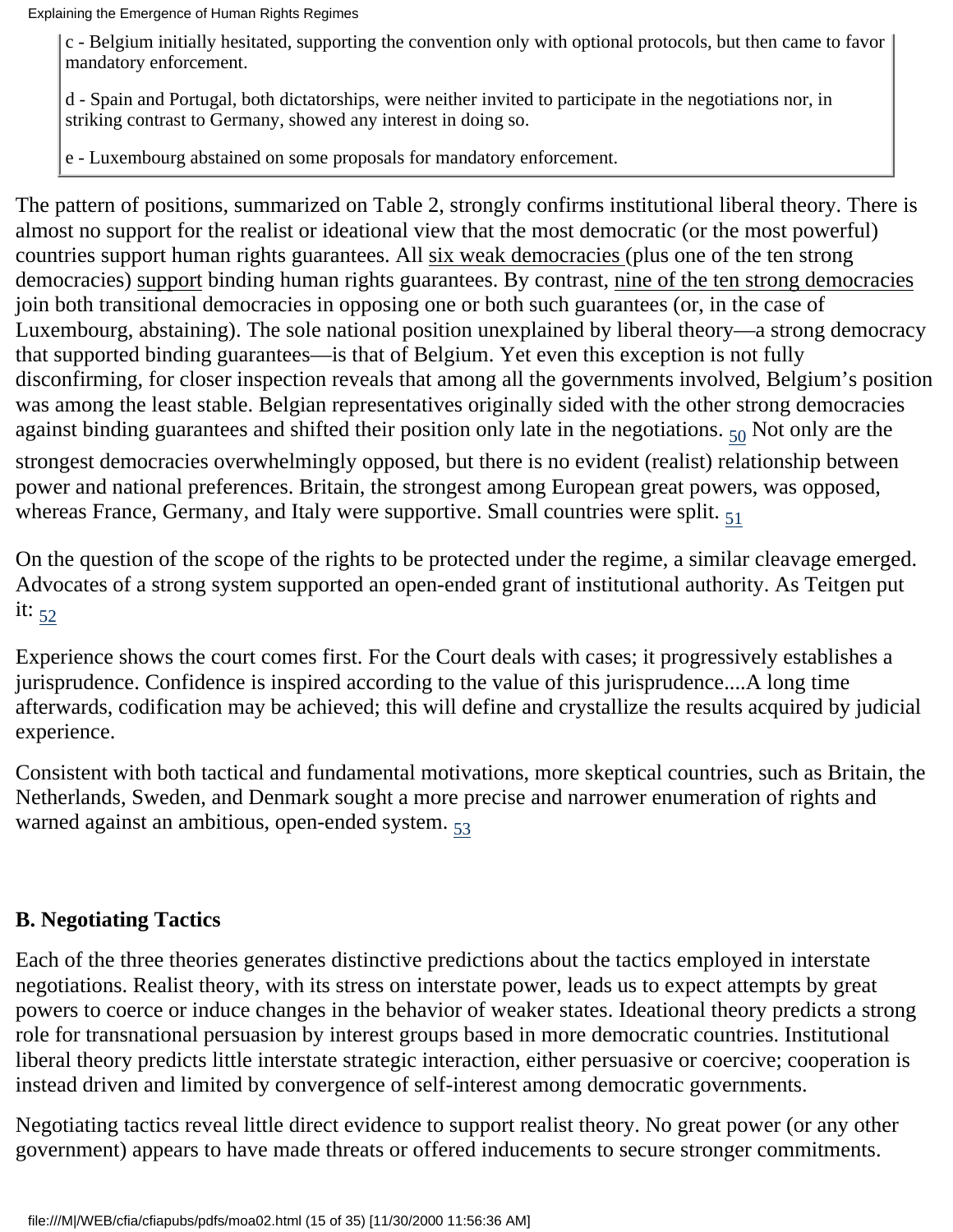Indeed, the most important regional powers, the U.S. and the UK, were absent or opposed. There exists somewhat more evidence, if largely circumstantial, to support ideational theory. Certainly the European movement, working through the Assembly of the Council of Europe, engaged in transnational discussion and mobilization. Yet there is little evidence that this discourse influenced the positions of either parliamentary politicians in the Assembly or representatives of national governments. These remained stable, except for a modest tendency to move toward compromise on a flexible system of optional protocols, through the negotiations.  $_{54}$  While there is no direct evidence of transnational influence, we cannot entirely dismiss the possibility that subtle forces of persuasion and organization were at work.

<span id="page-15-0"></span>The preponderance of the evidence concerning negotiating tactics, however, confirms institutional liberal theory. Governments focused primarily on practical institutional compromises that would assure that the system functioned flexibly to assure each state its preferred level of sovereign control. No government was forced to accept de facto constraints, at least in the short-term, greater than it ideally sought. The use of optional protocols afforded governments near total formal flexibility in selecting their preferred level of commitment.

Rather than seeking to coerce or persuade one another, or mobilizing groups in civil society, governments engaged in a classical international negotiation in which new institutions were modified to a compromise level close to the lowest common denominator. Favorable governments proposed that the members of the intermediary Commission on Human Rights be nominated by the Court—a clear effort to render international institutions more independent. More skeptical governments sought to grant power of nomination to the Council of Ministers, where the states would have greater influence.  $_{55}$  $_{55}$  $_{55}$  They also

<span id="page-15-2"></span><span id="page-15-1"></span>sought to delay the proceedings, as well as limit future uncertainty, by enumerating a precise list of rights or transferring the issue to the less effective UN Commission on Human Rights.  $_{56}$  $_{56}$  $_{56}$ 

The precise enumeration of rights reflected neither pressure from NGOs nor a desire to conform to the "focal point" for global debate established a few years previously by the UN system, but careful calculation of domestic institutional consequences. Indeed, its advocates saw the European system as, in this respect, a reaction to the UN system, which was widely viewed as too broad and vague to be effective. The European system was designed instead to be potentially enforceable, which meant that the scope of rights had to be narrowed considerably.  $_{57}$  The particular rights came not from any single system, as realists would predict, nor from the most advanced systems or transnational interest group proposals, as idealists would predict, but from an explicit comparative legal analysis of the member state constitutions.  $58$  Primary attention was paid to limiting the scope of the document in order to reduce the

<span id="page-15-4"></span><span id="page-15-3"></span>risk of inconvenient nullification.

<span id="page-15-6"></span><span id="page-15-5"></span>Secondary variation in the positions of national representatives on this question reflects self-interested concern by conservatives and socialists about the nullification of particular types of law favored by their constituencies. Social democratic representatives sought to assure that social welfare rights were not threatened and that property rights did not restrict state intervention in the economy. Christian Democratic representatives sought to protect the right of private familial, educational, and religious choice, as well as opposing any right to redistribution of property.  $_{59}$  $_{59}$  $_{59}$  As the institutional liberal explanation leads us to expect, the result was a document carefully crafted not to offend either side by conforming to national practices of both center-left and center-right parties.  $_{60}$  The scope of the convention was reduced to the least controversial among basic political and civil rights.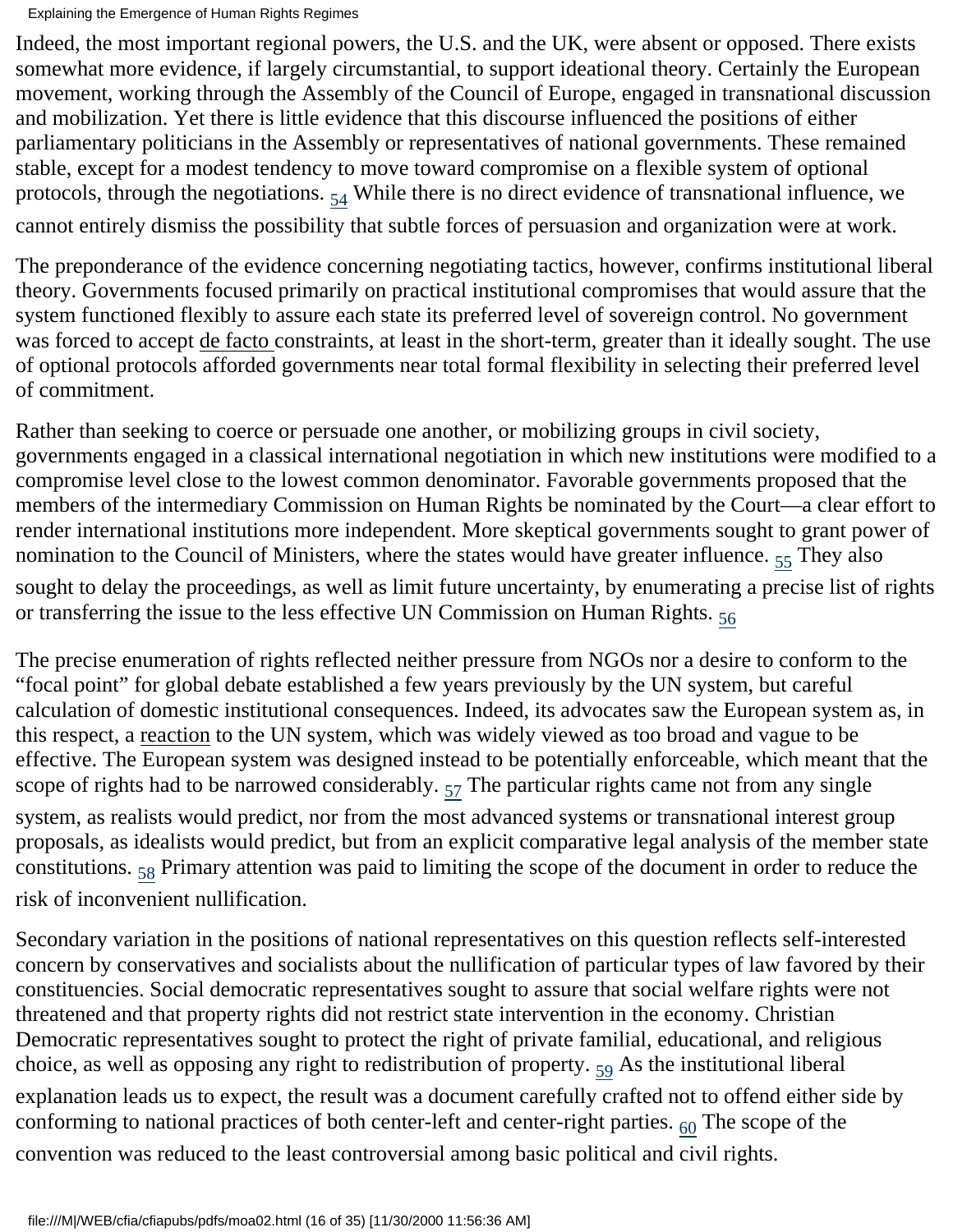#### **C. Domestic Deliberations and Public Justifications**

What do the justifications of national politicians in public and private reveal about the motivations of governments? The justification advanced most consistently for construction of a European human rights system by its advocates in the Assembly was that it would help preserve democratic governance in the face of domestic totalitarian threats of the right and left. Teitgen, the chief French advocate in the Assembly, considered "Fascism, Hitlerism and Communism" as the major postwar threats to democracy—on the latter he spoke of the "abominable temptation" to "exchange...freedom for a little more bread."  $_{61}$  This argument reappeared more often than any other.

<span id="page-16-0"></span>While broadly consistent with all three theories, the particular arguments advanced tally most of all with the institutional liberal theory. Member states, Teitgen argued, should seek to:

...prevent—before it is too late—any new member who might be threatened by a rebirth of totalitarianism from succumbing to the influence of evil, as has already happened in conditions of general apathy. It is not enough to possess freedom; positive action must be taken to defend it....Would Fascism have triumphed in Italy if, after the assassination of Matteoti, this crime had been subjected to an international trial?  $62$ 

<span id="page-16-1"></span>This was not simply a moral concern illuminated by the recent Fascist past; the Communist threat was mentioned just as much—in France, Communists enjoyed near-plurality support in domestic elections. In addition, these concerns were explicitly linked to the belief that non-democratic states tend to be warlike. There is, for example, evidence that Teitgen's motivation was at least in part to assure the stability of German democracy and thereby the security of France—a position he was persuaded to accept by none other than Konrad Adenauer. This clearly contradicts the conjecture of ideational theorists that no one in this era was aware of a link between democracy and peace.  $63$ 

<span id="page-16-2"></span>Consistent with institutional liberal arguments, the most explicit statements in support of the ECHR as a barrier against future tyranny were advanced neither by countries with the longest democratic heritage, nor even by those most threatened by potential violations of the democratic peace, but—as the liberal view predicts—by weak democracies, in particular the representatives of Italy and Germany. (The latter was not an official member, but enthusiastically sought to participate—in contrast to the governments of Spain and Portugal.) The author of perhaps the most thorough-going proposal for strong centralized institutions, the Italian Benvenuti, pointed out the need to prevent totalitarian movements—a problem, he argues, particularly important in nations where democracy is not firmly established. Another Italian representative, Mr. Cingolani, who also advanced a comprehensive proposal, affirmed "the principle of the joint responsibility of democratic states."  $_{64}$  One German representative went further, proposing a treaty obliging all member states to come to each other's aid, apparently with force, if freedom were threatened. <sub>65</sub> Surely it was not by chance that postwar Germany and Italy contemporaneously adopted systems of constitutional judicial review—thereby shifting political weight away from traditional parliamentary sovereignty toward an independent judiciary.  $66$ 

<span id="page-16-5"></span><span id="page-16-4"></span><span id="page-16-3"></span>The details of the debate about the expected functioning of the system tend to provide further evidence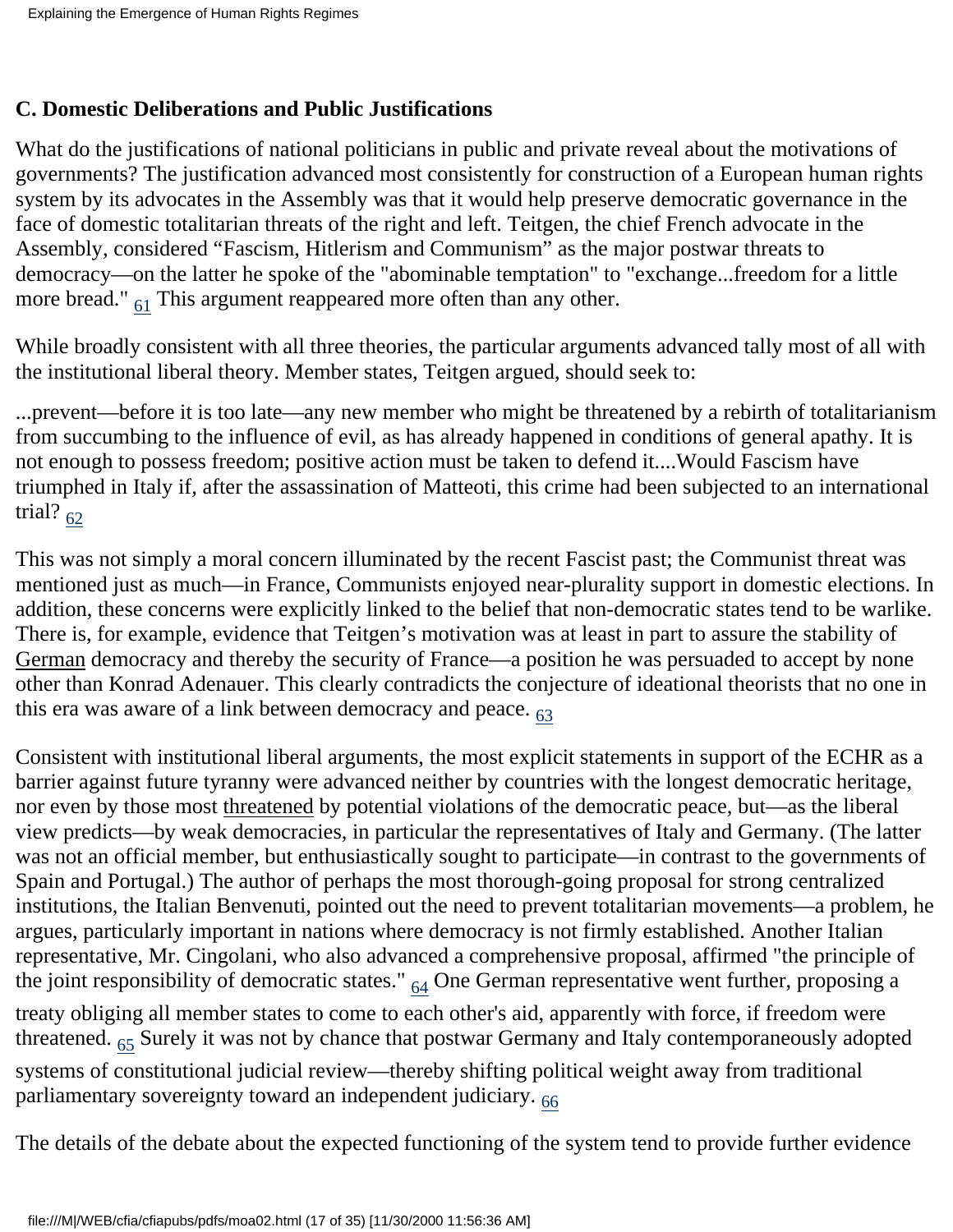for the institutional liberal view. The primary expectation was not that the regime would strengthen democracy by mobilizing political or military intervention by foreign governments to enforce human rights norms. Instead it was widely acknowledged that the domestic political institutions of member states would remain the primary site of adjudication, with international adjudication serving as an external signaling device that might trigger a domestic response. Even skeptical British government officials feared not direct foreign influence, but that Parliament would be obliged to respond to the rulings of an international court or revise domestic law in accordance with the Treaty—outcomes that concerned them in confidential discussions.  $67$ 

<span id="page-17-0"></span>Why, critics in the Assembly asked, was a system required among democratic nations at all? The basic purpose, advocates made clear, was not to introduce human rights to societies where they were not already recognized, nor to supplant domestic judicial and legislative review, nor to codify the full range of human rights recognized in various countries. Instead the arrangement was justified primarily as a means to prevent backsliding by weak democracies. As Maxwell-Fyfe of the UK put it: "In answer to the criticism that, as signatories will be limited to democratic states the Convention is unnecessary...our plan has the advantage of being immediately practicable; it provides a system of collective security against tyranny and oppression.  $68$  The system was necessary despite the prior existence of the UN system, precisely because it was designed actually to be effective, which was possible only to the extent that all its members shared an essentially democratic political culture.  $_{69}$  $_{69}$  $_{69}$ 

<span id="page-17-2"></span><span id="page-17-1"></span>Thus the major concern of skeptics had to do not with the security or ideological implications of the commitment, but its compatibility with idiosyncratic domestic legal practices. The fear of nullification of domestically legitimate national laws dominated discussion—a fact that not only supports the institutional liberal view, but also underscores that the participants took the commitment seriously.  $_{70}$  On

<span id="page-17-3"></span>this point it is instructive to examine more closely the contrary position of the United Kingdom. In public British officials and politicians took an ambivalent position; in private they were strongly opposed. From a methodological perspective, the UK's position is critical, since—as the oldest and most firmly established democracy in Europe—its opposition (like that of Denmark, Sweden, Luxembourg and the Netherlands) constitutes a particularly striking disconfirmation of idealist and realist theories.  $7<sub>1</sub>$  It is also one country for which we have a wealth of reliable archival documents and oral histories.

<span id="page-17-5"></span><span id="page-17-4"></span>The British, as we have seen, supported international declaratory norms, but firmly opposed any attempt to establish binding legal obligations, individual access, centralized enforcement, or binding jurisdiction.  $_{72}$  As W.E. Beckett, Legal Advisor to the Foreign Office—and the source within the British government of the initiative to participate—put it: "We attach the greatest importance to a well-drafted Convention of Human Rights but we are dead against anything like an international court to which individuals who think they are aggrieved in this way could go."  $_{73}$  Yet even Beckett, the originator of the initiative in the UK government, conceded the existence of "overwhelming objections" to any strong means of enforcement in Britain involving an individual right of petition and independent external oversight.

<span id="page-17-7"></span><span id="page-17-6"></span>For these reasons, the British considered opposing the Convention altogether, yet British leaders did not feel that Britain could take a completely negative position.  $74$  As an internal Foreign Office memo put it, "Political considerations, both domestic and foreign, compel us now to bring ourselves to accept" the right of individual petition in the Treaty, "the alternative, namely refusal to become a party to a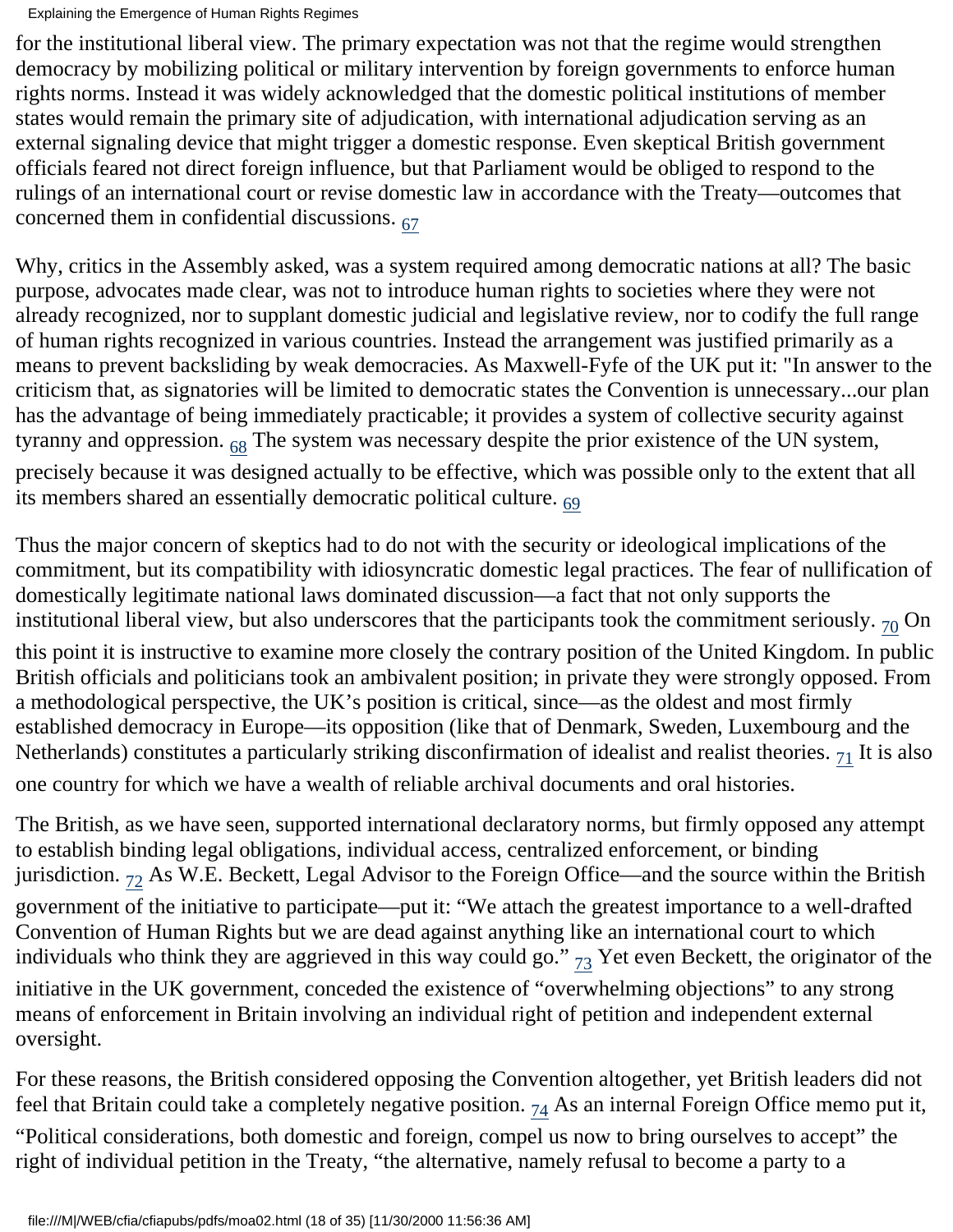<span id="page-18-1"></span><span id="page-18-0"></span>Convention acceptable to nearly all the remaining States of the Council of Europe would appear to be almost indefensible."  $_{75}$  This view reflected the 1948 turnaround in British foreign policy in response to the perceived rise of the Soviet threat—the West needed to win the propaganda battle and strengthen continental democracies, as well as maintain the military balance. It was for this purpose that Britain and France had taken the lead in forming the Council of Europe.  $_{76}$  There was perhaps a potentially idealist element as well. A 1951 Colonial Office draft circular recalled that "In deciding to sign the Convention, His Majesty's Government took into account the importance attached to it by public opinion both in and outside this country."  $_{77}$  There was, finally, support from the small, if active European federalist movement in Britain, which was responsible for the first proposals concerning enforcement.  $78$ 

<span id="page-18-5"></span><span id="page-18-4"></span><span id="page-18-3"></span><span id="page-18-2"></span>Yet such pressures led Britain only to accept a human rights declaration, not binding enforcement. The British consistently sought to water down the Convention, rather than opposing it outright—the same position they were to take soon thereafter in the negotiation of UN Human Rights Covenants.  $_{79}$  As a means to slow the negotiations and limit the potential risk of open-ended jurisprudence, the British government called for careful enumeration and definition of human rights before agreeing on any enforcement mechanism. <sub>80</sub> Foreign Minister Ernest Bevin himself instructed British negotiators to secure changes in the provisions for individual petition and to veto any contrary provision "even if it [means] being in a minority of one." $_{81}$  In the end, acting on Prime Minister Clement Atlee's direct instruction, the British delegation sought to place the right of individual petition and the jurisdiction of the Court into optional protocols on the jurisdiction of the court and the right of individual petition.  $_{82}$ 

<span id="page-18-7"></span><span id="page-18-6"></span>Having secured these concessions, the Cabinet unanimously accepted the desirability of signing the Convention and did so. Ratification proceeded without difficulty. The Atlee government, still treating the Convention as a declaratory document, made no effort to introduce implementing or incorporating legislation. Yet even this outcome—which had no immediate concrete consequence—was viewed among officials in the British government as second-best, since once the document was signed, they were fully aware that future political pressure might well arise to incorporate the Treaty or to accept the optional protocols. Foreseeing that a future government, as the Lord Chancellor put it, "might be forced to concede" the jurisdiction of the Court, the British government sought also to include a clause permitting any state to withdraw from the Convention on six months notice.  $83$ 

<span id="page-18-8"></span>What precise motivations dominated internal British deliberations? Confidential documents reveal that the primary concern was not the British record on human rights. As a 1947 memo to Atlee from the Parliamentary Secretary for Foreign Affairs, Hector McNeil, observed, Britain had an "extremely good record." The definition of rights in the Convention was, so the Foreign Office memo to Cabinet in 1950 concluded, "consistent with our existing law in all but a small number of comparatively trivial cases."  $_{84}$  $_{84}$  $_{84}$ 

<span id="page-18-9"></span>Nor, despite some consistent, if scattered references—particularly by the Colonial Office—was the British government primarily concerned that the provisions might be employed by residents of British colonies and dependencies. Though this played some role, it was not the type of concern mentioned most often in domestic deliberations; moreover, a colonial clause was included in the Convention.  $_{85}$  Nor,

<span id="page-18-10"></span>finally, despite the fact that the Council of Europe Assembly was the locus of federalist activity, was the government concerned about the connection between human rights guarantees and European federalism. The British government had for a half-century consistently resisted all efforts to make international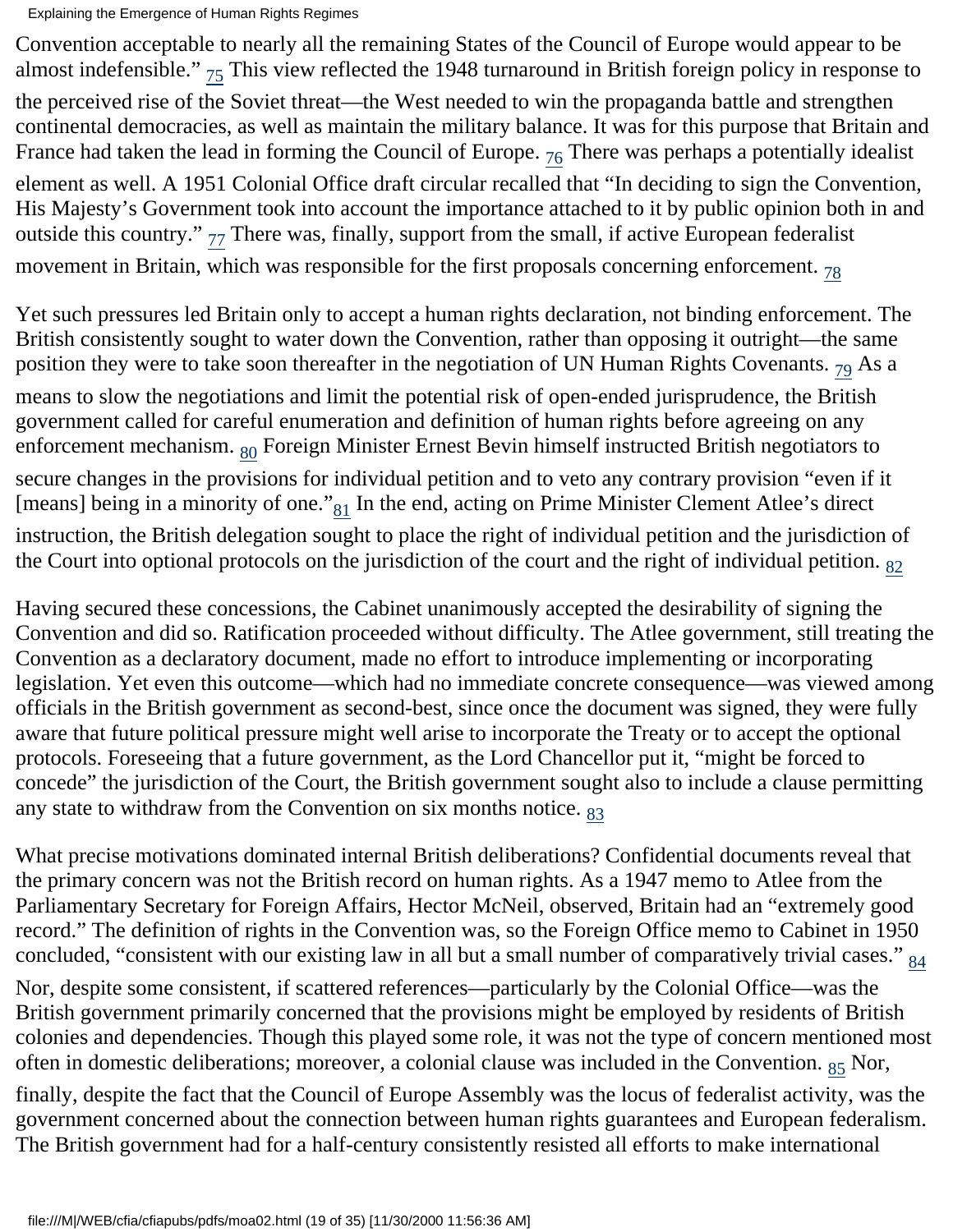<span id="page-19-0"></span>human rights law directly enforceable in British courts—and continued to do so thereafter, regardless whether its forum was European or not.  $_{86}$  $_{86}$  $_{86}$ 

British opposition was motivated instead almost entirely by what A. Maxwell, Permanent Secretary to the Home Office, described as "grave apprehension about what might happen at home."  $_{87}$  They feared

<span id="page-19-1"></span>that the system would somehow undermine political practices and institutions in the UK that, while not constituting unambiguous violations of human rights, were idiosyncratic. This "grave apprehension" resulted only in small part from a calculation of concrete consequences. Major concerns—such as the belief of some in the Labour Party, led by Chancellor of the Exchequer Stafford Cripps, that the Convention might restrict government intervention in the economy, including entry of government inspectors into private homes—were dealt with through explicit enumeration of rights.  $_{88}$  (The British position changed not at all under the Conservative government of Anthony Eden.) Colonial Secretary Jim Griffiths was concerned that "extremist politicians" among "political immature" peoples in the colonies

<span id="page-19-3"></span><span id="page-19-2"></span>would exploit the document, but such concerns were voiced only intermittently in government deliberation and a colonial clause limited any automatic application.<sub>89</sub>

<span id="page-19-4"></span>Explicit concerns tended to be trivial. Lord Chancellor Jowitt worried that "the Convention would prevent a future British government from detaining people without trial during a period of emergency...or judges sending litigants to prison for throwing eggs at them; or the Home Secretary from banning Communist or Fascist demonstrations."  $_{90}$  It is striking that the British officials were concerned about such scenarios not because extremist groups in Britain were particularly strong—after all, the French and Germans sought to employ the Convention precisely in order to dampen far more real threats from extremism—but because they were so weak. The underlying concern was not that some opponents of the regime might get away with egg-throwing during a state of domestic emergency, but a broader, more diffuse fear that Britain would be subject to random nullification of domestic laws. In other words, absent a compelling set of concrete concerns, it was the protection of British institutional idiosyncrasy that elicited violent rhetoric from British politicians and officials. The Lord Chancellor's official paper criticized the draft convention as:  $_{91}$  $_{91}$  $_{91}$ 

<span id="page-19-5"></span>So vague and woolly that it may mean almost anything. Our unhappy legal experts...have had to take their share in drawing up a code compared to which...the Ten Commandments—are comparatively insignificant....It completely passes the wit of man to guess what results would be arrived at by a tribunal composed of elected persons who need not even be lawyers, drawn from various European states possessing completely different systems of law, and whose deliberations take place behind close door....Any student of our legal institutions must recoil from this document with a feeling of horror.

A ministerial brief referred to a "blank cheque" that would "allow the Governments to become the object of such potentially vague charges by individuals is to invite Communists, crooks and cranks of every type to bring actions."  $_{92}$  $_{92}$  $_{92}$  The British even opposed a clause protecting rights to "free elections" and

<span id="page-19-7"></span><span id="page-19-6"></span>"political opposition"—apparently because they believed that their unique electoral system might be challenged. [93](#page-33-12)

Among the most common complaints was that supreme judicial review would undermine parliamentary sovereignty. Beckett wrote: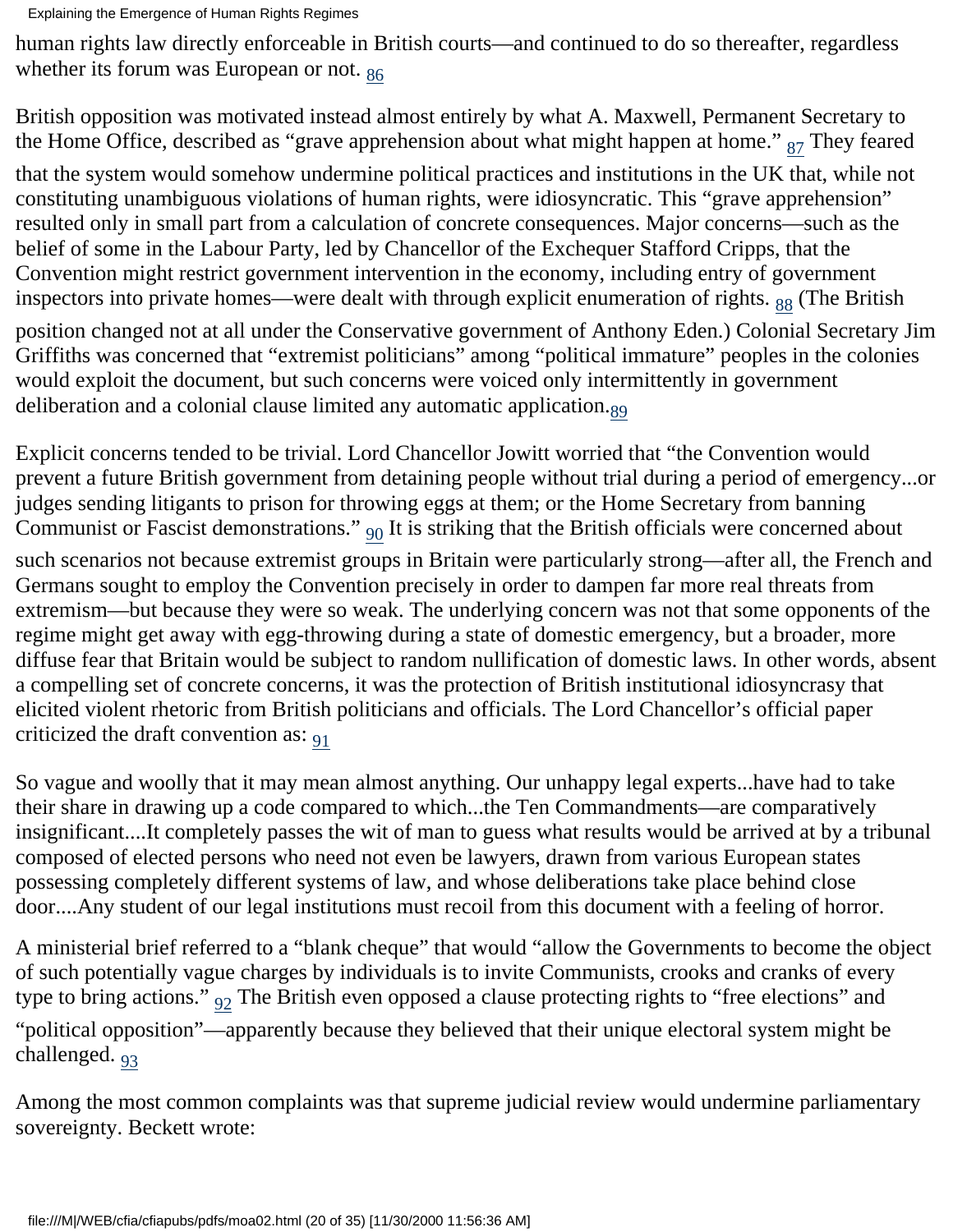It seems inconceivable that any Government, when faced with the realities of this proposal, would take the risk of entrusting these unprecedented powers to an international court, legislative powers which Parliament would never agree to entrust to the courts of this country which are know and which command the confidence and admiration of the world.  $_{94}$  $_{94}$  $_{94}$ 

<span id="page-20-1"></span><span id="page-20-0"></span>"Our whole constitution," one government document intoned, "is based on the principle that it is for the Parliament to enact the laws and for the judges to interpret the laws."  $_{95}$  In short, the British government sought to protect its right to legislate as it pleased.

In comparative perspective, the truly unique characteristic of the British domestic debate is neither the wealth of concrete concerns nor the ideology of parliamentary sovereignty. Many concrete concerns—government intervention in the economy, colonies, concern about political extremists, skepticism of courts, a tradition of insular nationalism—were no different in France and many other Continental countries. Parliamentary sovereignty was a characteristic of most continental systems. In short, every established democracy had good reason to defend its particular idiosyncrasies.

Most striking in comparative perspective is instead the utter absence in the British debate of any self-interested argument *in favor* of membership. In contrast to the arguments of the representatives of France, Italy, and Germany cited above, which stressed the self-interested benefits of collective security against extremist domestic forces or a slow degeneration of domestic democracy, British internal debates and external statements are utterly devoid of such concerns. (At most they viewed the Convention as blocking government action against isolated extremists.) In Britain, marginal inconveniences that elsewhere would have been overridden in the interest of assuring democratic stability became fundamental stumbling blocks to the acceptance of binding international human rights norms.  $96$  From

<span id="page-20-3"></span><span id="page-20-2"></span>the very beginning of discussions in the UN, postwar British policy had been not so much opposed as simply apathetic about the entire prospect of human rights protection.  $97$ 

To judge from general human rights policy and contributions to the Assembly debates, the British attitude seems to have been typical of other recalcitrants like Sweden, Norway, Denmark, the Netherlands, and Luxembourg. Governments and publics in these countries appear to have been, on balance, more firmly committed to democracy, more altruistically inclined, and (subsequent experience within the regime suggests) more willing to use coercion to spread human rights norms than their more favorable counterparts. Yet, given the vanishingly low level of political uncertainty about the future of domestic democracy in these countries and the benefits of stability for ruling parties and government officials, there was little self-interested incentive to accept a binding international commitment. In rejecting binding obligations, they invoked the imperative to preserve true domestic democratic choice by safeguarding state sovereignty.  $_{98}$  $_{98}$  $_{98}$ 

# <span id="page-20-4"></span>IV. Human Rights and Beyond: Broader Implications

We have seen that the origins of the European Convention on Human Rights—by all accounts the most successful regime for international human rights adjudication and enforcement regimes in the world today—lie not in commitment to altruistic norms or power politics, but in the self-interested desire of insecure democracies to reduce domestic political uncertainty. The strongest proponents of binding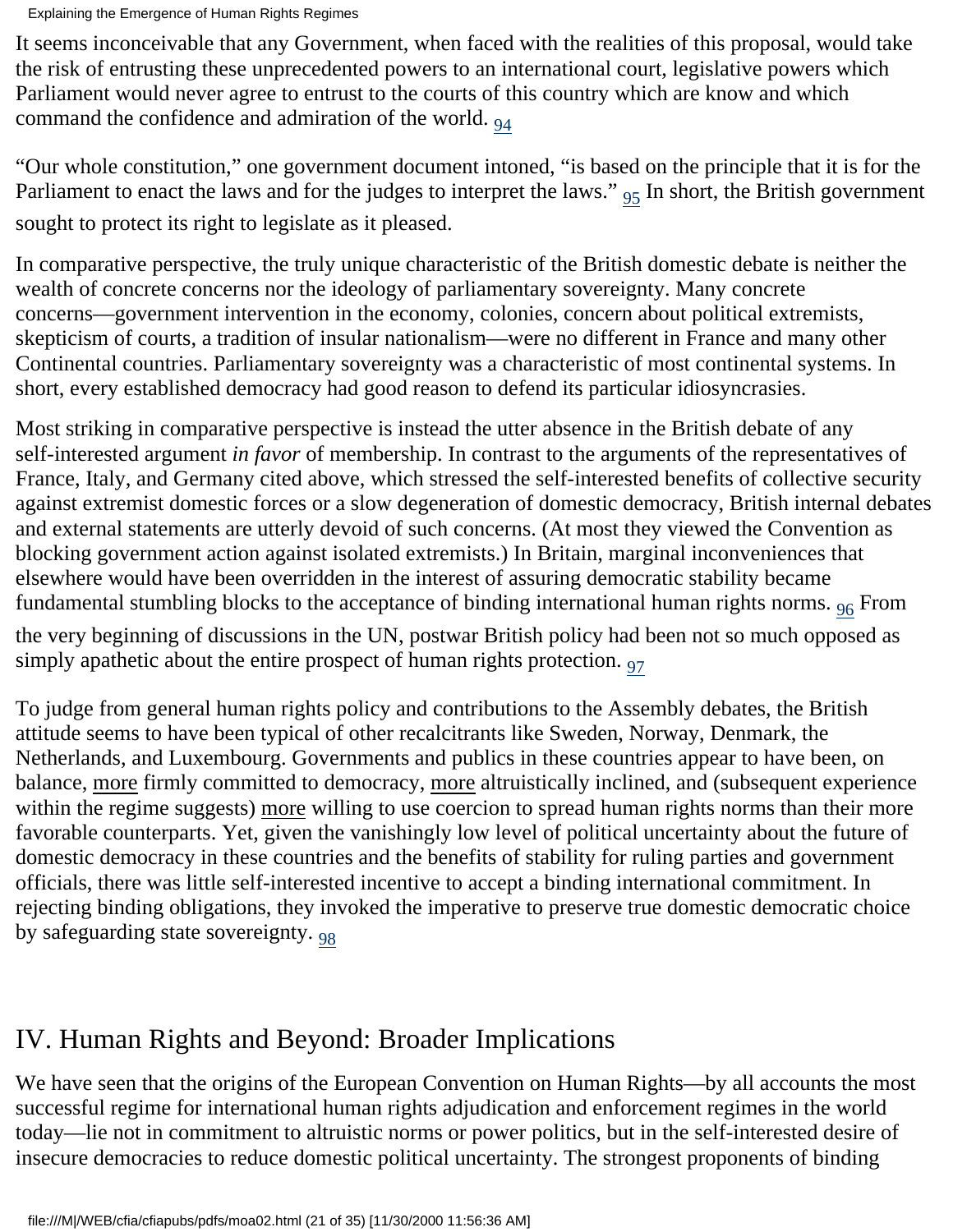Explaining the Emergence of Human Rights Regimes

human rights norms tended to be neither the most democratic nor the most powerful states, but weak democratic systems anxious to mobilize symbolic and perhaps substantial support, primarily at home, against future domestic opponents.

Weak democratic advocates were opposed in their efforts to create a binding regime not just by dictatorships and unstable democracies, but by the most venerable and firmly established democracies—Britain, Sweden, Norway, the Netherlands, and Luxembourg. To be sure, these governments were willing to offer declaratory support aimed at satisfying public opinion, bolstering the democratic peace, or winning the anti-Soviet propaganda battle. Yet the gains from further stabilizing a domestic democratic system in which they already had great confidence were insufficient to justify the empowerment of an international authority authorized to nullify or reinterpret domestic law. The result of this minimal convergence of interest among democracies was a flexible system that permitted national opt-outs of critical provisions. Evidence of cross-national patterns of support, public justifications, confidential arguments for and against the regime, as well as its timing, strongly confirm this theoretical conclusion. By contrast, factors emphasized in existing realist and ideational theories of human rights regimes—interstate coercion, transnational mobilization, and normative persuasion—appear to have played little or no role in the emergence of support for postwar human rights norms.

This unambiguous empirical finding has four major implications for future research on the phenomenon of domestic binding through international institutions in the area of human rights and elsewhere.

The first is that *the theory advanced here should be tested across other similar human rights regimes* . Such analysis might begin with the closely parallel Inter-American, United Nations, and African systems.  $99$  Preliminary evidence from the negotiation of the UN Human Rights Covenants suggests that

<span id="page-21-0"></span>the theory applies. At the height of the Cold War, in the early 1950s, the most stable democracies, including the U.S. and the UK, allied with authoritarian and totalitarian states like the Soviet Union, the Peoples Republic of China, and Iran, in opposition to any binding human rights commitments. By contrast, those in favor of binding commitments comprised an unusual alliance of more recently established democracies in Continental Europe, Latin America, and the Pacific. Further research is required to confirm the existence of causal mechanisms implied by this correlation.

A second direction for future research is the development of human rights regimes over time. We have seen that the European Convention, like other major human rights instruments, created a number of optional protocols. Over a subsequent period of nearly five decades, governments progressively adopted optional protocols accepting the jurisdiction of the Court and individual petition. Many incorporated the Convention into domestic law. An understanding of the negotiation of major human rights regimes begins, but does not end, with an understanding of its founding, since the determinants of the evolution of human rights systems are not necessarily the same as those of their founding. Even recalcitrant governments were quite aware that the Convention would alter domestic political arrangements so as to encourage the mobilization of new social demands for human rights enforcement. Further research is required to clarify the dynamics of these longer-term trends.  $_{100}$  $_{100}$  $_{100}$ 

<span id="page-21-2"></span><span id="page-21-1"></span>A third direction for future research is comparison of human rights regimes to cooperation in other issue-areas. As compared to more conventional functional theories of international regimes, which stress reciprocity, this explanation points to a more purely domestic motivation for institutional commitment. <sub>101</sub> If governments employ "two-level" institutional commitments, like domestic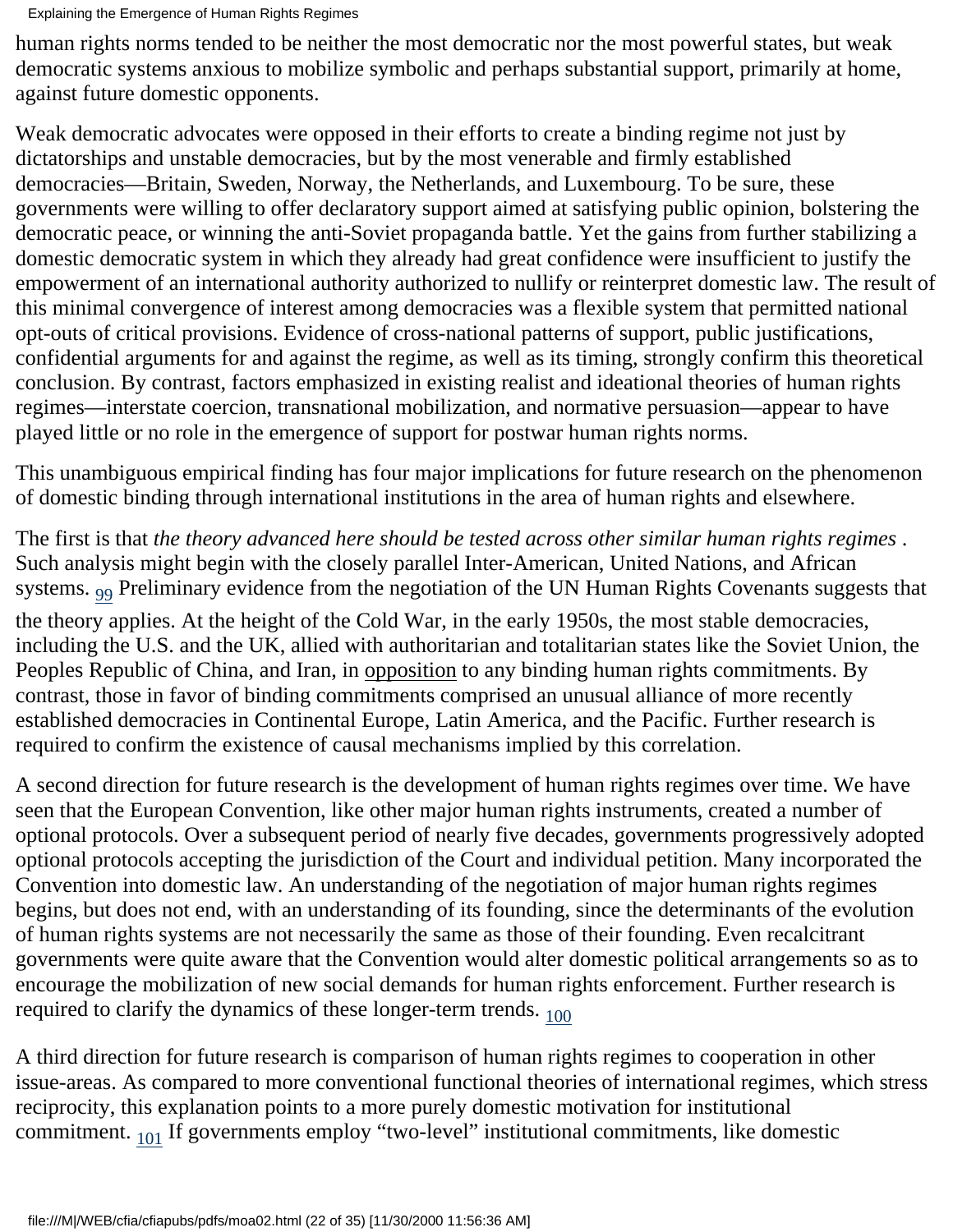institutional commitments, to "lock in" policies against future political uncertainty in the area of human rights, where else in world politics might a similar dynamic be found?

If the underlying theory advanced here is correct, we should expect to see international commitments where there are efficient means to insulate current policies against future change. Intriguing parallels may be found in the areas of international trade and monetary policy. It has often been noted, for example, that Mexico gained relatively little few concrete U.S. concessions in exchange for its commitment to the North Atlantic Free Trade Area (NAFTA), leading many to speculate that NAFTA was a means of establishing the credibility of the Mexican commitment to trade liberalization against future backsliding.  $102$  In the process of European monetary cooperation, weak-currency countries like France and Italy have been among the strongest proponents of deeper cooperation—often with the intention of using external policy to stabilize domestic macroeconomic policy and performance. [103](#page-34-4)

<span id="page-22-1"></span><span id="page-22-0"></span>Fourth and most broadly, this study counsels caution in adopting what might be termed the "new idealism" in the study of world politics. Many scholars today, whether termed liberal constructivists, ideational liberals, or Constructivists, invoke the socializing power of normative claims or principled ideals in international politics. Of course it is true that human rights are themselves important and attractive norms. Moreover, political action to protect them clearly requires mobilization of a diffuse constituency in favor of the provision of what is in fact a public good, which in turn often leads political actors to issue strong normative appeals in support of action.  $_{104}$ 

<span id="page-22-2"></span>The most striking finding of this study—given the dominant role of altruistic motivations in nearly every scholarly treatment of human rights—is the near-total absence of evidence in favor of altruistic motivations or transnational socialization, once the analysis is properly controlled for sophisticated forms of self-interest. A number of governments in postwar Europe, already firmly embarked on parallel processes of redemocratization, drew similar, straightforward lessons from major political events—namely that extremist governments were domestically and internationally dangerous. It was these weak democracies whose self-interested support was the critical element behind negotiation of the European Convention; their actions are best explained in terms of instrumental efforts to defend a democratic order at home and "democratic peace" abroad. Moral interdependence among governments is a consequence not a cause of underlying domestic policy convergence.

We should therefore be careful not to jump to the conclusion—as recent studies of foreign aid, arms control, slavery, racism, and human rights tempt us to do—that morally attractive international norms result from transnational normative persuasion and socialization conducted by altruistic governments and social groups, rather than instrumental interaction. Existing scholarship often mistakes self-interested action for fundamental idealistic transformation because it is based almost exclusively on analysis of public professions of idealism, secondary source speculation, or close analysis of NGO activities. Such conjectures, no matter how attractive normatively, cannot be accepted until they are tested against sophisticated theories of instrumental behavior using rigorous cross-national comparison and primary-source documentation. In this case, the application of such theories and methods reverses the conclusion of ideational theories, leaving little room to doubt not only that the true motivations of governments that delegate authority to human rights regimes are self-interested, but that these motivations differed hardly at all from the motivations of governments in the most materialistic areas of domestic politics. If a single lesson can be drawn from the formation of the world's most successful formal human rights regime, it is that in world politics, pure idealism begets pure idealism—in the form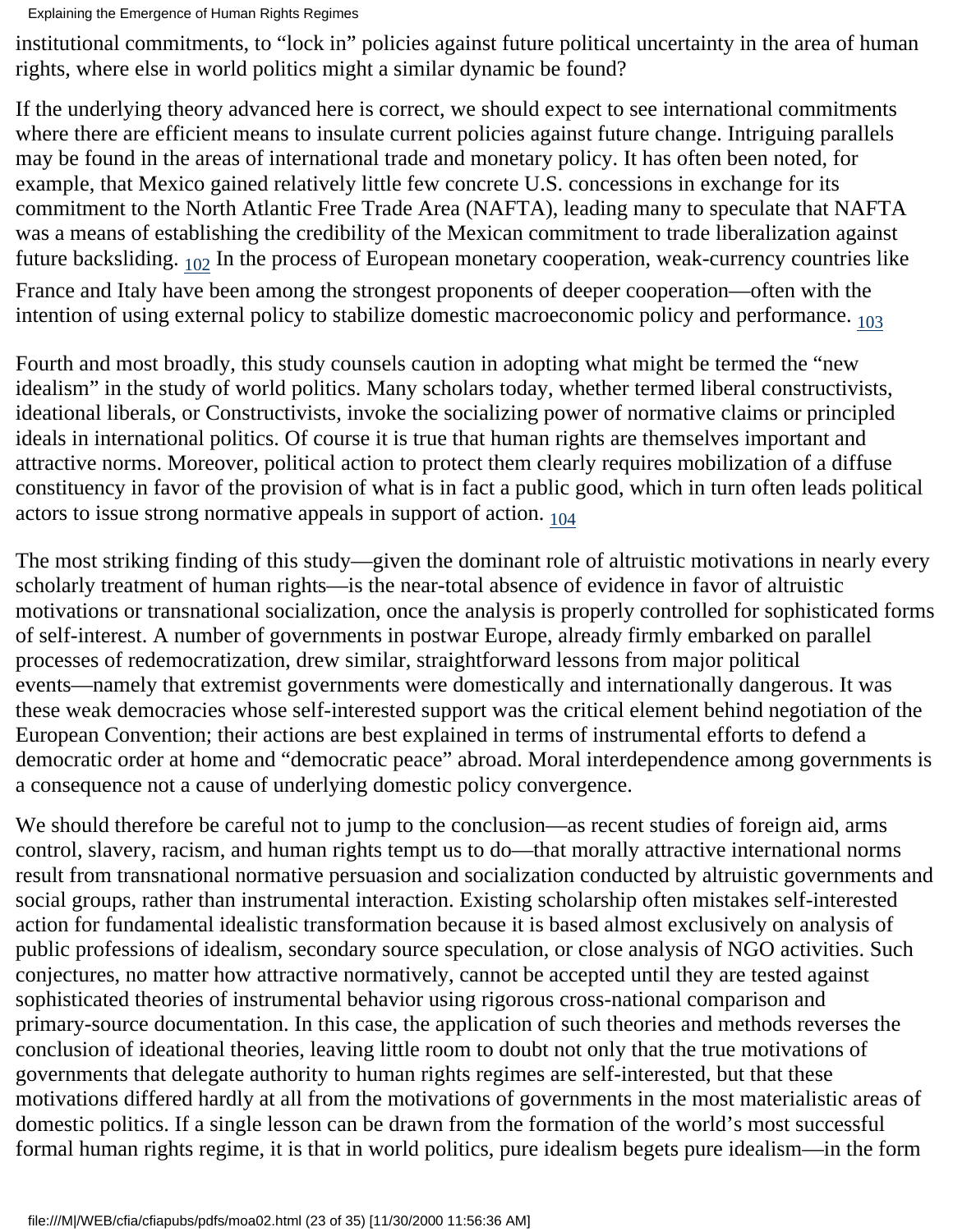of parliamentary assemblies and international declarations. To establish enforceable international commitments, more is required.

## Bibliography

Bruce Ackerman. 1997. "The Rise of World Constitutionalism," *Virginia Law Review* 83 (May 1997), 771-797.

Nisuke Ando. 1992. "The Future of Monitoring Bodies—Limitations and Possibilities of the Human Rights Committee," *1991-1992 Canadian Human Rights Yearbook* (Toronto: Carswell), 169-175.

Rachel Brett. 1996. "Human Rights and the OSCE," *Human Rights Quarterly* 18:3 (August), 668-682.

Allison Brysk. 1994. *The Politics of Human Rights in Argentina: Protest, Change, and Democratization* (Stanford: Stanford University Press).

E.H. Carr. 1946. *The Twenty Years' Crisis 1919-1939* (London: Macmillan).

Barry E. Carter and Phillip R. Trimble. 1995. *International Law* 2 nd edition (Boston: Little, Brown).

Susan M. Collins. 1988. "Inflation and the EMS," in Francesco Giavazzi, Stefano Micossi and Marcus Miller, eds, *The European Monetary System* (Cambridge: Cambridge University Press), 112-139.

Declan Costello. 1992. "Limiting Rights Constitutionally," in J. O'Reilly, ed., *Human Rights and Constitutional Law: Essays in Honour of Brian Walsh* (Dublin: Round Hall Press).

Council of Europe. 1975. *Recueil des Travaux Préparatoires* (Strasbourg: Council of Europe).

Pieter van Dijk and G. J. H. van Hoof. 1990. *Theory and Practice of the European Convention on Human Rights* 3 rd edition (Hague: Kluwer).

Jack Donnelly. 1986. "International Human Rights: A Regime Analysis," *International Organization* 40 (Summer), 599-642.

Andrew Drzemczewski. 1988. *The European Human Rights Convention in Domestic Law: A Comparative Study* (Oxford: Clarendon Press, New York: Oxford University Press).

Richard A. Falk. 1981. *Human Rights and State Sovereignty* (New York: Holmes & Meier).

Martha Finnemore. 1996. *National Interests in International Society* (Ithaca: Cornell University Press).

Martha Finnemore and Kathryn Sikkink. 1998. "International Norm Dynamics and Political Change," *International Organization* 52:2 (Spring): 887-917.

Thomas M. Frank. 1988. "Legitimacy in the International System," *American Journal of International Law* 82:4 (October): 705-759.

Mary Ann Glendon. 1998. "Knowing the Universal Declaration of Human Rights," *Notre Dame Law Review* 73:5 (July), 1153-1190.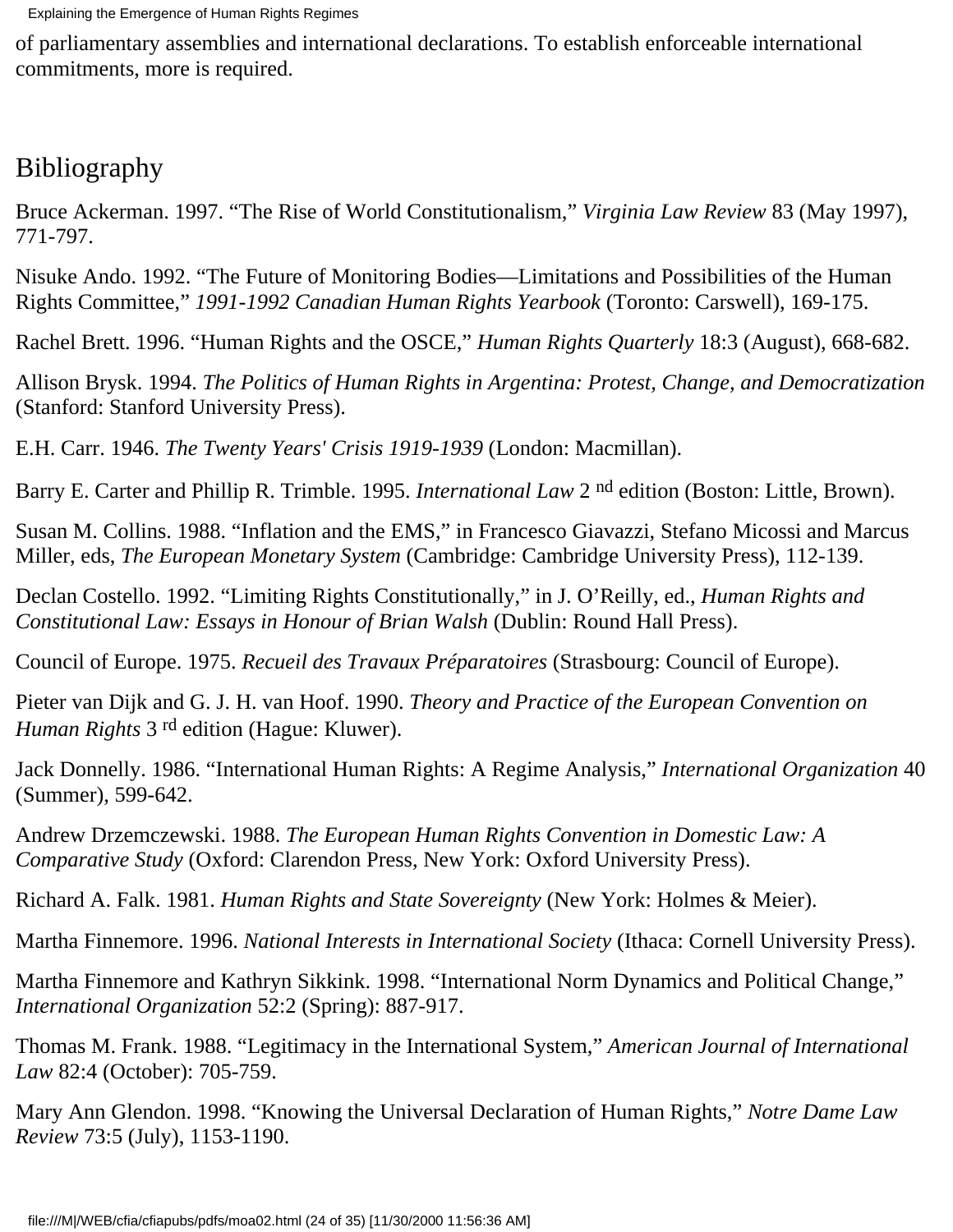Stephan Haggard. 1997. "The Political Economy of Regionalism in Asia and the Americas," in Edward Mansfield and Helen Milner, eds., *The Political Economy of Regionalism* (New York: Columbia University Press), 20-49.

Lawrence Helfer and Anne-Marie Slaughter. 1997. "Towards a Theory of Effective Supranational Adjudication," *Yale Law Journal* 107:2 (November), 273-391.

John P. Humphrey. 1974-75. "The Revolution in the International Law of Human Rights," *Human Rights* 4.

Mark Janis, Richard Kay, and Anthony Bradley. 1995. *European Human Rights Law: Text and Materials* (Oxford: Clarendon Press).

Margaret Keck and Kathryn Sikkink. 1998. *Activists beyond Borders: Advocacy Networks in International Politics* (Ithaca: Cornell University Press).

Robert O. Keohane. 1986. "Theory of World Politics: Structural Realism and Beyond," in Robert O. Keohane, ed., *Neo-Realism and its Critics* (New York: Columbia University Press).

Stephen D. Krasner. 1992. "Sovereignty and Intervention," (Stanford, CA: mimeograph).

Stephen D. Krasner. 1995-96. "Compromising Westphalia." *International Security* 20:3 (Winter), 115-151

Paul Krugman. 1994. *Peddling Prosperity: Economic Sense and Nonsense in the Age of Diminished Expectations* (New York: Norton).

Charles Kupchan and Clifford Kupchan. 1991. "Concerts, Collective Security, and the Future of Europe," *International Security* 16:1 (Summer 1991), 114-161.

David A. Lake. 1993. "Leadership, Hegemony, and the International Economy: Naked Emperor or Tattered Monarch with Potential?" *International Studies Quarterly* 37:4 (December): 459-489.

William M. Landes and Richard A. Posner. 1975. "The Independent Judiciary in Interest-Group Perspective," *The Journal of Law and Economics* 18:3 (December), 875-901.

Jeffrey W. Legro. 1996. "Culture and Preferences in the International Cooperation Two-Step," *American Political Science Review* 90:1 (March), 118-137.

Jeffry Legro and Andrew Moravcsik. Forthcoming. "Is Anybody Still a Realist?" *International Security* .

Anthony Lester. 1984. "Fundamental Rights: The United Kingdom Isolated?" *Public Law* (Spring), 46-72.

Lord Anthony Lester. 1994-95. "Taking Human Rights Seriously," *King's College Law Journal* 5 (1994-1995), 1-15.

David Lumsdaine. 1993. *Moral Vision in International Politics: The Foreign Aid Regime 1949-1989* (Princeton: Princeton University Press).

Geoffrey Marston. 1993. "The United Kingdom's Part in the Preparation of the European Convention on Human Rights, 1950," *International and Comparative Law Quarterly* (October), 796-826.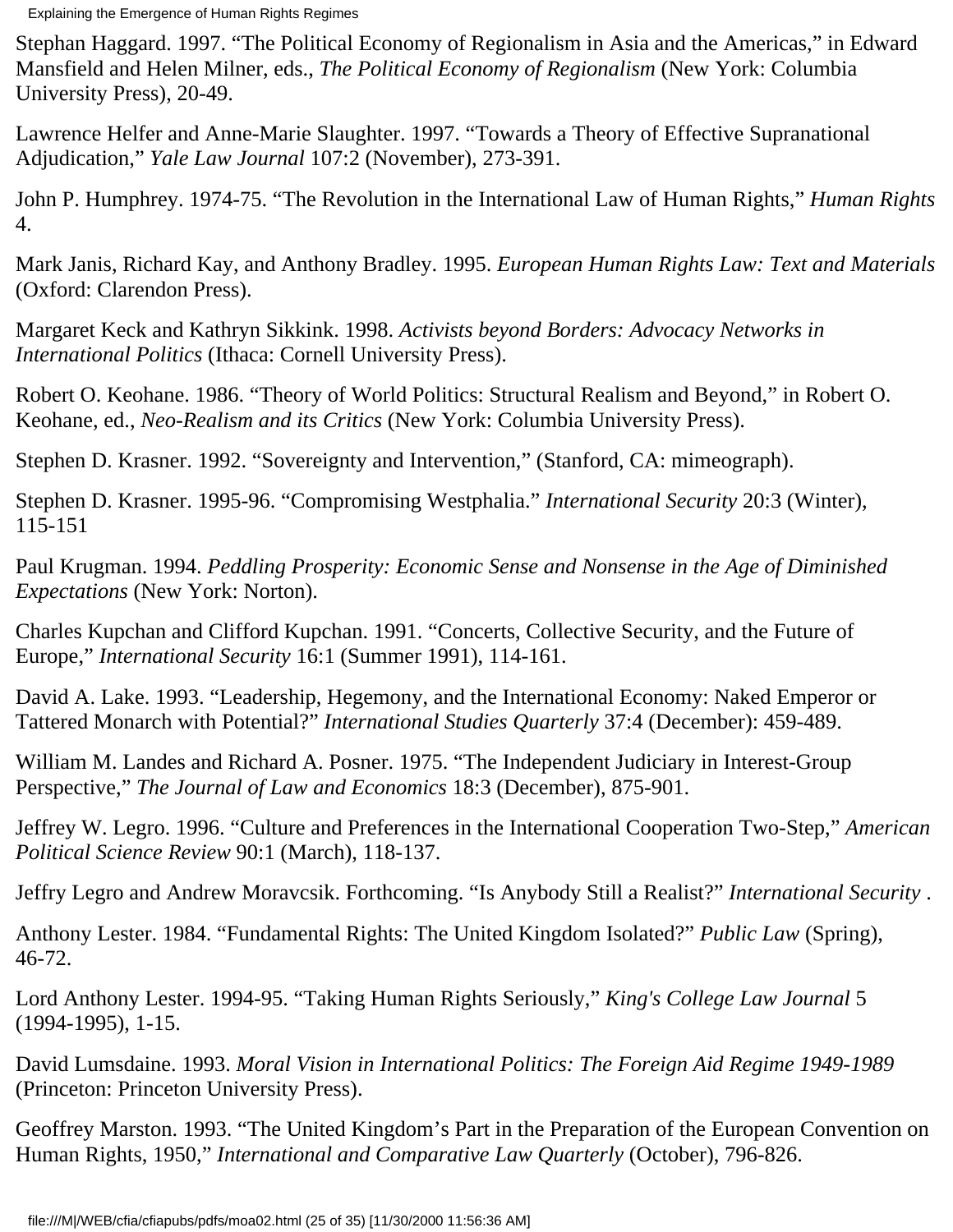Robert W. McElroy. 1992. *Morality and American Foriegn Policy: The Role of Ethics in International Affairs* (Princeton, NJ: Princeton University Press).

Richard McKeon. 1949. "The Philosophic Bases and Material Circumstances of the Rights of Man," in UNESCO, ed. *Human Rights: Comments and Interpretations* (New York: UNESCO), 35-46.

J.G. Merrills. 1993. *The Development of International Law by the European Court of Human Rights* 2 nd edition (Manchester: Melland-Schill Monographs in International Law).

Terry Moe. 1990. "Political Institutions: The Neglected Side of the Story," *Journal of Law, Economics, and Organization* 6 (Special Issue), 213-253.

Andrew Moravcsik. 1994. "Why the European Community Strengthens the State: International Cooperation and Domestic Politics," *Center for European Studies Working Paper Series No. 52* (Cambridge, MA: Harvard University).

Andrew Moravcsik. 1995. "Explaining International Human Rights Regimes: Liberal Theory and Western Europe," *European Journal of International Relations* 1:2 (Summer), 157-189.

Andrew Moravcsik. 1997. "Taking Preferences Seriously: A Liberal Theory of International Politics," *International Organization* 51:4 (Autumn): 513-553.

Andrew Moravcsik. 1998. *The Choice for Europe: Social Purpose and State Power from Messina to Maastricht* (Ithaca: Cornell University Press).

Hans J. Morgenthau. 1960. *Politics among Nations: The Struggle for Power and Peace* 3 rd ed. (New York: Alfred Knopf).

Pasquale Pasquino. 1998. "Constitutional Adjudication and Democracy: Comparative Perspectives – USA, France, Italy," *Ratio Juris* 11:1 (March), 38-50.

Jörg Polakiewicz and Valérie Jacob-Foltzer. 1991. "The European Human Rights Convention in Domestic Law: The Impact of Strasbourg Case Law in States where Direct Effect is Given to the Convention," *Human Rights Quarterly* 12:3-4 (28 March and 30 April), 65-85, 125-142.

Francisco Ramirez, Yasemin Soysal, and Suzanne Shanahan. 1997. "The Changing Logic of Political Citizenship: Cross-National Acquisition of Women's Suffrage Rights, 1890-1990," *American Sociological Review* 62 (October): 735-745.

Thomas Risse-Kappen. 1994. "Ideas do not Float Freely: Transnational Coalitions, Domestic Structures, and the End of the Cold War," *International Organization* 48 (Winter), 185-214.

Thomas Risse-Kappen. 1996. "Collective Identity in a Democratic Community: The Case of NATO," in Peter Katzenstein, ed., *The Culture of National Security: Norms and Identity in World Politics* (New York: Columbia University Press), 357-399.

A. H. Robertson and J. G. Merrills. 1993. *Human Rights in Europe: A Study of the European Convention on Human Rights* (Manchester: Manchester University Press).

A. H. Robertson and J. G. Merrills. 1996. *Human Rights in the World: An Introduction to the International Protection of Human Rights* (Manchester: Manchester University Press).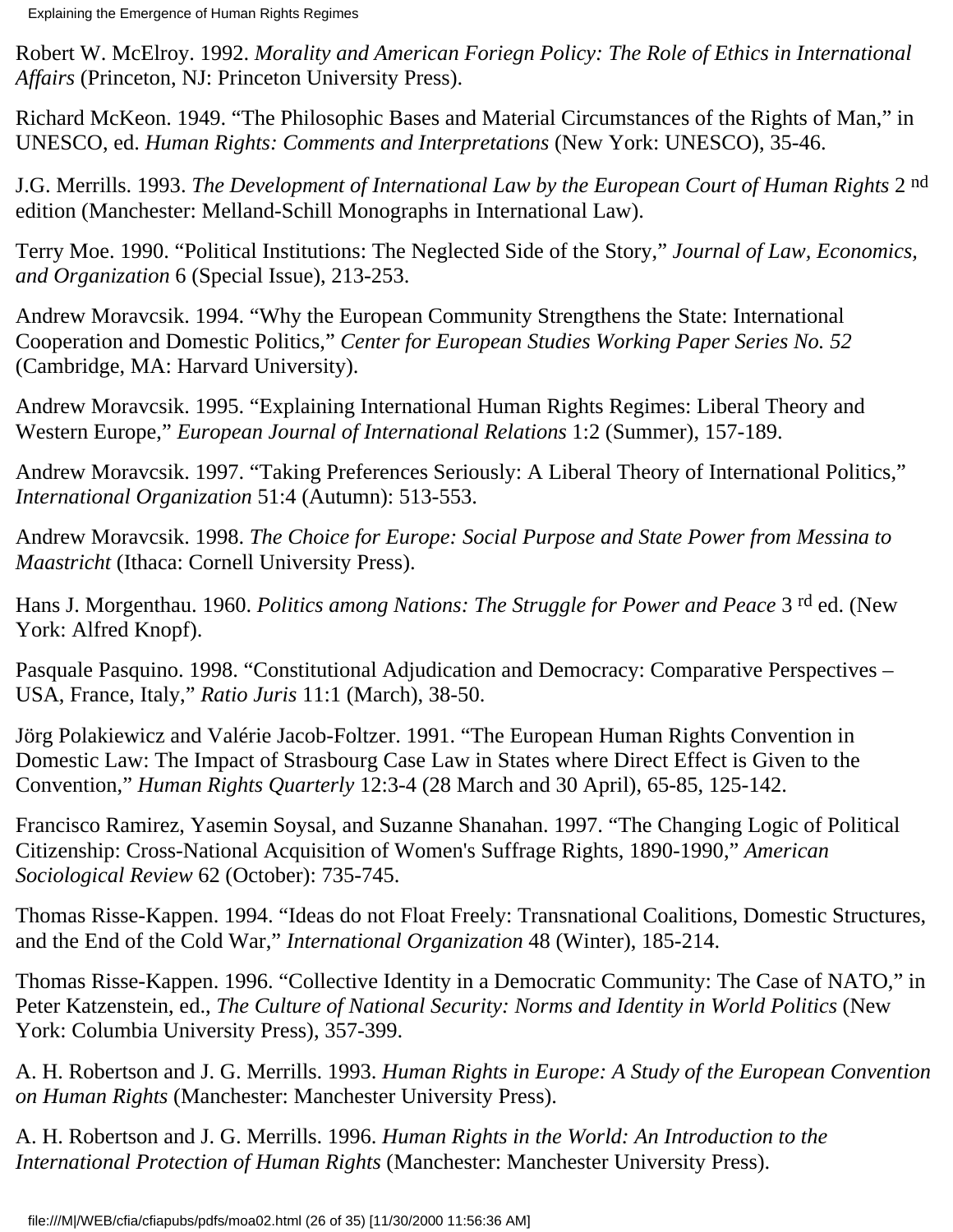John Gerard Ruggie. 1983. "Human Rights and the Future International Community," *Daedalus* 112:4.

Bruce Russett. 1993. *Grasping the Democratic Peace: Principles for a Post-Cold War World* (Princeton: Princeton University Press).

A. Samnøy. 1993. *Human Rights as International Consensus: The Making of the Universal Declaration of Human Rights, 1945-1948* (Bergen: Michelsen Institute).

Martin Shapiro. 1981. *Courts: A Comparative and Political Analysis* (Chicago: University of Chicago Press).

Paul Sieghart. 1983. *The International Law of Human Rights* (Oxford: Clarendon Press).

Kathryn Sikkink. 1993. "The Power of Principled Ideas: Human Rights Policies in the United States and Western Europe," in Judith Goldstein and Robert Keohane, eds. *Ideas and Foreign Policy: Beliefs, Institutions, and Political Change* (Ithaca: Cornell University Press).

A. W. Brian Simpson. 1998. "Short History of the European Convention on Human Rights" (unpublished manuscript, May).

Pierre-Henri Teitgen. 1988. *"Faites entrer le tèmoin suivant" 1940-1958 De la résistance à la Ve République* (Paris: Ouest-France).

Kenneth N. Waltz. 1979. *Theory of International Politics* (Reading, MA: Addison-Wesley).

John H. Whitfield. 1988. "How the Working Organs of the European Convention have Elevated the Individual to the Level of Subject of International Law," *ILSA Journal of International Law* 12 (Winter), 27-53.

James Q. Wilson. 1980. "The Politics of Regulation," in Wilson, ed. *The Politics of Regulation* (New York: Basic Books).

## Endnotes

<span id="page-26-0"></span>**Note 1:** I would like to thank Mary Ann Glendon, Virginie Guiraudon, and Robert Paarlberg for comments; Alejandro Lorite, Alexandra Samuel, and Ilya Somin for research assistance; and Stephen Holmes, Brian Simpson, and Richard Tuck for other special assistance on this paper. I gratefully acknowledge financial and logistical support from the Weatherhead Center for International Affairs and the Center for European Studies, Harvard University. [Back.](#page-1-0)

<span id="page-26-1"></span>**Note 2:** Humphrey 1974-75, 205, 208-209; Krasner 1995-96; Falk 1981, 4, 153-183, who also points to the role of non-governmental organizations in enforcing human rights as another aspect of this revolution. [Back.](#page-1-1)

<span id="page-26-2"></span>**Note 3:** Helfer and Slaughter 1997, 283, who draw on Shapiro 1981, 7, 26-36. [Back.](#page-2-0)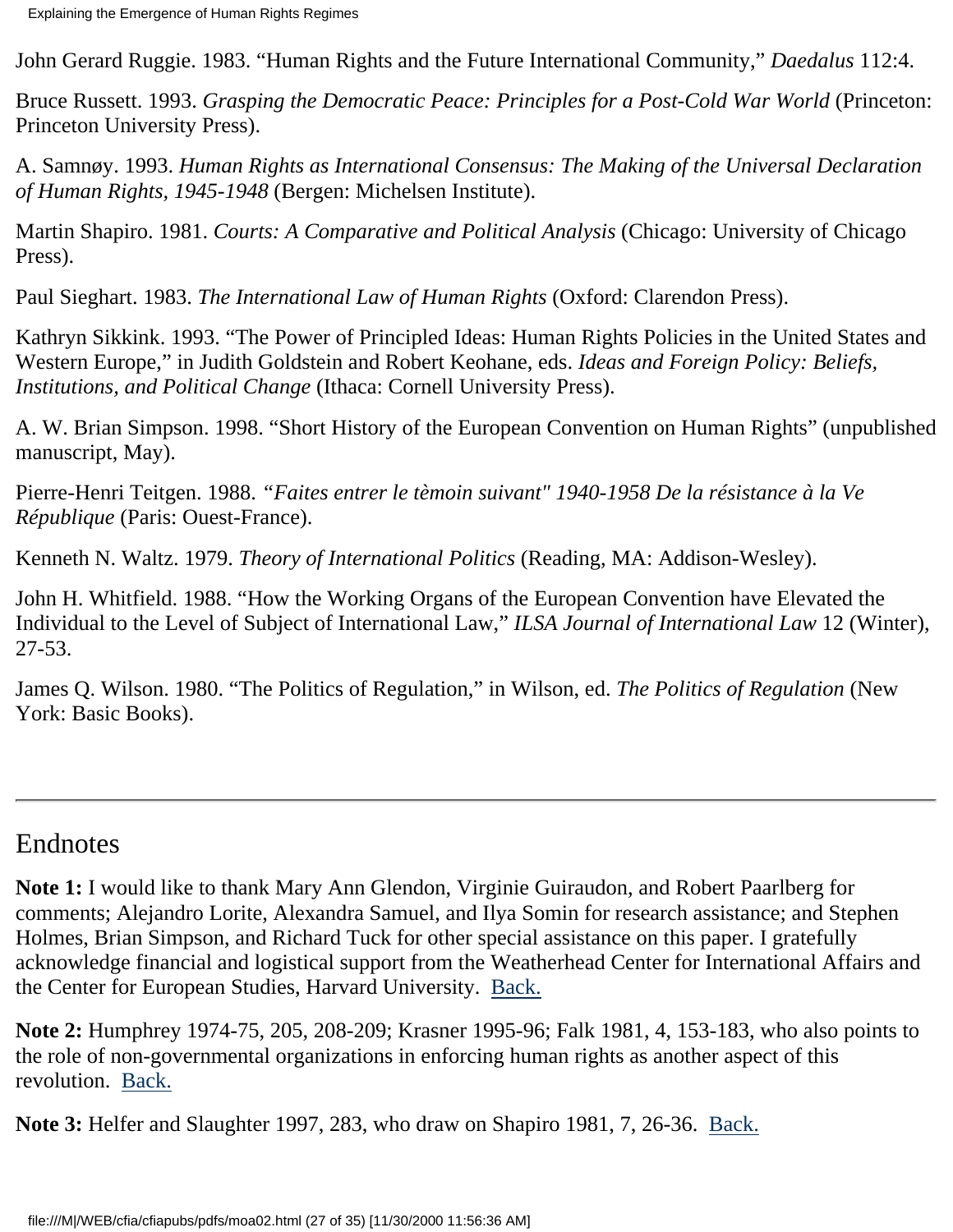<span id="page-27-0"></span>**Note 4:** Loizidou vs. Turkey , 310 Eur. Ct. H.R. (Ser. A, 1995), 27. [Back.](#page-2-1)

<span id="page-27-1"></span>**Note 5:** I do not treat human rights declarations. Hypocrisy in signing an international human rights declaration appears to be without immediate cost, regardless of a country's domestic policies, because the resulting obligations are not directly enforceable. It may be that liberal democracies are more likely to sign such declarations, but they are hardly alone. At the height of the Cold War, the US, the USSR, China, Iran, and dozens of other countries found ways to work around their differences and signed the wide-ranging UN Declaration on Human Rights. While it is possible that in the longer term such declarations help mobilize societal opposition to non-democratic governments, as some have argued in the cases of the Inter-American and "Helsinki" CSCE/OSCE regimes, it is telling that governments interested in rendering such systems effective have consistently seen it as necessary to add mechanisms for raising and resolving disputes over human rights in order. This resulted in the signing of the UN Covenants and the CSCE Vienna mechanism in 1989. See Brett 1996. [Back.](#page-3-0)

<span id="page-27-2"></span>**Note 6:** Some take the opposite view, namely that great powers tend to oppose strong human rights regimes. This view was, for example, that of the Lebanese head of the Commission charged with drafting the UN Declaration, Charles Malik, who thereby explained the combined opposition of the US, UK USSR, and China. This inductive generalization lacks theoretical underpinnings and is thus difficult to assess. One might conjecture that large states have a commitment to sovereignty independent of the substantive issue at stake—an argument that would, incidentally, be ideological, not realist. In any case, as we shall see, the inductive generalization does not hold up. Samnøy 1993, 76; Glendon 1998. [Back.](#page-4-0)

<span id="page-27-3"></span>**Note 7:** Here we consider only a purely realist variant that rests on the ability of a hegemonic state to coerce or induce acceptance. Lake 1993. [Back.](#page-4-1)

<span id="page-27-4"></span>**Note 8:** Carr 1946; Morgenthau 1960. [Back.](#page-5-0)

<span id="page-27-5"></span>**Note 9:** Krasner 1992. [Back.](#page-5-1)

<span id="page-27-6"></span>**Note 10:** Waltz 1979, 200. [Back.](#page-5-2)

<span id="page-27-7"></span>**Note 11:** Ruggie 1983, 104. [Back.](#page-5-3)

<span id="page-27-8"></span>**Note 12:** Donnelly 1986, 625, also 637-638; Ruggie 1983, 99. [Back.](#page-5-4)

<span id="page-27-9"></span>**Note 13:** Brysk 1994, 51-56. [Back.](#page-5-5)

<span id="page-27-10"></span>**Note 14:** Donnelly, "Human Rights," 638. [Back.](#page-6-0)

<span id="page-27-11"></span>**Note 15:** Keck and Sikkink 1998; Sikkink 1993. [Back.](#page-6-1)

<span id="page-27-12"></span>**Note 16:** Siegart 1983, 26-27; Ando 1992, 171-172. Also Donnelly "Human Rights." [Back.](#page-6-2)

<span id="page-27-13"></span>**Note 17:** Whitfield 1988, 31, also 28-31; Drzemczewski 1988, 220. [Back.](#page-6-3)

<span id="page-27-14"></span>**Note 18:** Russett 1993. [Back.](#page-6-4)

<span id="page-27-15"></span>**Note 19:** Risse-Kappen 1996; Moravcsik 1997. [Back.](#page-6-5)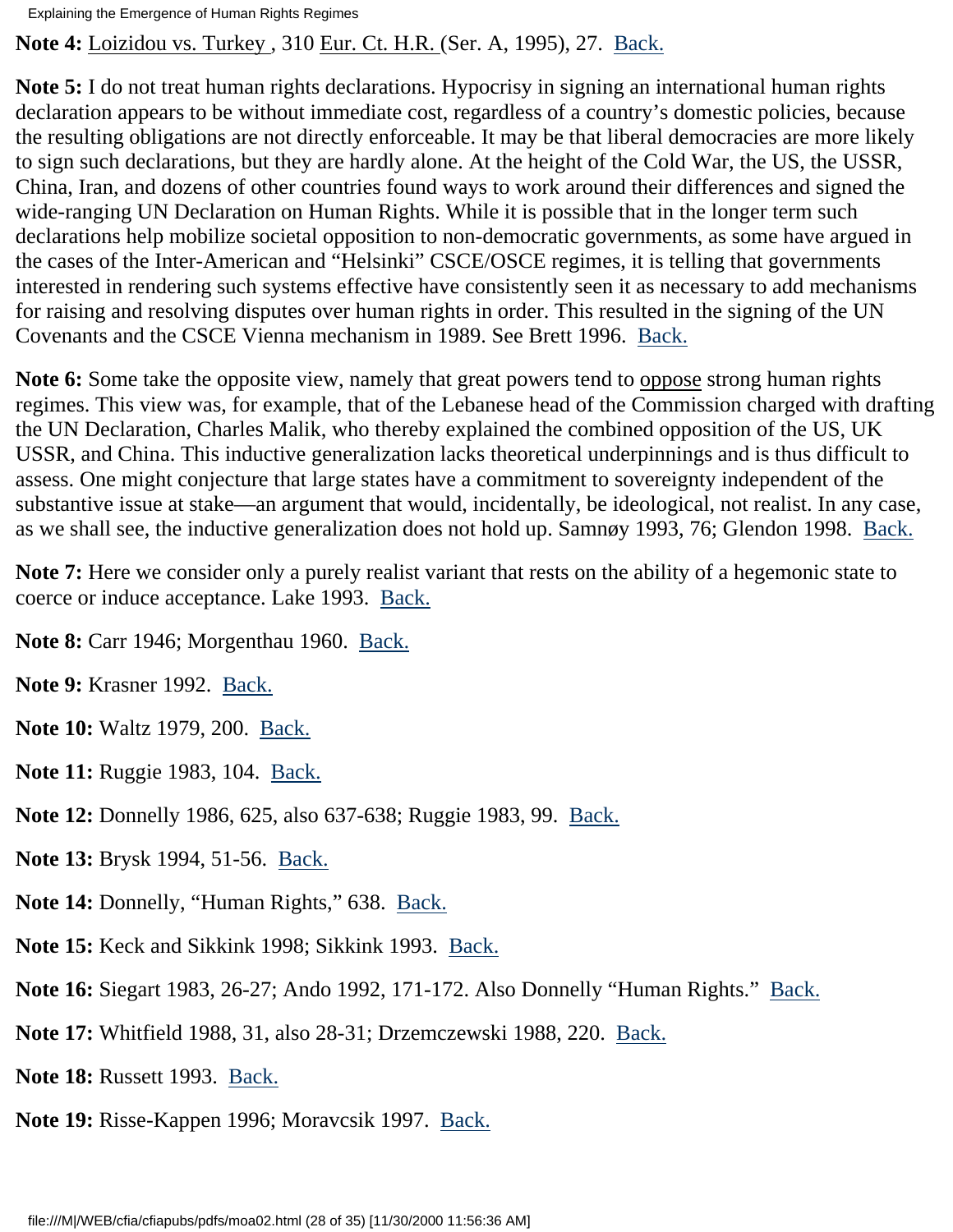<span id="page-28-0"></span>**Note 20:** On foreign aid, Lumsdaine 1993; Kupchan and Kupchan 1991, 115-116. [Back.](#page-6-6)

<span id="page-28-1"></span>**Note 21:** Frank 1988. [Back.](#page-6-7)

<span id="page-28-2"></span>**Note 22:** Sikkink 1993. Also Lumsdaine 1993 on foreign aid; McElroy 1992 on humanitarian action in US foreign policy more generally. [Back.](#page-6-8)

<span id="page-28-3"></span>**Note 23:** Finnemore and Sikkink 1998. Keck and Sikkink 1998, 203, conjecture that governments before the 1990s could not possibly have sought human rights regimes for the instrumental reason of preserving the democratic peace because the establishment of human rights policies and regimes "came well before the emergence of the new social knowledge" that undemocratic regimes undermine the "public good" of peace. As we shall see in the empirical section below, this equation of "social knowledge" with academic political science greatly underestimates the ability of non-academics to generate a widely accepted consensus about such issues. For a more solidly grounded view, Helfer and Slaughter 1997, 331-335. [Back.](#page-6-9)

<span id="page-28-4"></span>**Note 24:** Finnemore and Sikkink 1998; Donnelly 1986. [Back.](#page-6-10)

<span id="page-28-5"></span>**Note 25:** Sikkink 1993; Risse-Kappen 1994; Finnemore 1996. [Back.](#page-6-11)

<span id="page-28-6"></span>**Note 26:** E.g. Keck and Sikkink 1998. [Back.](#page-6-12)

<span id="page-28-7"></span>**Note 27:** Even if this were the case, the argument would not be entirely realist, since the claim that democratic governments are more likely to side with the West does not necessarily follow from realist theory. Realists increasingly concede that societal preferences play an important, often determinant role in alliance formation. For an overview of this literature, see Legro and Moravcsik forthcoming. [Back.](#page-7-0)

<span id="page-28-8"></span>**Note 28:** On this sort of realist "fall-back" or "two-step" position more generally, see Legro 1996; Moravcsik 1997, 543; Keohane 1986, 183; Legro and Moravcsik forthcoming. [Back.](#page-7-1)

<span id="page-28-9"></span>**Note 29:** Ramirez, Soysal, and Shanahan, 1997. [Back.](#page-7-2)

<span id="page-28-10"></span>**Note 30:** Donnelly 1986, 638-639. [Back.](#page-7-3)

<span id="page-28-11"></span>**Note 31:** For such a synthesis, see Keck and Sikkink 1998, 201-209. In generalizing about human rights regimes, Keck and Sikkink focus extensively on the trans-cultural attractiveness of ideas, the density of transnational organization, and the vulnerability of targets to sanctions. They contrast their explanation to an explanation that focuses on domestic preconditions, which they do not develop in detail but swiftly reject as clearly secondary. [Back.](#page-7-4)

<span id="page-28-12"></span>**Note 32:** Ruggie 1983, 98-99. [Back.](#page-7-5)

<span id="page-28-13"></span>**Note 33:** Moe 1990. [Back.](#page-8-0)

<span id="page-28-14"></span>**Note 34:** Moe 1990, 222, 213. Institutions are "weapons of coercion and redistribution...the structural means by which political winners pursue their own interests, often at the great expense of political losers." In the domestic constitutional context, constitutional change is locked in by the fact only a super-majority is typically able to amend; the constitution can be seen as a means by which super-majorities bind subsequent majorities. The case we are analyzing here, like the case of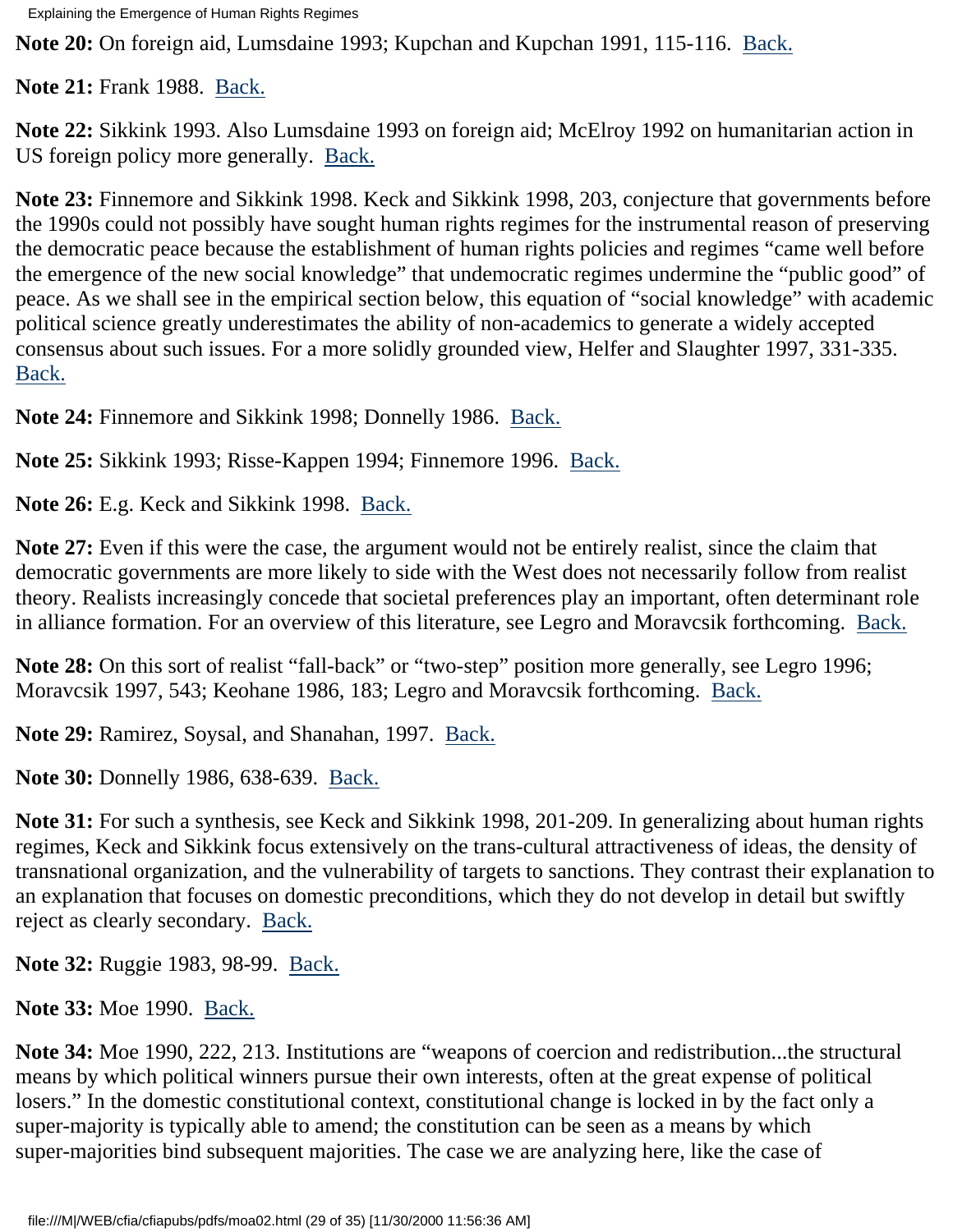administrative delegation, is more complex, since treaties are generally ratified by majority, and the non-democratic opponents are bound not by majority but by the extent of their coercive power. On the underlying issues, see Pasquino 1998. [Back.](#page-8-1)

<span id="page-29-0"></span>**Note 35:** Landes and Posner 1975, 896. Courts do not simply nullify laws, but also act at times like true co-legislators, redefining the content of the law. Also Pasquino 1998, 49. [Back.](#page-8-2)

<span id="page-29-1"></span>**Note 36:** McKeon 1949, 35, cited in Glendon 1998, 1157, also 1155-1157. [Back.](#page-9-0)

<span id="page-29-2"></span>**Note 37:** Costello 1992, 177. McKeon predicts that if the ambiguities within any such system are to be overcome and not lead to "degeneration," they must be made "productive," serving as the "beginning points for further advances." Mary Ann Glendon has argued that such conflicts were foreseen in the late 1940s by the drafters of the UN Universal Declaration on Human Rights, most of whom came from countries with a civil law tradition, in which the resolution of specific tensions through the interpretation and application of general principles is seen as the engine of legal progress. Glendon 1998, 1170-1172. [Back.](#page-9-1)

<span id="page-29-3"></span>**Note 38:** Drzemczewski 1988, 11. The rights enumerated in the Convention could be enforced—most analysts say more effectively—by incorporating the Convention into domestic law. [Back.](#page-9-2)

<span id="page-29-4"></span>**Note 39:** Moe 1990, 227. This body of theory is generally applied to democratic governance, which means that we can assume the effectiveness of legitimate bodies to enforce political bargains. Here we extend this insight to international politics; the prospect of fundamental regime changes raises an even more basic commitment problem. [Back.](#page-10-0)

<span id="page-29-5"></span>**Note 40:** Russett 1993. Democratic great powers should encourage reciprocal human rights commitments only where they are concerned about future security threats. This argument is, of course, liberal rather than realist, since for realists the domestic governance of states should make no difference. [Back.](#page-11-0)

<span id="page-29-6"></span>**Note 41:** Governments must of course have sufficient freedom at the current time to act in this way; it would be somewhat surprising to see a democratic government that requires non-democratic means to stay in power—for example, a government under heavy military influence or engaged in a civil war—take such a step. We therefore expect transitional regimes, as opposed to recently established democracies that seek protection against future political uncertainty, to be skeptical of binding human rights commitments. [Back.](#page-11-1)

<span id="page-29-7"></span>**Note 42:** The scope of these rights are narrower than those in the UN's more ambitious Universal Declaration, to which it was in this regard a pragmatic reaction. [Back.](#page-11-2)

<span id="page-29-8"></span>**Note 43:** The Commission screens the petitions to establish the admissibility of the complaint, including ascertaining that the individual whose rights are alleged to be violated has exhausted all domestic remedies. If the complaint is deemed admissible, the Commission conducts an inquiry, requests more information from the parties, and seeks to move them toward a "friendly settlement." If no settlement is reached, the Commission issues a legal opinion on whether the Convention has been breached and has the right—for cases against member states that have accepted the optional protocol (Article 46) acknowledging compulsory jurisdiction, which today includes all members—to refer the case to the Court of Human Rights. Defending states have the same right, but plaintiffs do not. The Court is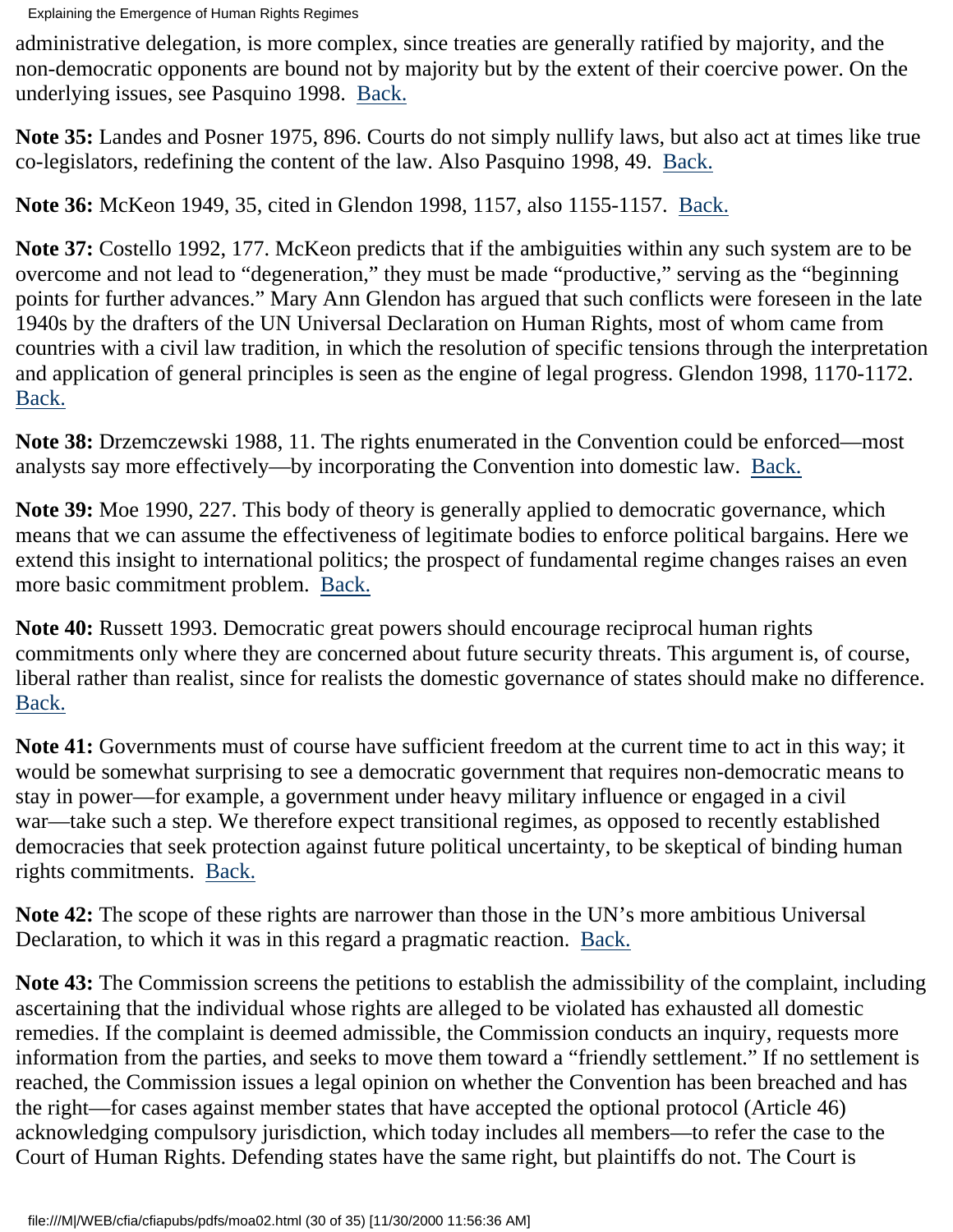empowered to make a binding judicial decision de novo as to whether a violation has taken place. If the Court does not seize the case, the Committee of Ministers, a body comprised of national government representatives renders a final decision whether the Convention has been breached. The Convention protects the rights of all persons within the jurisdiction of a member state, whether that person is an alien, refugee, stateless, or a national. For overviews, see Janis, Kay, and Bradley, 1995; Robertson and Merrills 1993; van Dijk and van Hoof 1990. [Back.](#page-11-3)

<span id="page-30-0"></span>**Note 44:** For an overview of domestic incorporation and the resulting jurisprudence, see Polakiewicz and Jacob-Foltzer 1991; Drzemczewski 1988, 11-12; Merrills 1993. [Back.](#page-11-4)

<span id="page-30-1"></span>**Note 45:** Compliance is exemplary. In nearly all cases where so ordered, member states amend legislation, grant administrative remedies, reopen judicial proceedings, or pay monetary damages to individuals whose treaty rights were violated. Carter and Trimble 1995, 309. [Back.](#page-12-0)

<span id="page-30-2"></span>**Note 46:** Council of Europe 1975, IV/248-252, also 132ff, 242-296, also I/xxiv, 10-24, 296ff; passim, and V/68-70. By the time the member states came to negotiate individual petition, underlying positions were harder to make out, since it was becoming increasingly clear that such provisions will be optional. [Back.](#page-12-1)

<span id="page-30-3"></span>**Note 47:** E.g. Russett 1993. [Back.](#page-13-0)

<span id="page-30-4"></span>**Note 48:** For a further discussion of this coding, see the notes to Table Two. [Back.](#page-13-1)

<span id="page-30-5"></span>**Note 49:** This is consistent with the insight that such regimes are enforceable almost entirely through individual, not state, action. For a looser coding more reliant on the notion that governments, rather than domestic authorities, enforce obligations, see Sikkink 1993. [Back.](#page-13-2)

<span id="page-30-6"></span>**Note 50:** Council of Europe 1975, I/80-82, 88-90, III/254-256, but 268. [Back.](#page-14-0)

<span id="page-30-7"></span>**Note 51:** Opposition also appears uncorrelated with the possession of colonies. Britain and the Netherlands are skeptical, while France and Belgium—the former with, if anything, a closer legal relationship to its colonies than Britain—were supportive. Germany was supportive; Sweden opposed. Some might speculate that opposition was connected with the lack of a domestic tradition of judicial review, but of course France and many supporters of a strong Convention lacked this tradition as well. Any causality in the case of Italy, Germany and Austria is, moreover, likely to be spurious; it is far more plausible to argue that these countries Germany adopted both domestic and international judicial review due to some common factor—as the institutional liberal theory predicts. Pasquino 1998, 46. Nor is there any clear relationship with adherence to a civil law tradition. [Back.](#page-14-1)

<span id="page-30-8"></span>**Note 52:** Council of Europe 1975, I/276. [Back.](#page-14-2)

<span id="page-30-9"></span>**Note 53:** Council of Europe 1975, I/80-82, 88-90; III/254-256, but 268. [Back.](#page-14-3)

<span id="page-30-10"></span>**Note 54:** Many leading advocates of the Convention were also members of the "European" movement, which was strongly represented in the Consultative Assembly. Some clearly viewed the ECHR as a step toward European integration. Yet national positions are not fully correlated with this either—with the Netherlands opposed. Consistent with my interpretation here is that both adherence to Europe and support for a binding ECHR reflect (in this period but not later) the influence of a third factor—say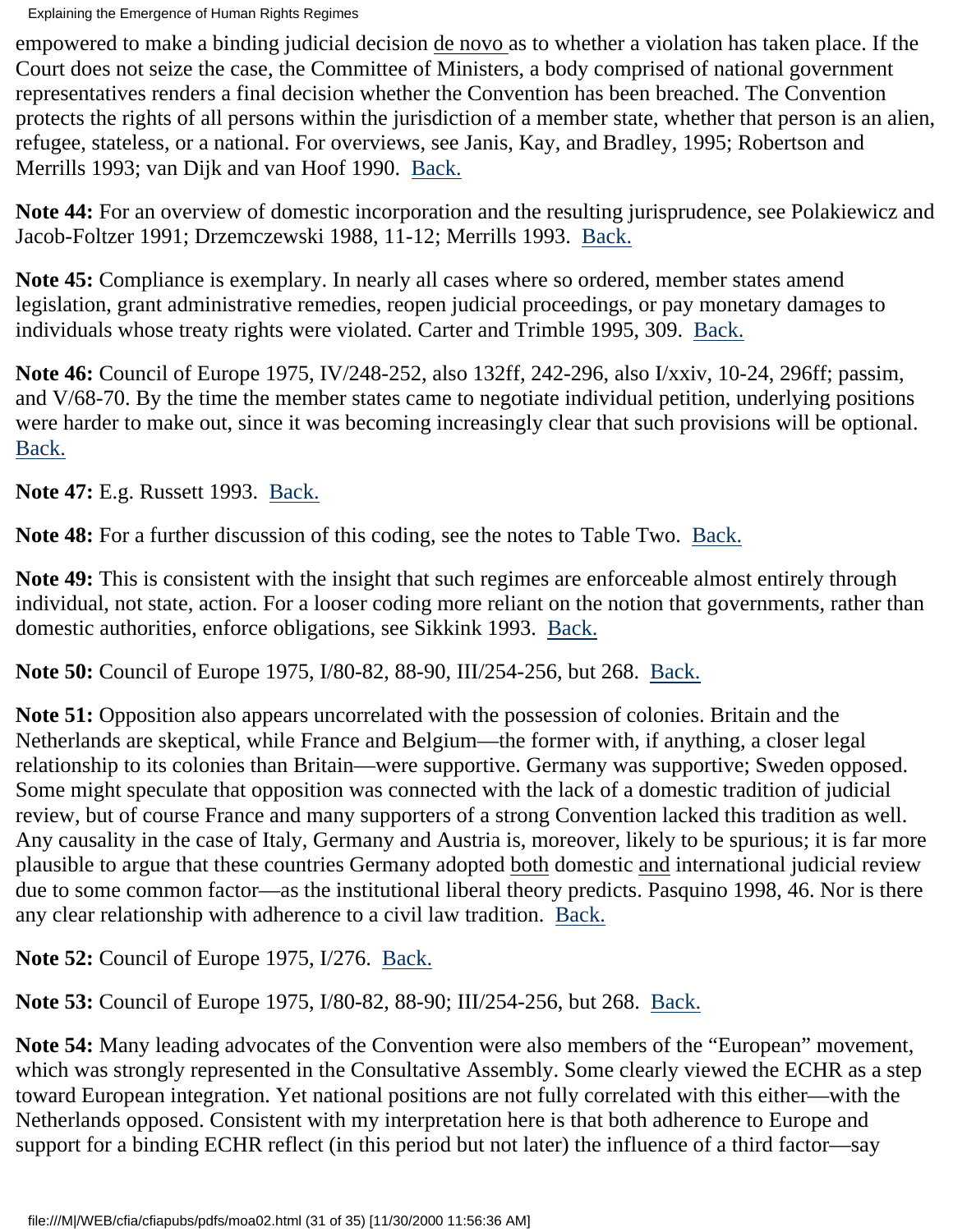democratic stability and the reduction of security threats. [Back.](#page-15-0)

<span id="page-31-0"></span>**Note 55:** Council of Europe 1975, III/268-70. [Back.](#page-15-1)

<span id="page-31-1"></span>**Note 56:** On the Dutch position. Council of Europe 1975, III/268, 304, 306, IV/178. Belgium and Luxembourg support the broad enumeration if there is to be a court (which Belgium supports, with Luxembourg abstaining), and precise enumeration if there will not be one. Some Belgian representatives took a more skeptical position. Sweden remains uncommitted. Council of Europe 1975, IV/106-108. [Back.](#page-15-2)

<span id="page-31-2"></span>**Note 57:** Teitgen 1988, 481. [Back.](#page-15-3)

<span id="page-31-3"></span>**Note 58:** Even if one traces the European system back to the UN Universal Declaration of 1948—a dubious assumption, since the ECHR was in many ways a reaction to the UN system—the enumeration of rights in the UN Declaration was itself drawn not from proposals of activists per se , but primarily from systematic and scholarly analyses of comparative law, above all that provided by the American Law Institute and the UN itself, as well as from prior documents like the Pan American Declaration, and was then whittled down significantly through intergovernmental negotiation. See Glendon 1998; Glendon 1998b, Chapter 3; Humphrey 1984, 31-32. [Back.](#page-15-4)

<span id="page-31-4"></span>**Note 59:** Council of Europe 1975, I/166-186, 242-264; II/48-132 for debates on marriage, education, and property. For a response to the claim that these rights are controversial because intrinsically more difficult to define, see V/304-314. [Back.](#page-15-5)

<span id="page-31-5"></span>**Note 60:** Fernand Dehousse, a strong supporter of the Convention, was a Socialist; hence he had differences with Teitgen over family rights, property rights, and education. Teitgen 1988, 480. [Back.](#page-15-6)

<span id="page-31-6"></span>**Note 61:** Council of Europe 1975, I/40-42. [Back.](#page-16-0)

<span id="page-31-7"></span>**Note 62:** Council of Europe 1975, I/192, 120, 64, also 60-64, for statements by others, I/66, 84, 120ff, 192-194, 276, 278-280, 292. [Back.](#page-16-1)

<span id="page-31-8"></span>**Note 63:** In 1949, Chancellor Konrad Adenauer told Teitgen that integration was needed against Germany, not just Russia. "He needed no more" to convince him to work for the Council of Europe and Communities. Teitgen 1988, 476. As noted above, Keck and Sikkink 1998, 203, speculate that no one could have thought of the claim before the 1980s, but in the argument dates back to the 18<sup>th</sup>-century and was widely popularized in the Wilsonian aftermath of World War I. See Moravcsik 1997. [Back.](#page-16-2)

<span id="page-31-9"></span>**Note 64:** Council of Europe 1975, II/142. [Back.](#page-16-3)

<span id="page-31-10"></span>**Note 65:** Council of Europe 1975, V/328-330, 336-340. Teitgen's remarks make it clear that he was thinking above all of the Communist threat. As well as deepening of a truly federal Europe along the lines of the Anglo-French Union proposal of 1940. [Back.](#page-16-4)

<span id="page-31-11"></span>**Note 66:** Ackerman 1997, 773. In Italy, this provision was placed in the constitution by Christian Democrats who feared the advent of a Socialist-Communist majority, just as a similar provision was placed into the French constitution in 1974 by the Giscard government for similar reasons. Pasquino 1998, 39, 44-48. [Back.](#page-16-5)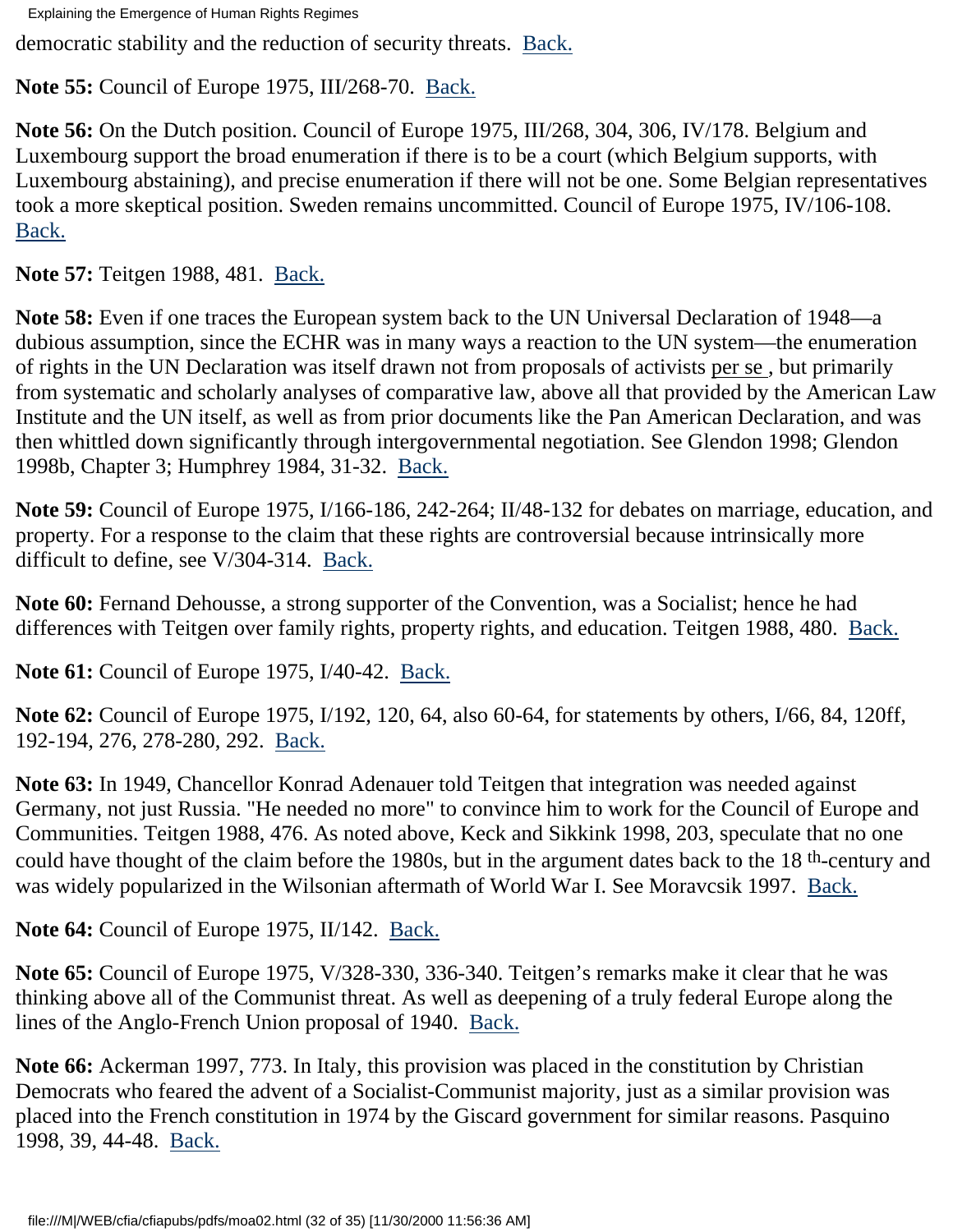<span id="page-32-0"></span>**Note 67:** Lester 1994-5, 4-5. Teitgen also believed that only democratic regimes with good will toward the human rights guarantees would be able to overcome domestic opposition; hence the negotiation and implementation of the Convention depended on the good will of such regimes. Teitgen 1988, 482. The UK government was very concerned that domestic law might have to be rewritten, but in order to ensure ratification suppressed this fact in statements to Parliament [Back.](#page-17-0)

<span id="page-32-1"></span>**Note 68:** Council of Europe 1975, I/120. [Back.](#page-17-1)

<span id="page-32-2"></span>**Note 69:** Council of Europe 1975, I/50-52. Hence, in contrast to the International Court of Justice, individual petition to the Human Rights Commission was possible—though in this end this was only an optional protocol. Teitgen nonetheless maintained that the convention would have a preventative effect. Teitgen 1988, 488. [Back.](#page-17-2)

<span id="page-32-3"></span>**Note 70:** Council of Europe 1975, II/246ff also 148-187; I/54; also I/64-68. Social Democrats tended to be somewhat more skeptical of a strong court, fearing it would enforce conservative interests; one leading spokesman for the British Labour Party called the Court "anti-democratic and reactionary." [Back.](#page-17-3)

<span id="page-32-4"></span>**Note 71:** The UK position was also viewed as decisive. See e.g. Paul-Henri Spaak, cited in Teitgen 1988, 478. [Back.](#page-17-4)

<span id="page-32-5"></span>**Note 72:** Marston 1993, 799-800. [Back.](#page-17-5)

<span id="page-32-6"></span>**Note 73:** Marston 1993, 804. [Back.](#page-17-6)

<span id="page-32-7"></span>**Note 74:** W.E. Beckett, Legal Advisor to the Foreign Office, April 1947 Foreign Office meeting, cited in Marston 1993, 798, also 798-804. [Back.](#page-17-7)

<span id="page-32-8"></span>**Note 75:** Marston 1993, 811. <u>[Back.](#page-18-0)</u>

<span id="page-32-9"></span>**Note 76:** Simpson 1998, 15-19, 37-38. [Back.](#page-18-1)

<span id="page-32-10"></span>**Note 77:** Marston 1993, 824. The resulting positions were approved by the Cabinet and forwarded to the Foreign Office. Some British officials attributed the support of others for a court of human rights as a desire to assert the "symbolic significance" of the Council vis-à-vis the claims of Communist governments. Marston 1993, 809. [Back.](#page-18-2)

<span id="page-32-11"></span>**Note 78:** Simpson 1998, 37-38. [Back.](#page-18-3)

<span id="page-32-12"></span>**Note 79:** In his 1951 memorandum to the Cabinet on the UN Covenant, the new Foreign Secretary, Herbert Morrison, wrote "As the United Kingdom government has always played a leading part in promoting [human rights in the UN], it would be difficult to draw back at this stage. In these circumstances, the prudent course might be to prolong the international discussions, to raise legal and practical difficulties, and to delay the conclusion of the Covenant for as long as possible." The Cabinet instructed the Foreign Secretary to act accordingly. Lester 1984, 55. [Back.](#page-18-4)

<span id="page-32-13"></span>**Note 80:** Marston 1993, 808. See also the British position in the Council of Experts, reported in the second half of Council of Europe 1975, III, especially 182, 280, 304. [Back.](#page-18-5)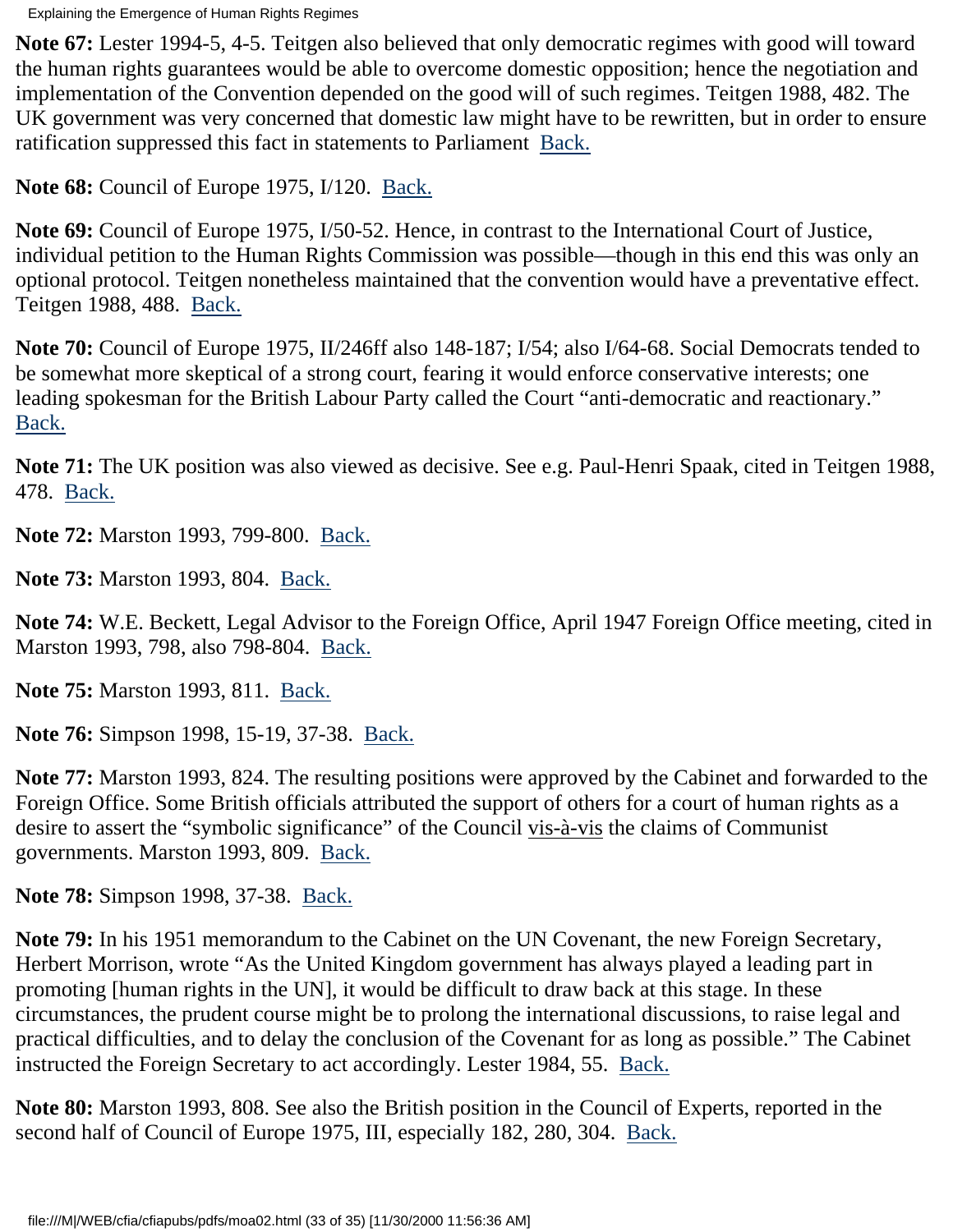<span id="page-33-0"></span>**Note 81:** Marston 1993, 814. Britain withdrew a similar intention to veto on the issue of colonial dependencies. [Back.](#page-18-6)

<span id="page-33-1"></span>**Note 82:** Marston 1993. [Back.](#page-18-7)

<span id="page-33-2"></span>**Note 83:** The Lord Chancellor's paper is summarized in Lester 1984, 53-54; also Marston 1993, 824-826. [Back.](#page-18-8)

<span id="page-33-3"></span>**Note 84:** Marston 1993, 811. Indeed, with a lack of modesty characteristic of British international politics in this period, government deliberations cited the advantages of setting a good example for foreign countries as a strong reason for Britain to take an active role in the negotiations. [Back.](#page-18-9)

<span id="page-33-4"></span>**Note 85:** The Colonial Office consistently warned that colonial citizens might submit petitions, but such concerns appear to have been isolated and intermittent. Marston 1993, 806-807, 809-810, 812, 816. [Back.](#page-18-10)

<span id="page-33-5"></span>**Note 86:** Lester 1994-5, 3. [Back.](#page-19-0)

<span id="page-33-6"></span>**Note 87:** Marston 1993, 813. When the issue finally reached the Cabinet, the consensus among ministers—after making brief mention of colonial and economic concerns, seems to have swiftly arrived at the same conclusion. [Back.](#page-19-1)

<span id="page-33-7"></span>**Note 88:** Lester 1994-5, 2. [Back.](#page-19-2)

<span id="page-33-8"></span>**Note 89:** Lester 1994-5, 2; also Marston 1993, 812-813; Lester 1984, 54-59. [Back.](#page-19-3)

<span id="page-33-9"></span>**Note 90:** Lester 1994-5, 2. [Back.](#page-19-4)

<span id="page-33-10"></span>**Note 91:** Lester 1984, 52 [Back.](#page-19-5)

<span id="page-33-11"></span>**Note 92:** Marston 1993, 806. [Back.](#page-19-6)

<span id="page-33-12"></span>**Note 93:** Council of Europe 1975, III/182, 264. [Back.](#page-19-7)

<span id="page-33-13"></span>**Note 94:** Marston 1993, 803. [Back.](#page-20-0)

<span id="page-33-14"></span>**Note 95:** Marston 1993, 799. [Back.](#page-20-1)

<span id="page-33-15"></span>**Note 96:** It might be argued that the longer a democratic form of government is in place, the more attached to its institutions its citizens and elites grow. Hence we would expect countries Britain, the Netherlands, and Sweden to be particularly attached to national idiosyncrasies. This suggests that the standard measure employed in studies of the "democratic peace" to measure the strength of an ideological support for democratic governance might also be measuring more instrumental support for institutions. Cf. Russett 1993. [Back.](#page-20-2)

<span id="page-33-16"></span>**Note 97:** For evidence that the British government placed very low priority on the issue from the start, assigning very junior officials to handle it, see Samnøy 1993, 46-47. [Back.](#page-20-3)

<span id="page-33-17"></span>**Note 98:** On the subsequent willingness of Sweden, Norway, Denmark and the Netherlands, as well as France and Austria, to pressure foreign states, see Sikkink 1993. On Sweden, see Council of Europe